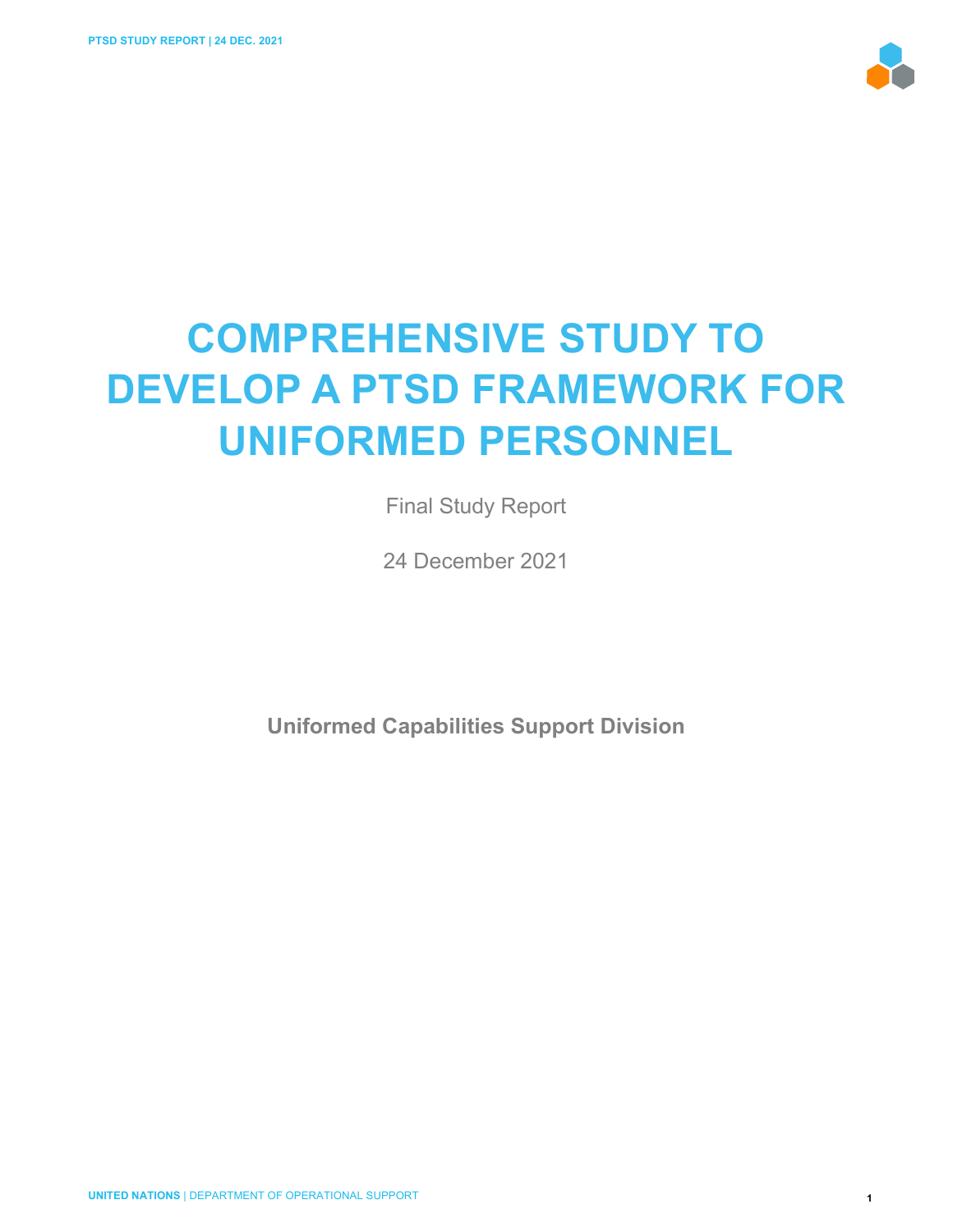

# **CONTENTS**

| <b>SUMMARY</b>  |                                                          |                |  |  |  |
|-----------------|----------------------------------------------------------|----------------|--|--|--|
| 1               | <b>BACKGROUND</b>                                        |                |  |  |  |
| $\overline{2}$  | <b>METHODOLOGY</b>                                       | 4              |  |  |  |
|                 | Research Questions and Framework Scope                   | 4              |  |  |  |
|                 | Organization of the Study                                | 5              |  |  |  |
|                 | <b>Study Design</b>                                      | 5              |  |  |  |
|                 | <b>Survey Construction</b>                               | 6              |  |  |  |
|                 | <b>Literature Review Procedures</b>                      | 6              |  |  |  |
|                 | <b>Interview Procedures</b>                              | 7              |  |  |  |
|                 | <b>Coordination and Review Procedures</b>                | 7              |  |  |  |
| 3               | <b>FINDINGS</b>                                          | $\overline{7}$ |  |  |  |
|                 | <b>Survey Results</b>                                    | 7              |  |  |  |
|                 | Literature Review Results: Prevalence                    | 11             |  |  |  |
|                 | Literature Review Results: Risk and Protective Factors   | 13             |  |  |  |
|                 | Literature Review Results: Prevention and Mitigation     | 16             |  |  |  |
|                 | Literature Review Results: Current State of PTSD Science | 16             |  |  |  |
|                 | <b>Interview Results</b>                                 | 17             |  |  |  |
| 4               | <b>CONCLUSIONS</b>                                       | 18             |  |  |  |
| 5               | <b>RECOMMENDATIONS</b>                                   | 22             |  |  |  |
|                 | <b>APPENDICES</b>                                        |                |  |  |  |
| References<br>A |                                                          |                |  |  |  |
| В               | PTSD Study Legislative Language                          |                |  |  |  |
| C               | PTSD Study Survey                                        |                |  |  |  |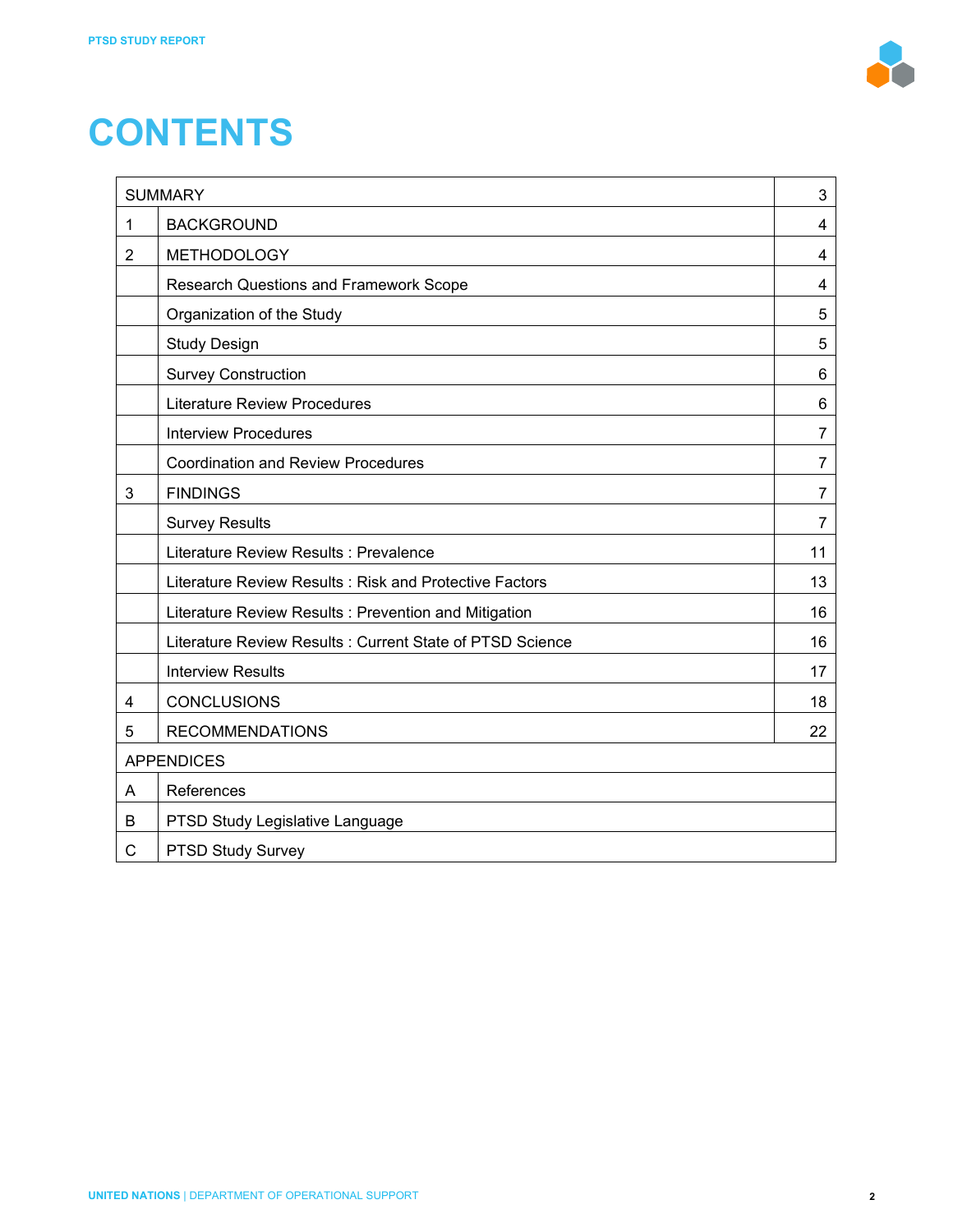

# **SUMMARY**

The Department of Operational Support conducted a study of PTSD in uniformed personnel participating in United Nations peace operations, as requested by the General Assembly. The goals of the Study were to provide a holistic analysis of the policy, legal, administrative, and financial aspects of the matter of compensating claims for disability due to PTSD, and to develop a comprehensive United Nations PTSD Framework that could become the skeleton of a sustainable and appropriate approach to the management of PTSD in uniformed military and police personnel deployed to United Nations peace operations.

The Uniformed Capabilities Support Division under the Office of Supply Chain Management of the Department of Operational Support assembled a Study Working Group, overseen by both a Steering Committee and Advisory Board. Three research methodologies were combined to answer Study questions : a 28-item survey of troopand police-contributing countries (T/PCCs), multiple reviews of published scientific and governmental literature, and interviews of PTSD subject matter experts in a subset of TCCs and PCCs, United Nations peacekeeping missions and global entities. Of 111 Member States eligible to participate in the survey, 65 responded in whole or part, yielding a response rate of 58.6 %.

Responses to the survey suggest that a large majority of T/PCCs screen personnel for mental health problems such as PTSD both before and after deployment, although a number of these T/PCCs only screen for PTSD post-deployment if an individual reports mental health symptoms. A little more than half (56 %) of all responding Member States reported having a national practice for the assessment of claims for disability due to PTSD in uniformed personnel who had deployed to a United Nations peace operation. 12 responding Member States (19 %) reported planning to submit one or more claims for disability due to PTSD to the Secretariat in the future ; as many as 1,510 claims for PTSD disability may already be in process. A majority (84 %) of responding T/PCCs reported providing training in the recognition, prevention, and mitigation of PTSD to uniformed personnel, and 97 % of responding T/PCCs reported providing treatment for PTSD in military and police personnel and veterans.

Review of the small but growing scientific literature on PTSD in military personnel resulting specifically from deployment to UN peace operations found a broad range of prevalence rates, from 0 to 11%. No studies of PTSD in police personnel following a UN deployment were found. An examination of the much larger literature of PTSD in military and police personnel in other contexts found two useful prevalence rates : one was the base rate of PTSD in typical military or police populations (2 - 4 %), the other the higher rate of PTSD identified in populations who have deployed to a peace or combat operation  $(4 - 8 \%)$ . Women in uniform have a slightly higher prevalence of PTSD due to their greater exposure to sexual harassment and assault.

National approaches to PTSD management all employ some combination of the following eight elements : (1) Promoting comprehensive physical and mental health in uniformed personnel, (2) Screening of personnel for fitness prior to deployment, (3) Training in operational stress management prior to deployment, (4) Procedures for managing and mitigating acute stress during deployment, (5) Training in managing mental health during repatriation, (6) Screening of personnel for mental disorders after deployment, (7) Referring personnel who screen positive for treatment, and (8) Compensating personnel for work-related injuries and illnesses.

Significant differences exist between Member States in their capacities to perform PTSD management functions due to differences in national laws and policies regarding mental health, insurance systems, and the availability of mental health professionals.

The Study team recommends that the Secretariat compensate disability in uniformed personnel due to PTSD acquired in an active peace operation from current mission operating budgets. **For closed missions, it is recommended that the UN establish a reserve fund to pay compensation for PTSD claims, and that the fund derive its revenue from a charge of 0.5% of total troop and police personnel reimbursement cost to be charged against each peacekeeping and special political mission budget.** The proposed rate of 0.5% mirrors the rate established to fund compensation for death or permanent disability in civilian employees of the UN.

Finally, it is proposed that a sustainable and appropriate approach to the compensation of claims for disability due to PTSD in uniformed personnel deployed to peace operations include measures to prevent and mitigate PTSD, in order to reduce both the incidence of future disability due to PTSD and its severity. It is recommended that, upon approval by the General Assembly, the Secretariat develop a **detailed plan to implement a comprehensive PTSD Framework, including the establishment of consensus minimum standards for screening, training, and intervening to mitigate risk** during and following deployment to peace operations.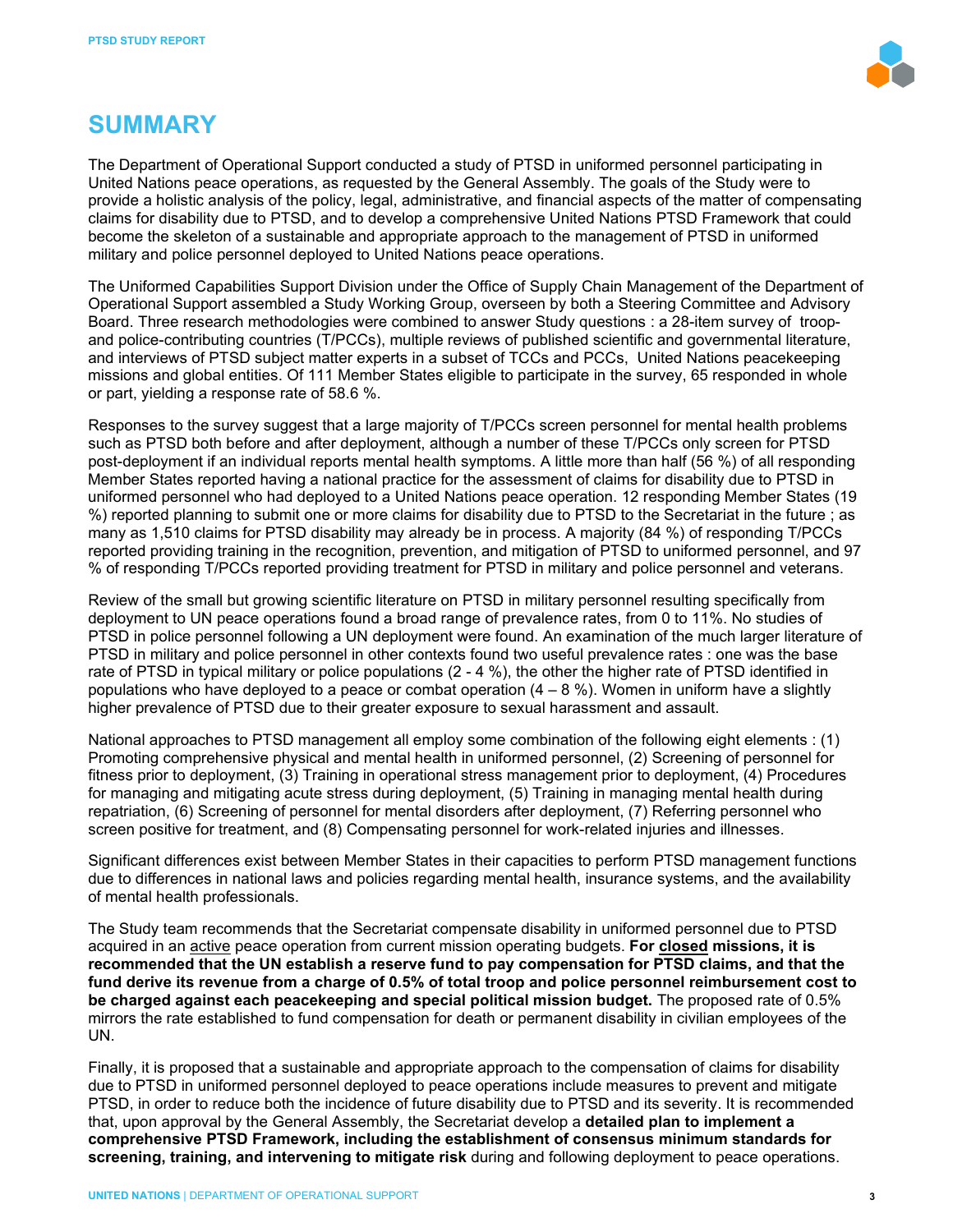

# **BACKGROUND**

In its resolution (51/218 E) of 17 June 1997, the General Assembly established a system of self-insurance based on uniform and standardized rates for the payment of awards in cases of death or permanent disability sustained by uniformed troops or police personnel for incidents occurring after 30 June 1997. Prior to 1997, each Troop- or Police-Contributing Country (T/PCC) compensated deceased or disabled uniformed personnel according to their own national standards, which vary widely, resulting in unequal treatment and perceptions of unfairness.[1](#page-3-0) By 17 November 2008, when the Secretary-General reported on a comprehensive review of this new system of death and disability benefits, the Secretariat had paid compensation for death in 630 cases, and permanent disability in 190 cases, for military contingent and formed police unit members.

Since 2017, the Secretariat has received over 400 claims for permanent disability specifically due to post-traumatic stress disorder (PTSD), a chronic mental disorder that may follow exposure to an extremely threatening or horrific event or series of events, such as may occur during peace operations. Most of these PTSD claims involved nowclosed missions conducted decades ago, for which no further funds for disability compensation were available. Hence, alternative sources of funding disability awards for closed missions needed to be found.

Emphasizing the need for early settlement of death and disability claims, but with a view to promoting a sustainable and appropriate approach to PTSD claims, the Advisory Committee on Administrative and Budgetary Questions (ACABQ) recommended on 1 May 2020 that the General Assembly request that the Secretary-General conduct a study for the consideration of the Assembly, providing a holistic analysis of the policy, legal, administrative, and financial aspects of the matter.<sup>[2](#page-3-1)</sup> The PTSD study was to include procedures for processing claims, medical standards, budgetary methodology for liability estimation, and sources of funding (see Appendix B).

This document reports the methodology, findings, conclusions, and recommendations of the Comprehensive Study to Develop a PTSD Framework for Uniformed Personnel conducted by the Uniformed Capabilities Support Division (UCSD), as recommended by the ACABQ and requested by the General Assembly.

# **METHODOLOGY**

# **RESEARCH QUESTIONS AND SCOPE OF THE DESIRED PTSD FRAMEWORK**

The historical context in which the Advisory Committee requested a study to provide « a holistic analysis of policy, legal, administrative, and financial aspects of the PTSD matter » was the receipt by the Secretariat of a large number of claims for disability due to PTSD, the first ever received by the Secretariat specifically for disability due to this mental disorder. PTSD is an emerging clinical construct, first established as a mental disorder by the American Psychiatric Association in the Third Edition of it Diagnostic and Statistical Manual of Mental Disorders (DSM-III) in 1980, and incorporated into the Clinical Management version of the World Health Organization's Ninth International Classification of Diseases (ICD-9-CM), published January 1979. As global PTSD science has advanced knowledge about this newly recognized but serious and common disease, diagnostic criteria for PTSD have been refined through multiple editions of the DSM, as well as the Tenth and Eleventh Editions of the World Health Organization's International Classification of Diseases (ICD-10 and ICD-11), published in 1992 and 2019, respectively.

Given this historical context, the PTSD Study team concluded at the outset that the answers to the following questions would best empower the ACABQ, Secretary-General, and General Assembly to make decisions about the United Nations' approach to the PTSD problem that are evidence-informed, just, and in keeping with global best practices. The answers to these seven research questions will lay the foundation for a comprehensive United Nations PTSD Framework.

1. Is PTSD a globally recognized medical condition capable of causing permanent disability ?

<sup>1</sup> A/63/550

<span id="page-3-1"></span><span id="page-3-0"></span><sup>2</sup> A/74/809, para. 21

**UNITED NATIONS** | DEPARTMENT OF OPERATIONAL SUPPORT **4**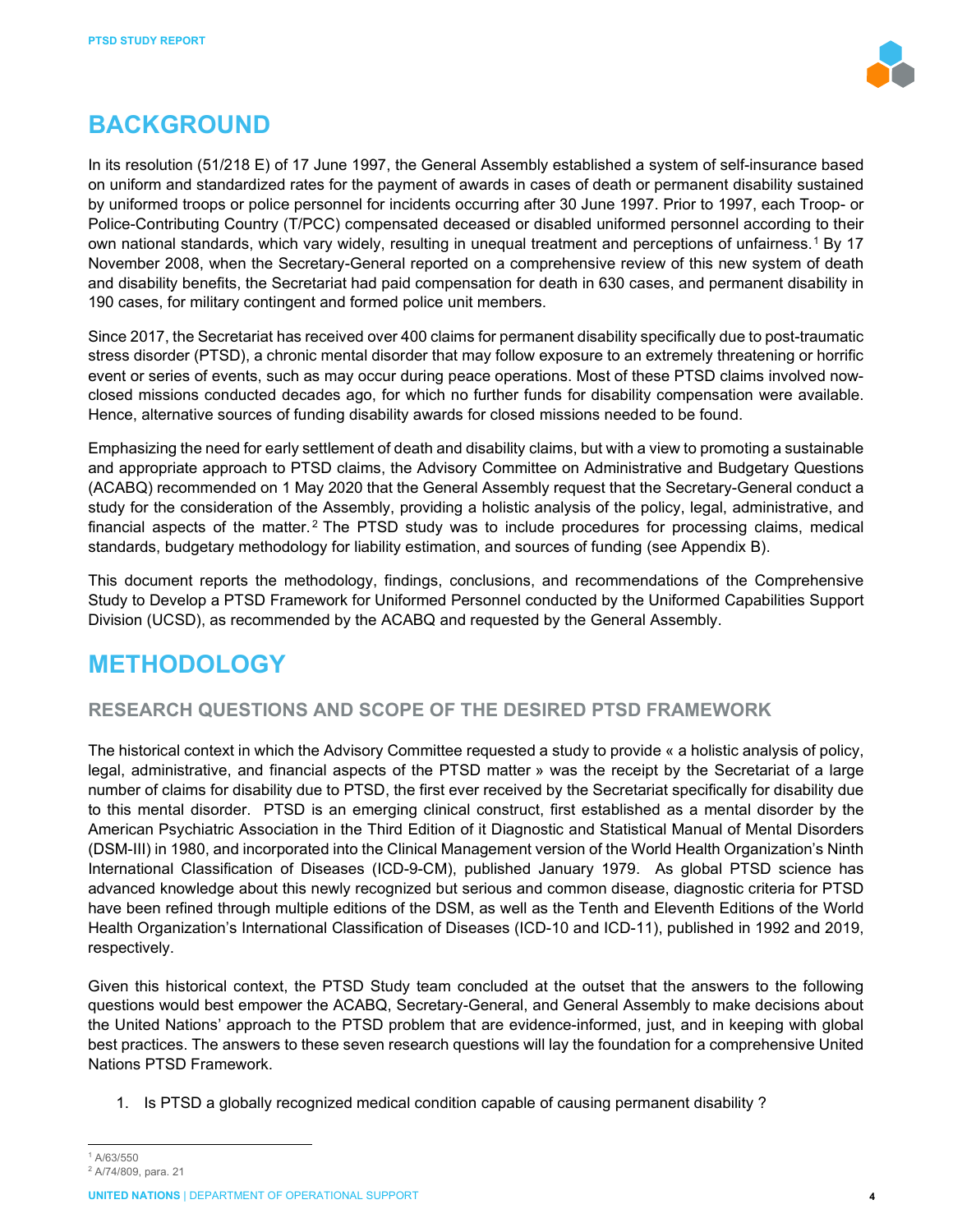

- 2. If so, what are current global standards for establishing a medical diagnosis of PTSD ?
- 3. What are current global standards for establishing the degree of permanent disability due to PTSD ?
- 4. Can the Secretariat expect to receive more claims in the future for disability due to PTSD acquired by uniformed personnel while deployed to UN peace operations ?
	- a. How many additional claims for disability due to PTSD in uniformed personnel are currently being processed by T/PCC Member States, which may soon be received by the Secretariat ?
	- b. At what rate should the Secretariat expect to receive future claims for disability due to PTSD acquired by uniformed personnel deploying to peace operations ?
- 5. What are current global best practices for budgeting funds for disability compensation due to PTSD ?
- 6. What are current global best practices for limiting the future health and financial burden due to PTSD in uniformed personnel through measures for prevention and mitigation ?
- 7. What role, if any, does gender play in risk for PTSD in peace operations ?

#### **ORGANIZATION OF THE PTSD STUDY**

The Uniformed Capabilities Support Division (UCSD) of the Department of Operational Support (DOS) launched the Comprehensive Study to Develop a PTSD Framework for Uniformed Personnel in 2020 with the following structure.

- Working Group : 14 members
	- Chair : Director, UCSD
	- Consultant Psychiatrist
	- Research team
	- Subject matter experts and stakeholders from the UN Secretariat (UCSD, DHMOSH, OMA and Police Division)
- Steering Committee
	- Chair : Assistant Secretary-General for Supply Chain Management
	- Representatives of the PTSD Study sponsor
- Advisory Board : 26 T/PCCs (see Appendix B) $3$ 
	- Military and Police Advisors to the Permanent Missions of 26 T/PCC Member States representing all five UN regions

#### **STUDY DESIGN**

An holistic analysis of the policy, legal, administrative, and financial aspects of PTSD as an occupational hazard for UN peace operations requires the integration of information of many different kinds. Included must be hard data such as the findings of research on the epidemiology, diagnosis, and prevention of PTSD in uniformed personnel, at a minimum, but also softer forms of knowledge such as descriptions of current policies and practices for the prevention, screening, or compensation of PTSD by Member States and international organizations, as potential best practices.

The Study Working Group (WG) therefore elected to design and execute a mixed-methods study employing three parallel research methodologies :

- A survey of T/PCC Member States
- Multiple focused reviews of current scientific and governmental publications
- Interviews of a representative subset of T/PCC Member States, UN Missions, and global entities

<span id="page-4-0"></span><sup>3</sup> A/75/849, para. 60

**UNITED NATIONS** | DEPARTMENT OF OPERATIONAL SUPPORT **5**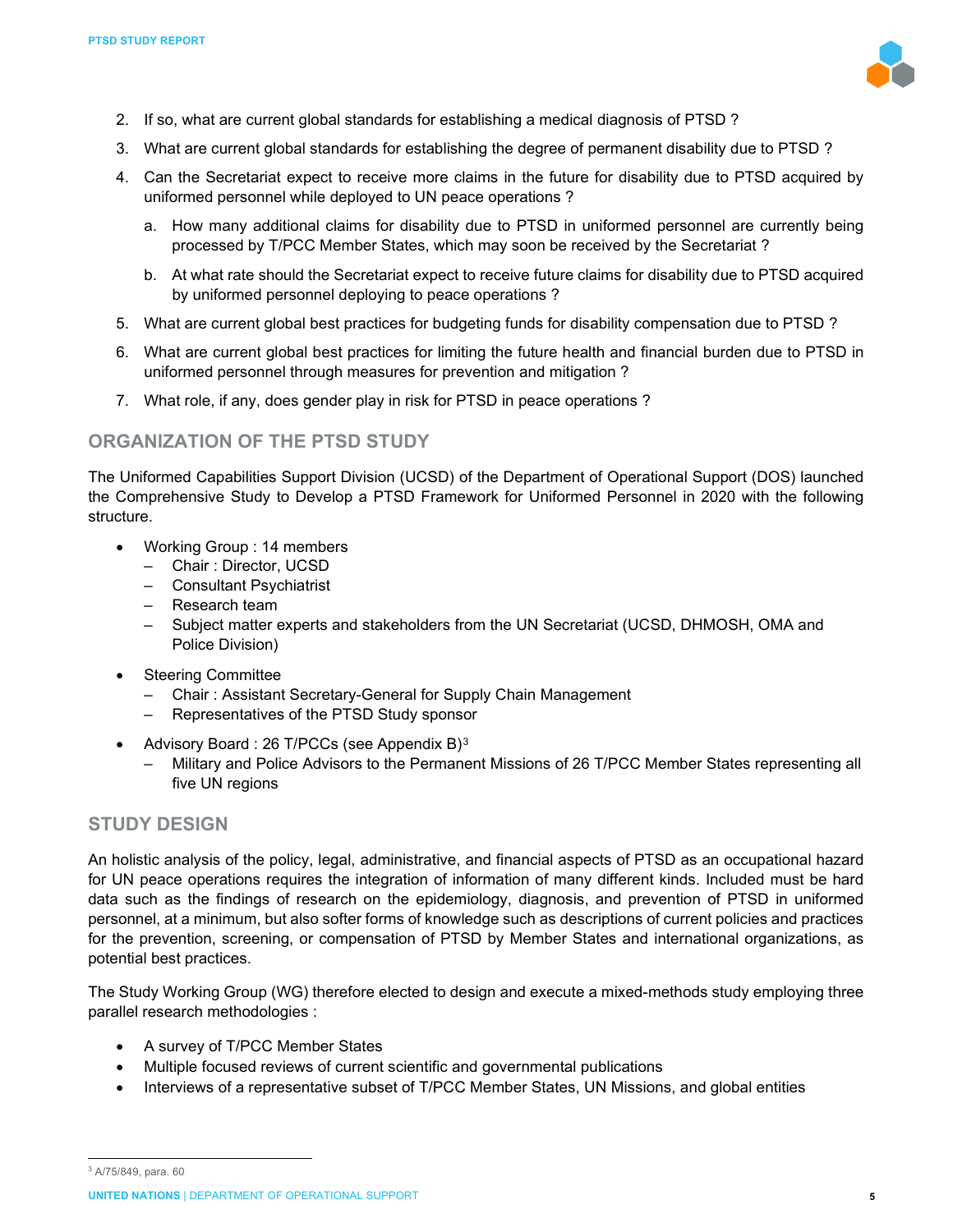

The following table lists the seven component research efforts that comprised the overall PTSD Study, along with which of the seven research questions, posed above, were targeted by each component.

| <b>PTSD Study Components</b> | Research<br>Questions                                                       |                     |
|------------------------------|-----------------------------------------------------------------------------|---------------------|
| 1.                           | Survey of T/PCC Member States                                               | 1, 4, 6, 7          |
| 2.                           | Literature review : Prevalence and time course for recognition of PTSD      | 4                   |
| 3.                           | Literature review: Risk and protective factors for PTSD                     | 6, 7                |
| 4.                           | Literature review : Prevention and mitigation of PTSD                       | 6, 7                |
| 5.                           | Literature review : Gender and PTSD                                         | 1, 4, 6, 7          |
| 6.                           | Literature review : Current state of global PTSD science and best practices | 1, 2, 3, 4, 5, 6, 7 |
| 7.                           | Interviews of select T/PCC Member States, Missions, and global entities     | 1, 2, 3, 4, 5, 6, 7 |

## **SURVEY CONSTRUCTION**

The Study team developed a 28-item survey, comprising a mixture of multiple choice and text input questions, as our primary means of learning about current experiences and practices by T/PCCs regarding PTSD acquired by uniformed military or police personnel as a result of deployment to United Nations peace operations (Appendix C). The survey was addressed to the Military and Police Advisors of T/PCCs, with the instruction to respond to the survey twice — once for military experiences and practices and once for police experiences and practices — if a Member State has contributed both types of uniformed personnel to UN peace operations. Survey instructions also encouraged respondents to coordinate their answers to survey questions with appropriate subject matter experts in their organizations.

The survey was divided into three sections, as follows :

- 1. Screening for PTSD and prevalence in uniformed personnel
- 2. Repatriation practices, recognition of PTSD, and disability claim submissions
- 3. Prevention and mitigation of PTSD

## **LITERATURE REVIEW PROCEDURES**

The Study team performed two types of literature reviews : (1) broad searches of indexed scientific publications using keyword search terms, seeking to capture the breadth of current knowledge about specific aspects of PTSD due to peace operations ; and (2) more in-depth searches of scientific, governmental, and other institutional publications, seeking to explore knowledge and practices about more narrow topics of interest.

Keyword searches were performed as follows. For each keyword search (e.g., using the terms « PTSD Peacekeeping » or « PTSD Gender »), researchers queried both the medical index, PUBMED (sponsored by the US National Institutes of Health), and the psychological sciences index, PsycINFO (sponsored by the American Psychological Association). After removing duplicates and publications of no relevance to the current project from the lists of citations returned from these queries, researchers acquired full-text copies in English of the remaining citations, which were then read and integrated into a set of findings and conclusions about each topic.

Our second type of literature review did not examine all citations tagged with a particular set of keywords, and therefore, did not provide as broad a perspective on each topic of interest. Rather, these focused searches sought to find the most reliable and useful publications of all types (scientific, governmental, institutional), often found as references in other widely read publications.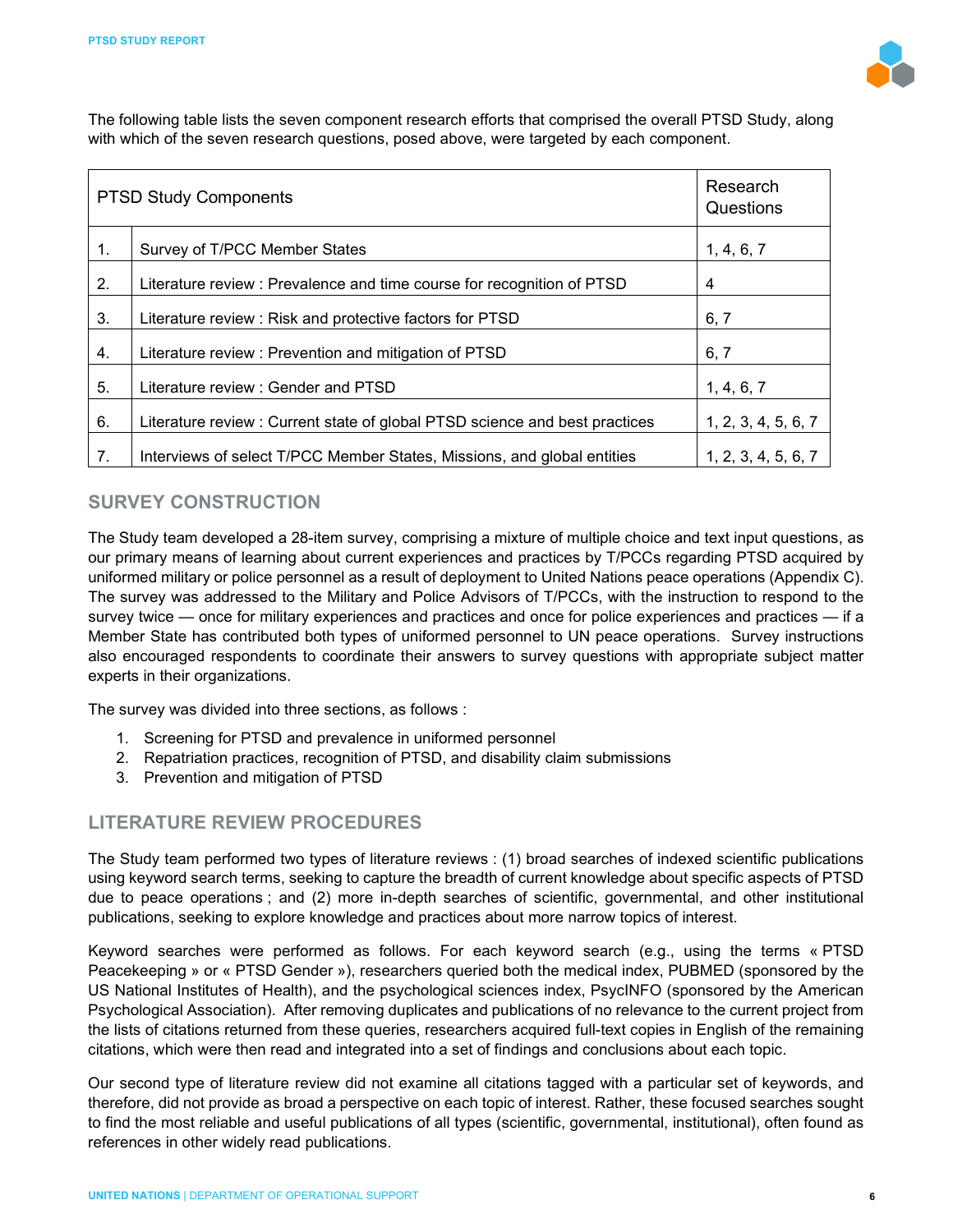

## **INTERVIEW PROCEDURES**

The Study team sought to conduct informal interviews of consenting MILADs, POLADs, and mental health subject matter experts from a representative subset of TCCs and PCCs and experts from relevant global entities, in order to develop a fuller understanding of the current range of experiences and practices for the screening, prevention, and mitigation of PTSD in military and police personnel. Our objective was to interview representatives of both TCCs and PCCs from across the spectrum, including from both advanced and developing countries, and across multiple UN geographic regions, especially those with recent deployments to high- or low-risk UN peace operations.

Each interview was structured around the same set of initial questions, the answers to which usually prompted follow-up questions.

- 1. Have you identified PTSD in your uniformed personnel ?
- 2. Do you have a national system of compensation for disability due to PTSD ?
- 3. Do you plan to submit claims for disability due to PTSD acquired in a peace operation to the Secretariat ?
- 4. Do you screen uniformed personnel for PTSD after returning from a deployment to a UN peace operation ?
- 5. Do you have procedures for the prevention or mitigation of PTSD in uniformed personnel ?

Interviews were conducted virtually by a small team from the Working Group led by the Consultant Psychiatrist. Interviews were not recorded but notes were taken. In many cases, supporting documents such as policy statements, procedural manuals, and training materials were also obtained from interviewed T/PCCs.

In order to gather information from the field, a series of additional online interviews were conducted with chiefs of military and police components as well as with medical officers in high-risk peacekeeping missions.

### **COORDINATION AND REVIEW PROCEDURES**

The Study team coordinated its emerging findings, conclusions, and recommendations with UN stakeholders at multiple points in the Study process. The following are the dates and names of stakeholder groups briefed and asked to comment on Study progress.

| <b>DATE</b>                          | <b>STAKEHOLDER</b>                                                              |
|--------------------------------------|---------------------------------------------------------------------------------|
| <b>23 October 2020</b>               | <b>PTSD Study Advisory Board - Initial briefing / consultation</b>              |
| $17 - 18$<br><b>December</b><br>2020 | PTSD Study Advisory Board, all T/PCCs – Briefing<br>consultation on PTSD survey |
| 24 March 2021                        | Military and Police Advisors Community (MPAC)                                   |
| 11 June 2021                         | <b>PTSD Study Steering Committee</b>                                            |
| 02 July 2021                         | <b>PTSD Study Advisory Board</b>                                                |
| 14 September 2021                    | PTSD Study Workshop for MILADs and POLADs                                       |

The Study's broadest coordination effort, the Workshop conducted virtually on 14 September 2021, was attended by 101 representatives of 63 Member States. In addition, researchers obtained confidential peer review of key scientific elements of the Study's evolving PTSD Framework from a select group of world experts in PTSD in unformed personnel, including researchers from several countries who have published studies of PTSD in military or police personnel who had deployed to UN peace operations.

# **FINDINGS**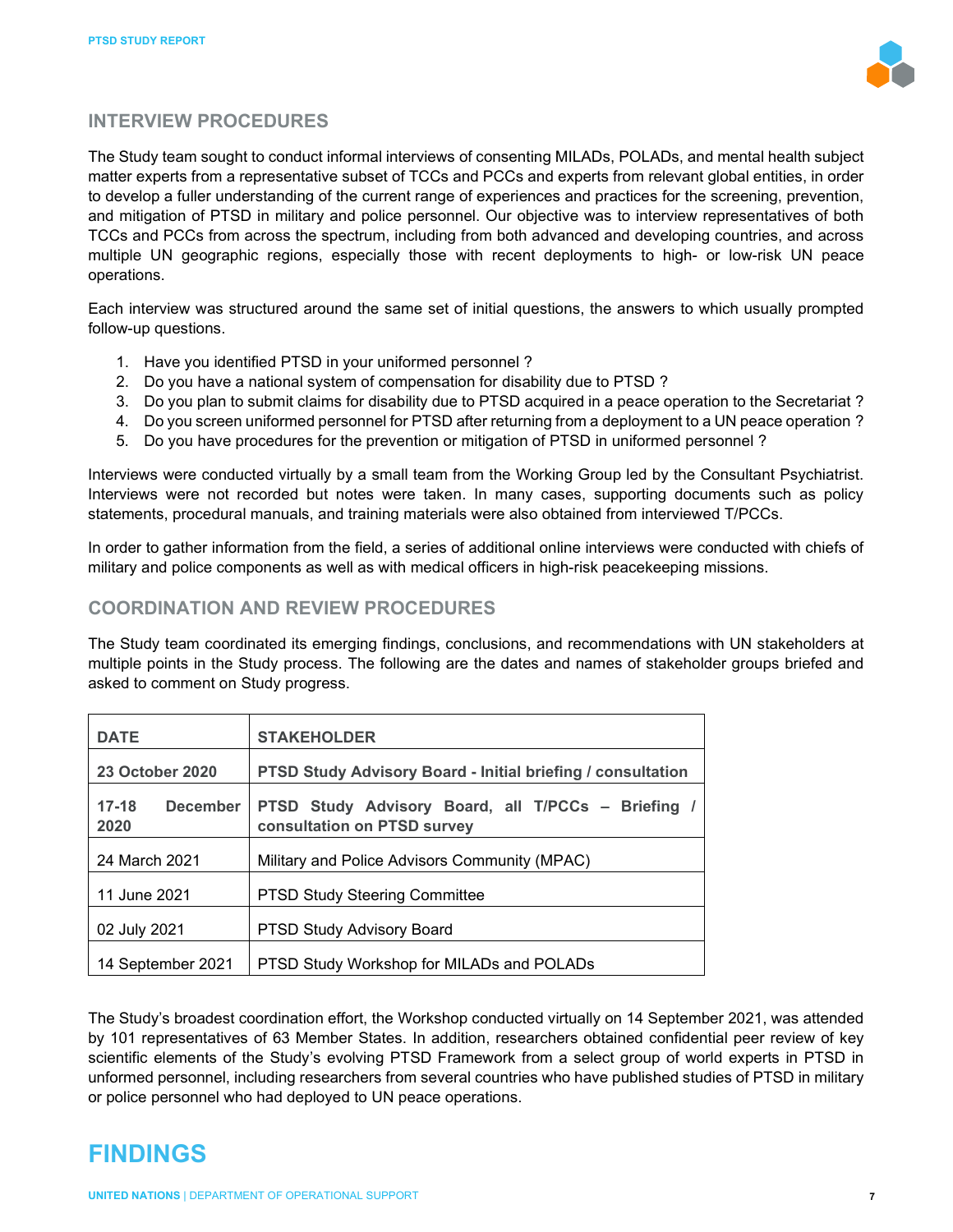

# **SURVEY OF TROOP AND POLICE CONTRIBUTING COUNTRIES**

The survey was distributed electronically to the military and police representatives of 111 UN Troop- and Police-Contributing Countries on 21 December 2020. These recipients of the Survey represented 124 Troop- or Police-Contributing Member States minus 13 who were exempted from participation because they had not deployed personnel to a UN Mission since 2002.

Each T/PCC received two submission links ; one for military and one for police personnel. In addition, 4 T/PCCs requested additional military service-branch links so that army, navy and air force could respond separately to the survey. Survey submissions were closed two and a half months later, in March 2021.

Of the 111 Member States who received the survey, 59 T/PCCs submitted at least one full survey response, and another 6 T/PCCs answered the survey in part. This yielded surveys from 65 countries for analysis, for a total **response rate of 65 / 111 = 58.6 %.**

Responses to the survey were not equally distributed across the five UN regions, which limited our ability to draw generalizable conclusions from survey results. As depicted in the chart below, rates of response by region varied from 47 to 82 %, with highest response rates in Western European and Asia-Pacific groups. On the other hand, responses were received from nearly half of all Member States in every region, which strengthens the generalizability of Study conclusions.

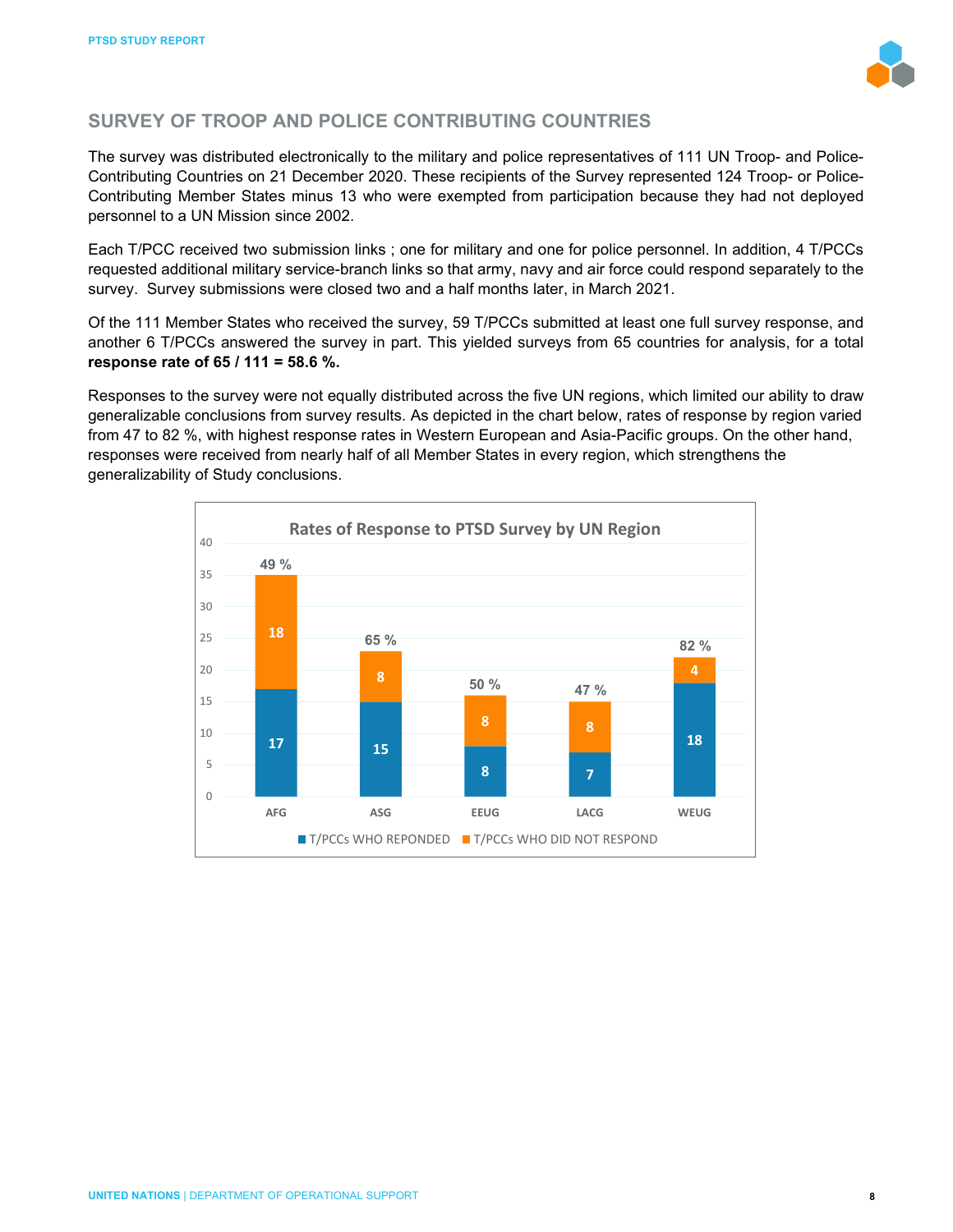

**YES, Routinely 63%**

**Don't Know 3%**

#### **SECTION 1 RESULTS: SCREENING FOR PTSD AND PREVALENCE IN UNIFORMED PERSONNEL**

Q1. Does your country currently screen uniformed personnel for mental health problems before they deploy to a UN peace operation?



Q4. Does your country currently screen uniformed personnel for mental health problems such as PTSD after repatriation from UN peace operations?

Hence, nearly all Member States who responded to the Survey reported screening uniformed personnel for mental health problems such as PTSD prior to each deployment (92 %) and after repatriation from each UN  deployment (94 %). Of the 59 Member States who reported screening for mental health problems such as PTSD post-deployment, most (63 %) screen everyone routinely, whether or not reporting current problems, whereas 37 % reported screening only when an individual reported having mental health problems.

**YES, but Only if Symptomatic 31%**

**NO 3%**

Q7. Has your country identified uniformed personnel who have acquired PTSD following deployment to a UN peace operation?



 $N = 63$ 

Q8. Does your country have data on the prevalence of PTSD among your uniformed personnel following their deployment(s) to UN peace operations?

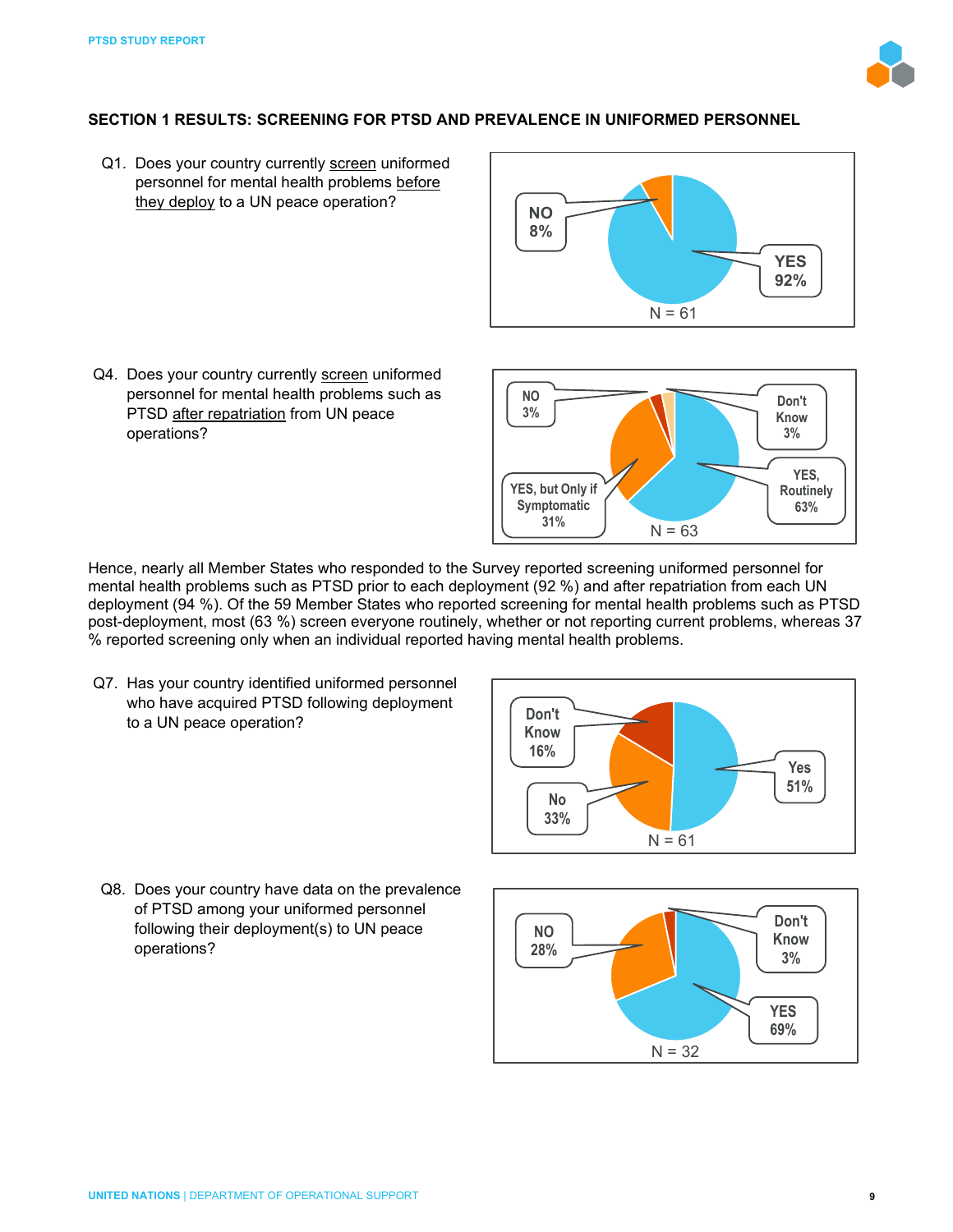

Of the 22 Member States who responded YES to Question 8:

- 17 (77 %) reported an observed prevalence rate of 0 5 %
- 3 (14 %) reported an observed prevalence rate of 6 10 %
- 1 (4.5 %) reported an observed prevalence rate of 11 20%
- 1 (4.5 %) reported no knowledge of national prevalence data

#### **SECTION 2 RESULTS: REPATRIATION PRACTICES, RECOGNITION OF PTSD, AND DISABILITY CLAIM SUBMISSIONS**

Q12. Does your country have a formal practice for the assessment of claims for deploymentrelated PTSD among uniformed personnel for a UN peace operation?



It is noteworthy that only a little more than half (56 %) of all responding Member States reported having a national practice for the assessment of uniformed personnel for deployment-related disability due to PTSD acquired during a UN peace operation.

Q14. Does your country currently plan to submit one or more claims to the UN for deploymentrelated PTSD among uniformed personnel following deployment to a UN peace operation?



Of the 12 Member States who responded YES to Question 14:

- 1 T/PCC reported planning to submit > 400 claims for PTSD to the UN
- 1 T/PCC reported planning to submit 201 400 claims for PTSD to the UN
- 1 T/PCC reported planning to submit 101 200 claims for PTSD to the UN
- 1 T/PCC reported planning to submit 51 100 claims for PTSD to the UN
- 5 T/PCCs reported planning to submit 0 50 claims for PTSD to the UN
- 3 T/PCCs reported not knowing how many claims would be submitted

Thus, the Secretariat could expect to receive between 754 and 1510 claims for disability due to PTSD in the near future.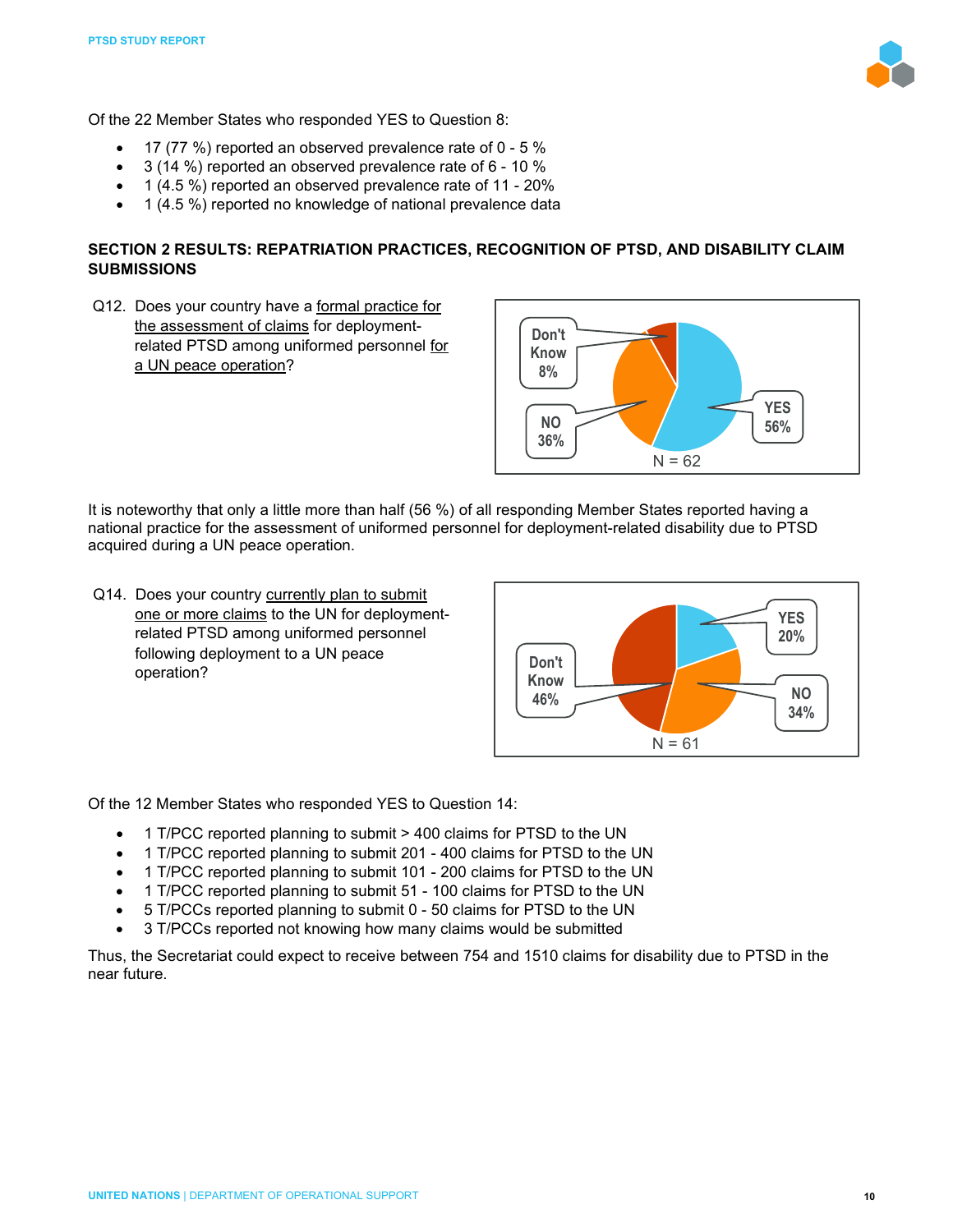

#### **SECTION 3 RESULTS: PREVENTION AND MITIGATION OF PTSD IN UNIFORMED PERSONNEL**

Q17. Do your country's military or police organizations currently provide training or other programs for uniformed personnel to enhance the recognition, prevention, or mitigation of PTSD following deployment to a UN peace operation?



Of the 51 Member States who responded YES to Question 17:

- 44 T/PCCs (86 %) reported providing PTSD-related training prior to each deployment
- 21 T/PCCs (41 %) reported providing PTSD-related training during each deployment
- 24 T/PCCs (47 %) reported providing PTSD-related training after each deployment
- 19 T/PCCs (37 %) reported providing PTSD-related training at other times even if not deploying
- Q18. Does your country provide mental health care, including treatment for PTSD, for uniformed personnel who have deployed to UN peace operations?



Nearly all responding Member States (97 %) reporting providing mental health care, including treatment for PTSD, at least for individuals still in uniform. It was not possible to tell from Survey responses, alone, whether the 11 Member States who reporting providing mental health care only while in uniform truly did not provide mental health care to military and police veterans as well.

#### **LITERATURE REVIEW RESULTS**

#### **PREVALENCE AND TIME COURSE FOR RECOGNITION OF PTSD IN UNIFORMED PERSONNEL**

In this review of the literature, the Study team sought to find data from published studies to enable an evidenceinformed estimate of the magnitude of the UN's liability for future claims for disability due to PTSD acquired in UN peace operations. This review addresses Research Question 4b., « With what incidence should the Secretariat expect to receive future claims for disability due to PTSD acquired by uniformed personnel deploying to peace  operations ? »

Study researchers first searched for reports of studies of the prevalence of PTSD in military personnel as a direct result of deployment to a UN peace operation. Nine such studies were found, mostly of military personnel deployed to UN peace missions in the 1990s. **The rates of PTSD they reported for military personnel after deploying to a UN peace operation varied widely from 0 to 11 %.** No studies were found of rates of PTSD in police personnel who had deployed to a UN peace operation.

To provide a fuller answer to this fundamental question of prevalence, the Study team performed a series of keyword searches of medical and psychological literature, looking for studies of PTSD prevalence in personnel who had deployed to a NATO or other non-UN peace operation. The largest search employed the search terms, « PTSD Peacekeeping », which returned 92 citations from PUBMED and 98 from PsycINFO. After removing duplicates and articles of no bearing on the current project, researchers were left with 80 unique citations, all of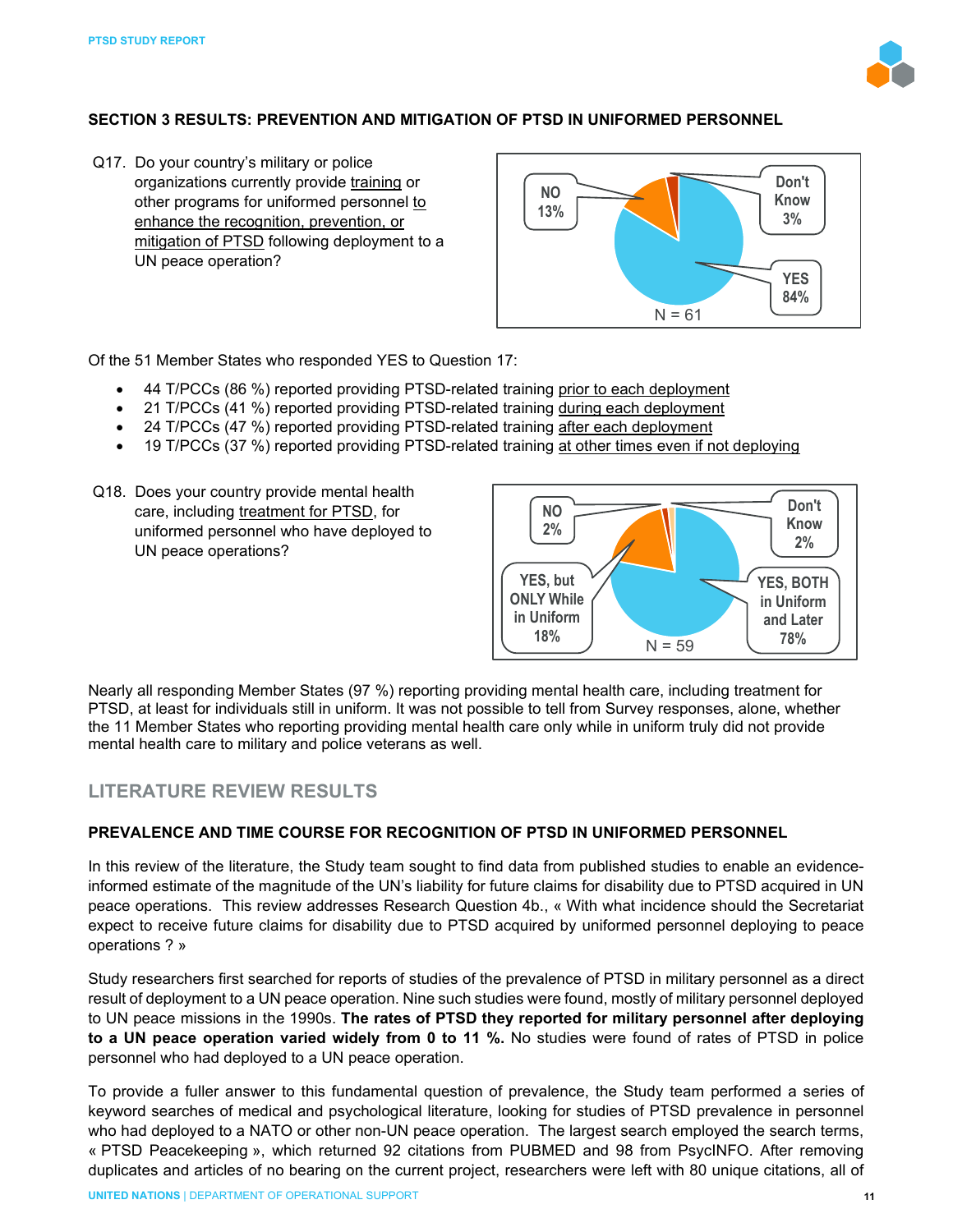

which were downloaded as full text articles. These 80 articles reported studies of PTSD in UN or NATO peacekeepers **conducted by researchers in the following 16 Member States : Australia, Brazil, Canada, Denmark, Finland, Georgia, India, Ireland, Italy, Japan, Netherlands, Norway, New Zealand, Sweden, United Kingdom, and United States**. The only UN Region not represented in these studies of PTSD in peacekeeping was the African Group.

Twenty-four of these 80 research papers reported prevalence data, and one paper (Souza et al., 2011) reported a meta-analysis of 20 studies of PTSD prevalence in peacekeepers published between 1997 and 2008. The 20 studies included in this meta-analysis compared PTSD rates in military personnel deployed to a number of peacekeeping locations, including Haiti, Lebanon, Somalia, South Africa, and Yugoslavia. PTSD prevalence rates in these 20 studies varied from 0.5 to 25.8 %, with a **pooled post-deployment prevalence rate of 5.3 %.**

This search of the scientific literature using the keywords, « PTSD Peacekeeping », yielded no information about rates of PTSD in police personnel deployed to peace operations, and it yielded very little about rates of PTSD in women who had deployed in uniform to peace operations. Therefore, two additional sets of searches of PUBMED and PsycINFO were conducted using the keywords, « PTSD Police » and « PTSD Women ».

The research team's literature search on PTSD in police personnel produced no articles reporting PTSD rates in police personnel who had deployed to a peace operation, but they did find reviews of studies of PTSD prevalence rates in police employed in other settings, for comparison. The Study's search for papers on rates of PTSD in women in uniform yielded 4 studies comparing rates of PTSD in men and women exposed to similar operational stressors.

The Study found two sets of prevalence rates from reviewing and comparing a number of high-quality studies with large study populations : one rate representing the base prevalence of PTSD in a uniformed population, irrespective of deployment status, and the other rate representing the higher prevalence of PTSD in uniformed personnel following their deployments to peace or combat operations. The first table below compares PTSD base prevalence rates in uniformed military and police personnel, both women and men, as reported in the four highest quality studies that were found (those which included the largest study populations of both women and men). The second table lists post-deployment PTSD prevalence rates in military personnel and veterans, both women and men.

| <b>BASE RATES OF PTSD IN UNIFORMED MILITARY AND POLICE POPULATIONS</b> |                   |                                   |                |                        |  |  |
|------------------------------------------------------------------------|-------------------|-----------------------------------|----------------|------------------------|--|--|
| <b>PTSD</b><br>Rate                                                    | <b>Study</b><br>N | <b>Population</b>                 | <b>Country</b> | <b>Reference</b>       |  |  |
| 3.9%                                                                   | 40,299            | Active police (men & women)       | UK.            | Stevelink et al., 2020 |  |  |
| 3.7%                                                                   | 72,225            | Active military (men & women)     | <b>USA</b>     | Smith et al., 2009     |  |  |
| 3.3%                                                                   | 2592              | Active military women             | Canada         | Sareen et al., 2008    |  |  |
| 2.2%                                                                   | 5849              | Active military men               | Canada         | Sareen et al., 2008    |  |  |
| RATES OF PTSD FOLLOWING DEPLOYMENT TO PEACE OR COMBAT OPERATIONS       |                   |                                   |                |                        |  |  |
| <b>PTSD</b><br>Rate                                                    | <b>Study</b><br>N | <b>Population</b>                 | <b>Country</b> | <b>Reference</b>       |  |  |
| $8.0\%$                                                                | 3461              | Military deployed to Somalia      | <b>USA</b>     | Litz et al., 1997      |  |  |
| 6.7%                                                                   | 2342              | Military women deployed to combat | <b>USA</b>     | Jacobson et al., 2015  |  |  |
| 6.2%                                                                   | 10,605            | Veterans deployed to Lebanon      | Norway         | Gjerstad et al., 2020  |  |  |
| 6.1%                                                                   | 2342              | Military men deployed to combat   | <b>USA</b>     | Jacobson et al., 2015  |  |  |
| 5.4%                                                                   | 1198              | Military deployed to peacekeeping | UK.            | Greenberg et al., 2008 |  |  |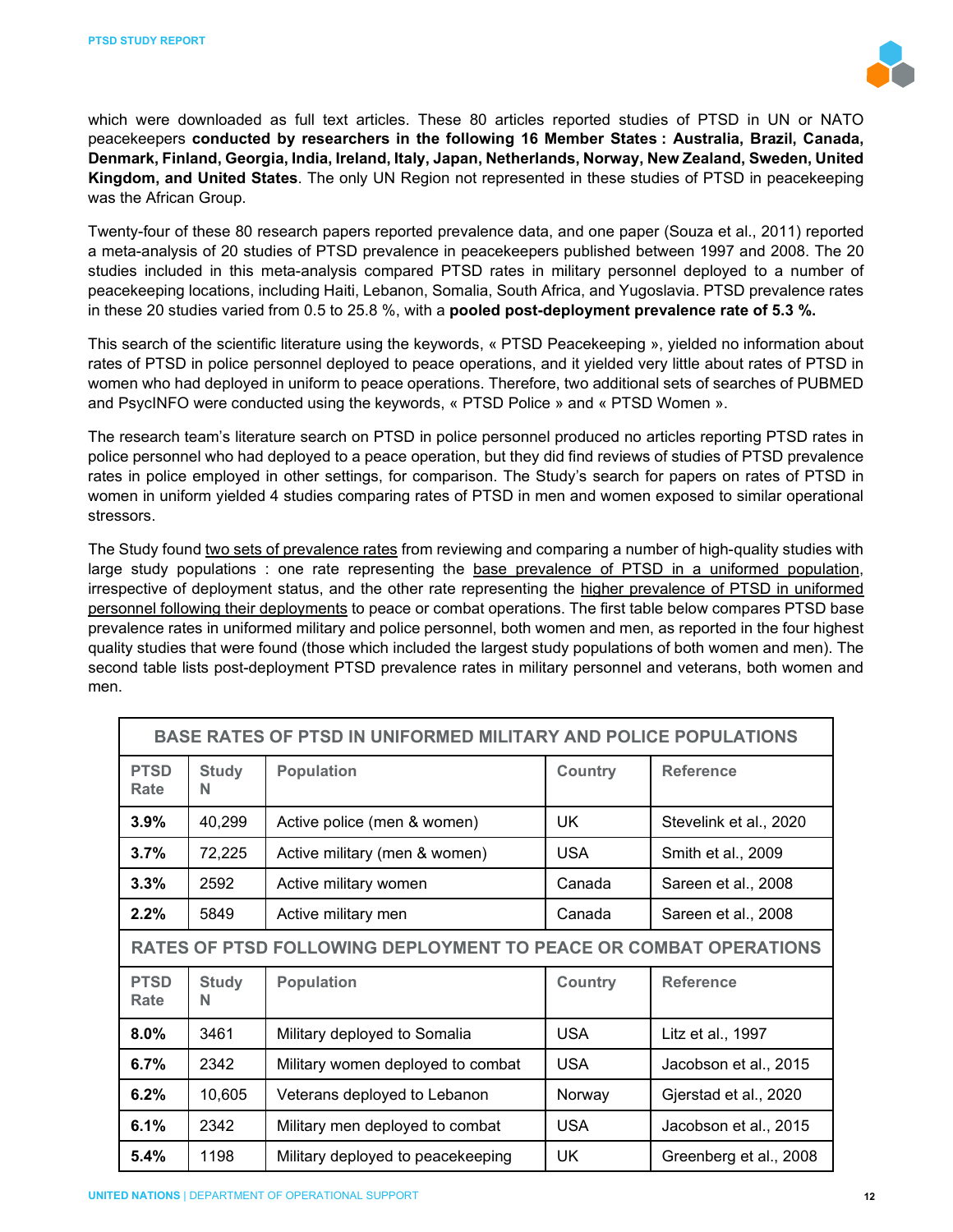

It is noteworthy that observed base rates of PTSD in uniformed populations were remarkably similar, in the range of 2 to 4 %, regardless of personnel type or gender. The post-deployment PTSD prevalence rates the Study found, in the range of 4 to 8 %, were also remarkably similar for both men and women who had deployed to either peace or combat operations. This observed post-deployment PTSD rate of 4 to 8% is slightly higher than Souza et al.'s (2011) pooled rate of 5.4 %, but the present review included three large studies published subsequent to Souza and colleague's meta-analysis.

The study reported by Jacobson et al. (2015) was noteworthy in that it followed, over 7 years, two matched groups of 2,342 active duty military men and women whose demographics and military experiences, including deployments to Iraq or Afghanistan, were alike in every way except gender. The marginally higher rate of PTSD in military women (6.7 %) compared to men (6.1 %) was likely due to the higher incidence of sexual assault for military women than men. Jacobson and colleagues found no differences in PTSD rates due to combat experiences between women and men. The higher incidence of sexual assault for women than men also likely explains the higher base rate found by Sareen et al. (2008) for military women (3.3 %) than men (2.2 %).

No comparable study has yet been conducted to examine longitudinal PTSD rates in women and men who had deployed to peace operations.

Study researchers found no studies reporting data on the typical or extreme limits of delays in recognition of PTSD before receiving treatment or being compensated due to disability, in police or military personnel or veterans. A number of studies reported delays of years or decades before care or compensation were received. Even if symptoms began soon after the traumatic event, **it may take months or years for psychologically injured persons to acknowledge their own PTSD symptoms**, depending on their cultural backgrounds related to mental health matters, their surrounding community's understanding of PTSD, and the availability of relevant medical/social support systems. The Study team found ample evidence for the existence of a delayed subtype of PTSD, defined as any instance of PTSD that is only first recognized 6 months or more after the event that caused the injury. Delayed-onset PTSD is more common in occupations, such as military and police, that tend to meet the challenge of frequent exposure to extreme stressors with a culture of toughness and the expectation of being able to endure hardships. Delayed PTSD is more common in other professionals responsible for protecting others' welfare, such as healthcare workers, teachers, and firefighters. Delayed PTSD is also more likely to be more severe, disabling, and progressive.

#### **RISK FACTORS FOR PTSD IN UNIFORMED PERSONNEL DEPLOYING TO PEACE OPERATIONS**

Risk factors for PTSD are relevant to the development of a sustainable and appropriate approach to PTSD claims, as requested by the General Assembly, primarily because of their importance to efforts to prevent or mitigate PTSD, as a way to reduce the future human and financial costs of deployment to peace operations. Risk and protective factors (the latter being risk factors with negative correlations to the health outcome of interest) are central to any public health-promotion effort because they are the best available levers into any health problem one hopes to address. One prominent example is the global effort to reduce the prevalence and severity of heart disease by reducing risk factors such as high blood pressure and smoking, and by enhancing protective factors such as diet and exercise. Another is the campaign to reduce the incidence of Covid-19 infections worldwide by reducing factors associated with risk, such as breathing the exhalations of nearby unmasked persons, and enhancing protective factors through vaccination.

Risk factors serve as the principal targets of prevention efforts aimed at entire populations, such as through information-dissemination campaigns. In his operational classification of disease prevention, Gordon (1983) called this level of prevention *Universal Prevention* because it included guidance of potential benefit to everyone, which can usually be applied without any professional assistance. Gordon's other two levels of disease prevention, *Selective* (those which target only high-risk groups of persons within a population), and *Indicated* (those which target only individuals already affected), also depend on reducing risk factors and enhancing protective factors, but in addition, they include other activities, such as screening or mitigation interventions.

The importance of risk factors for addressing the problem of PTSD in peace operations is reflected by the fact that 56 of the 80 articles the Study team reviewed from its search of medical and psychological literature databases using the keywords, « PTSD Peacekeeping », included data on observed risk factors. For comparison, the Study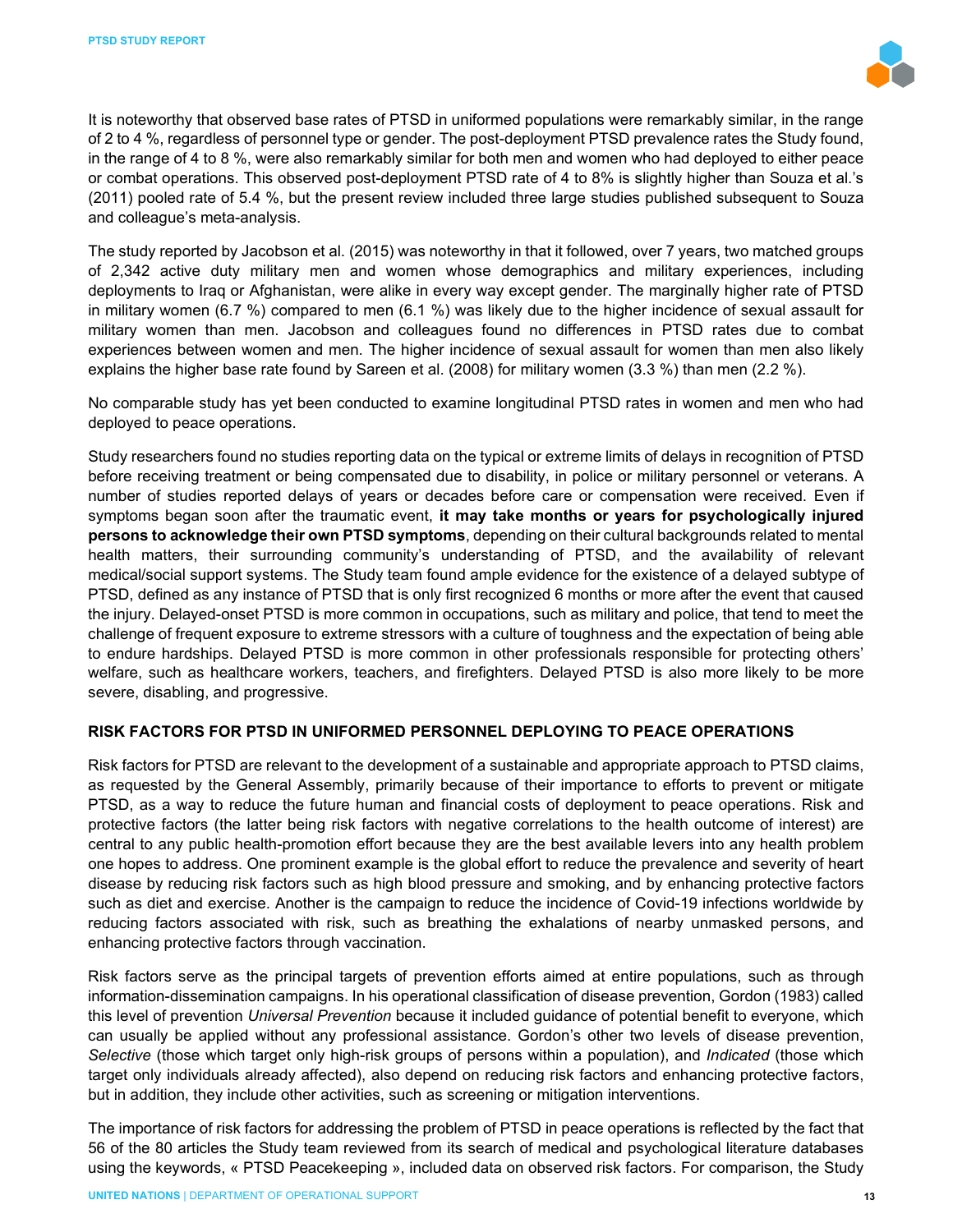

team also looked at three broader meta-analyses of risk factors for PTSD from all civilian and military causes, including peacekeeping. No meta-analysis has yet been conducted of risk factor studies for PTSD caused exclusively by deployment to peace operations.

Meta-analyses are useful tools to learn about the causes and contributors to any disease because they typically compare results from all available studies at a given point in time, and because they typically only include risk and protective factors in their analyses for which *effect sizes* have been calculated. Effect sizes are numerical representations of the relative impact of each factor so they can be compared ; factors with a higher effect size account for more of the outcome, and hence, make better targets for prevention efforts than factors with lower, less significant effect sizes.

The table below summarizes the major findings of each of **three meta-analyses of risk factor studies for PTSD in adults : Brewin, Andrews, & Valentine (2000) from the UK, Ozer et al. (2003) from the US, and Xue et al. (2015) from China.** Only the last of these three meta-analyses exclusively examined risk factors for PTSD in military personnel, whereas the previous two studies included studies of PTSD in both military and civilian populations. These three studies are presented here in chronological order because each study intentionally built on the previous meta-analysis(es) ; the sequence tells a story. The table below lists the risk factors with the highest positive or negative effect sizes in each of three categories : pre-event (those which existed prior to the traumatic stressor experience), peri-event (those operating at the time of the traumatic stressor experience), and post-event (those which operated after the traumatic stressor experience). For each factor, we list that factor's observed effect size represented as either the square of the weighted average correlation co-efficient, *r2*, for that factor, or the calculated Odds Ratio (OR) for that factor relative to some comparator condition. Both *r2* and OR statistics permit comparisons between risk factors, though with slightly different significance. The *r2* statistic approximates the percentage of the total outcome (in this case, PTSD symptom severity) accounted for by that particular risk factor ; e.g., a risk factor with a calculated *r2* of 0.10 accounted for only 10 % of the observed outcome, but it accounted for twice as much risk for PTSD as a factor with an *r2* of only 0.05. The OR statistic states by how much risk for PTSD is increased by that specific factor, such that a risk factor with an Odds Ratio (OR) of 3.0 accounted for twice as much risk for PTSD as a factor with an OR of 1.5. Factors with an OR of less than 1.0 can be considered protective factors, analogous to factors with an *r2* of less than zero. Note that certain risk factors, such as concurrent life stress, can operate in more than one time period relative to the index traumatic event.

| COMPARISON OF THREE META-ANALYSES OF RISK FACTORS FOR PTSD                                      |                                      |                                                                  |       |                          |                |  |  |
|-------------------------------------------------------------------------------------------------|--------------------------------------|------------------------------------------------------------------|-------|--------------------------|----------------|--|--|
| META-ANALYSIS 1: Brewin, Andrews, & Valentine (2000) : 77 Studies                               |                                      |                                                                  |       |                          |                |  |  |
| $r^2$<br>$r^2$<br>$r^2$<br>PERI-EVENT FACTORS<br><b>POST-EVENT FACTORS</b><br>PRE-EVENT FACTORS |                                      |                                                                  |       |                          |                |  |  |
| Adverse childhood experiences                                                                   | .04                                  | Concurrent life stress                                           | .10   | Lack of social support   | .16            |  |  |
| Low intelligence                                                                                | .03                                  | Trauma severity                                                  | .05   | Concurrent life stress   | .10            |  |  |
| Low socio-economic status                                                                       | .02                                  |                                                                  |       |                          |                |  |  |
| Female gender                                                                                   | .02                                  |                                                                  |       |                          |                |  |  |
| Childhood abuse                                                                                 | .02                                  |                                                                  |       |                          |                |  |  |
| Minority race                                                                                   | .00                                  |                                                                  |       |                          |                |  |  |
|                                                                                                 |                                      | META-ANALYSIS 2: Ozer, Best, Lipsey, & Weiss (2003) : 68 Studies |       |                          |                |  |  |
| PRE-EVENT FACTORS                                                                               | $r^2$                                | PERI-EVENT FACTORS                                               | $r^2$ | POST-EVENT FACTORS       | r <sup>2</sup> |  |  |
| Prior trauma                                                                                    | .03                                  | Peritraumatic dissociation                                       | .12   | Perceived social support | $-0.08$        |  |  |
| Prior adjustment                                                                                | .07<br>.03<br>Peritraumatic emotions |                                                                  |       |                          |                |  |  |
| .03<br>Perceived life threat<br>.07<br>Family psychiatric history                               |                                      |                                                                  |       |                          |                |  |  |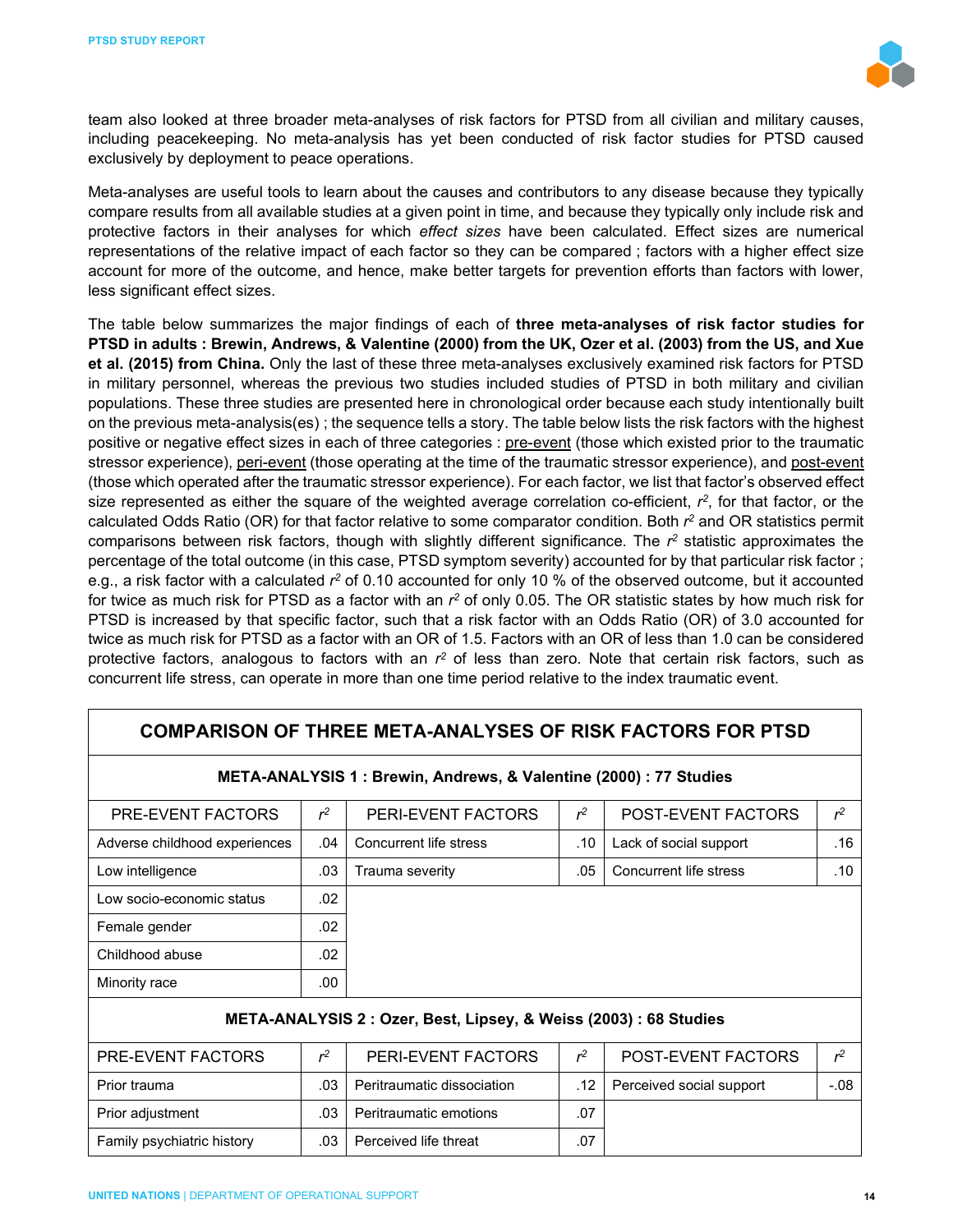

| META-ANALYSIS 3: Xue, Ge, Liu, Kang, Wang, & Zhang (2015): 32 Studies, All Military                  |      |                           |      |                              |      |  |  |
|------------------------------------------------------------------------------------------------------|------|---------------------------|------|------------------------------|------|--|--|
| <b>OR</b><br><b>OR</b><br><b>OR</b><br>POST-EVENT FACTORS<br>PERI-EVENT FACTORS<br>PRE-EVENT FACTORS |      |                           |      |                              |      |  |  |
| Branch of service (Army)                                                                             | 2.30 | Discharged a weapon (yes) | 4.32 | Other psychological problems | 2.83 |  |  |
| Other stressful events<br>3.12<br>Rank (non-officer)<br>Saw someone wounded / killed<br>2.18         |      |                           |      | 1.26                         |      |  |  |
| Prior adverse life events                                                                            | 1.99 | Trauma severity           | 2.91 | Post-deployment support      | 0.37 |  |  |
| 2.10<br>1.87<br>Smoking (yes)<br>Combat exposed                                                      |      |                           |      |                              |      |  |  |
| Early life trauma<br>1.13                                                                            |      |                           |      |                              |      |  |  |

The following conclusions are drawn from this comparison of these three meta-analyses of risk factors for PTSD in adults. First, **the strongest risk factors operate at the time of the traumatic event, including both characteristics and severity of the traumatic event, itself, and peritraumatic experiences of distress or dissociation** (abrupt loss of function during and immediately after the traumatic event). **The second strongest risk factors, and perhaps the strongest protective factors, are those which operate after the traumatic event, such as perceived social support.** The weakest risk factors are those operating before the event, such as gender, race, or a history of childhood adversity or previous exposure to traumatic events, whose contributions to risk for PTSD were each found to be less than 5 %, and therefore, within margins of error.

None of the 80 articles found through the Study's « PTSD Peacekeeping » keyword searches of PUBMED and PsycINFO reported a systematic review of risk factors for PTSD encountered exclusively in peacekeeping, comparable to the three meta-analyses just compared. The subset of 56 articles which reported risk factor findings associated with peace operations identified many of the same risk factors included in the above meta-analytic reviews, while also providing greater detail about specific risk factors, especially those related to the **meaning ascribed to traumatic events**. Over the past two decades, meaning has become an increasingly important consideration in understanding trauma and the impact of traumatic events, especially since the emergence of the concept of *moral injury* **as a prominent mechanism of psychological harm in military settings**.[4](#page-14-0)

One of the 56 articles the Study found (Maguen, Litz, Wang, & Cook, 2004) deserves to be highlighted as a case study in how risk for PTSD due to peace operations is mediated by the meaning ascribed to the events experienced. Maguen and colleagues followed 204 soldiers longitudinally, from 2 to 3 weeks before deployment to Kosovo to 7 months after their repatriation. Based on interviews conducted post-deployment, Maguen and colleagues constructed a 17-item Negative Aspects of Peacekeeping Scale (NAPS), which they then asked participants to rate according to how detrimental each aspect was for their mental health and well-being. The table below lists the ten most negative aspects of peacekeeping in Kosovo along with the percentage of soldiers who rated each stressor experience as Moderately or Extremely Negative seven months after their return.

| <b>NEGATIVE ASPECTS OF PEACEKEEPING SCALE (NAPS)</b>     |                                                                   |  |  |  |
|----------------------------------------------------------|-------------------------------------------------------------------|--|--|--|
| <b>STRESSOR EXPERIENCE</b>                               | PERCENT OF SOLDIERS<br>MODERATELY OR<br><b>EXTREMELY AFFECTED</b> |  |  |  |
| Knowing that many of the war criminals were not arrested | 73                                                                |  |  |  |
| Seeing children harmed by violence                       | 67                                                                |  |  |  |
| Seeing civilians in despair                              | 58                                                                |  |  |  |

<span id="page-14-0"></span><sup>4</sup> The term *moral injury* was first coined by Jonathan Shay in his 1994 book, *Achilles in Vietnam: Combat Trauma and the Undoing of Character*, then further described in Litz et al..(2009), and measured empirically as a major risk factor for PTSD in military settings using the Moral Injury Events Scale (Nash et al., 2013). Moral injury is an enduring harm caused by one or more experiences characterized by betrayals of moral trust in high-stakes situations.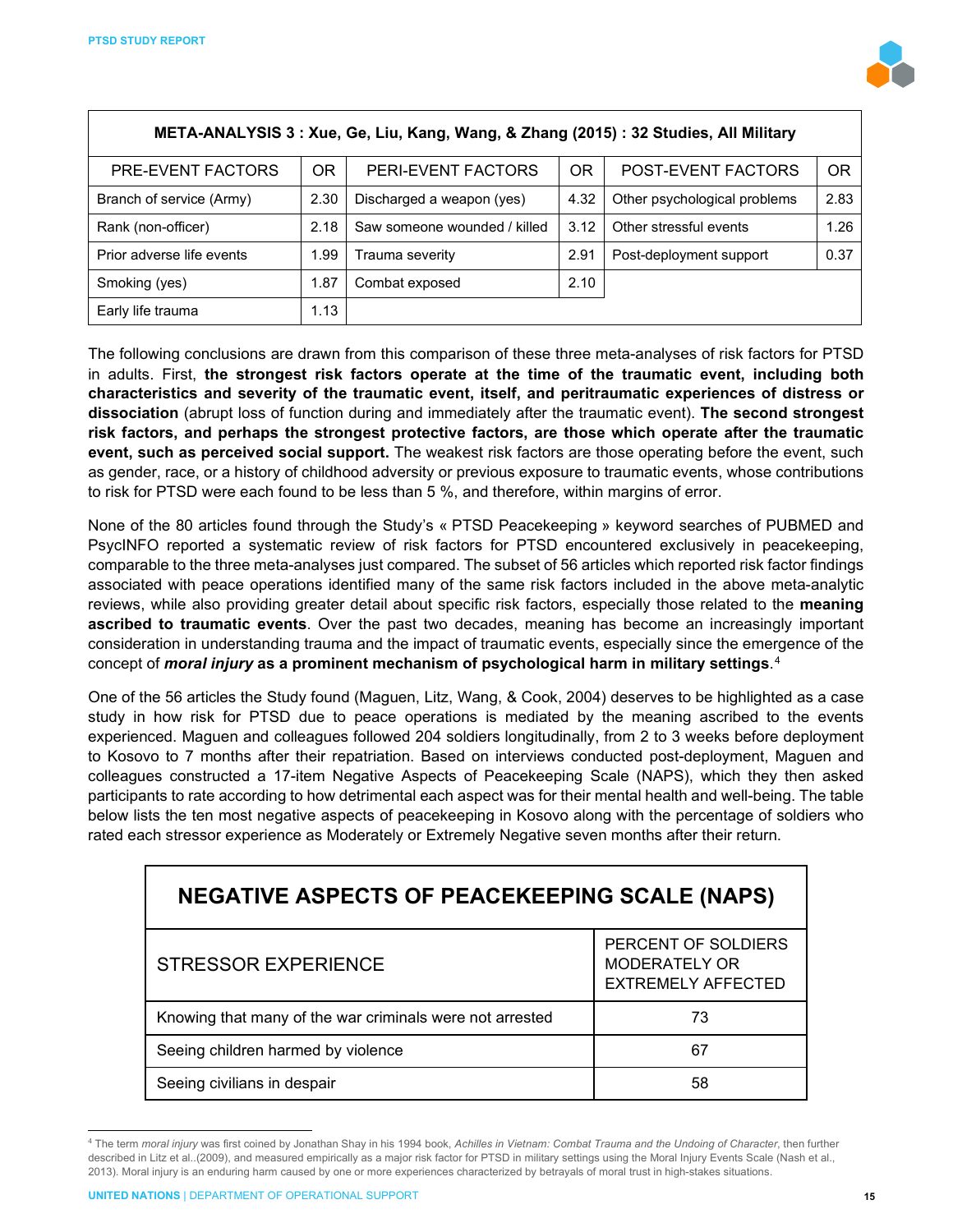

| Being unable to identify who is an enemy           | 47 |
|----------------------------------------------------|----|
| Witnessing the hatred between population subgroups | 47 |
| Civilians rejecting help                           | 42 |
| Experience with terrorist activity                 | 31 |
| Failing to make a lasting impact                   | 30 |
| Having to remain neutral in the face of conflict   | 29 |
| Witnessing violence without being able to stop it  | 25 |

#### **PREVENTION AND MITIGATION OF PTSD IN UNIFORMED PERSONNEL**

Only 5 of the 80 articles found in the « PTSD Peacekeeping » keyword search described an intervention intended to aid in prevention or mitigation of PTSD in peace operations, tabulated below. Only one of these papers, Adler at al., 2008, reported outcome data for a prevention activity, namely critical incident stress debriefing (CISD). In their trial, CISD failed to reduce PTSD symptoms in 312 soldiers relative to two control interventions : attendance at stress management classes (359 soldiers) or only taking the survey (281 soldiers).

| REPORTS OF PREVENTION OR MITIGATION ACTIVITIES IN PEACE OPERATIONS |                |                                                               |  |  |  |
|--------------------------------------------------------------------|----------------|---------------------------------------------------------------|--|--|--|
| <b>REFERENCE</b>                                                   | <b>MISSION</b> | PREVENTION OR MITIGATION INTERVENTIONS                        |  |  |  |
| Adler et al., 2008                                                 | Kosovo         | Randomized controlled trial (RCT) of psychological debriefing |  |  |  |
| Bolton et al., 2003                                                | Somalia        | Self-disclosure to supportive significant others              |  |  |  |
| Deahl et al., 2000                                                 | Yugoslavia     | Operational stress training, psychological debriefing         |  |  |  |
| Rosebush, 1998                                                     | Rwanda         | Psychological debriefing                                      |  |  |  |
| Sawamura et al., 2008                                              | Golan Heights  | Training about mental health issues, family support           |  |  |  |

Study researchers could find no integrative reviews of prevention or mitigation activities exclusively in uniformed peace operations. The broadest and most complete review they found of interventions to prevent or mitigate PTSD in uniformed personnel was published in 2014 by the US Institute of Medicine (IOM, now National Academy of Medicine), entitled *Preventing Psychological Disorders in Service Members and Their Families: An Assessment of Programs*. The IOM report could find no evidence to conclude that any prevention or mitigation intervention in use by the US Department of Defense (DoD) effectively improved psychological health or reduced risk for PTSD in service members or their families. The IOM recommended that **future efforts to prevent psychological disorders such as PTSD include the collection and analysis of measures of effectiveness, and that they be built on logic models which clearly define the outcome to be prevented or enhanced, and provide evidence that the intervention to be employed is capable of significantly affecting that outcome.**

#### **CURRENT STATE OF PTSD SCIENCE**

The 2014 Institute of Medicine report on US DoD prevention activities draws sharp attention to an important fact about PTSD science worldwide : **PTSD is a very young disorder that we have only known about for 40 years, and which we do not yet understand well enough to reliably prevent.** Recent reviews of first line treatments for PTSD in uniformed personnel have been equally disappointing.<sup>[5](#page-15-0)</sup> Efforts to develop and implement evidenceinformed interventions to prevent or mitigate PTSD in peace operations must embrace this uncertainty, with a long-term goal to advance our understanding of the nature, causes, and cures of PTSD.

<span id="page-15-0"></span><sup>5</sup> See Steenkamp, Litz, Hoge, & Marmar (2015); and Steenkamp, Litz, & Marmar (2020), both in the Journal of the American Medical Association.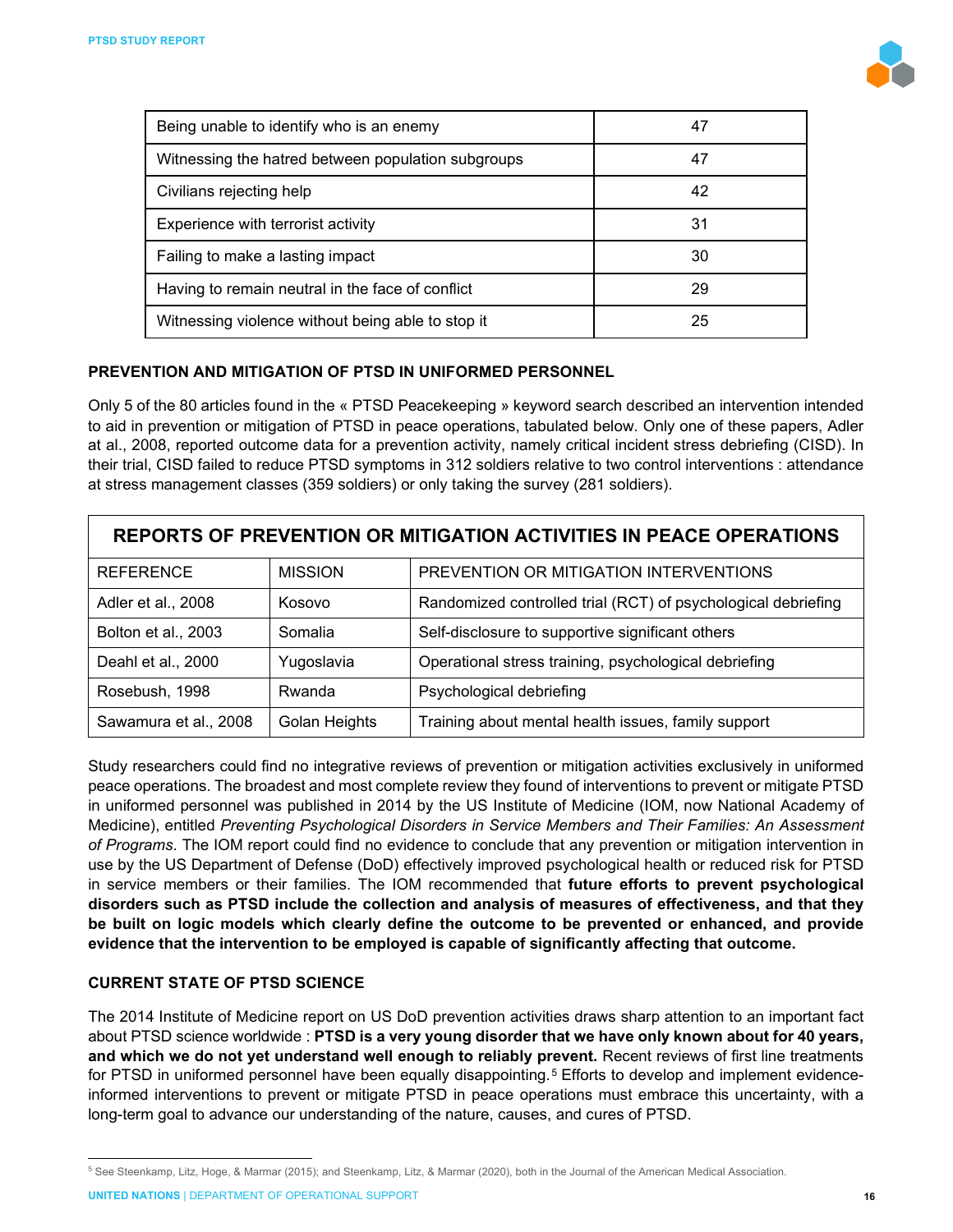

A second fact about the current state of PTSD science also deserves to be kept in clear focus : PTSD science is currently in a state of transition, possibly even approaching a state of crisis. In the two decades after the diagnosis of PTSD was first established in the American Psychiatric Association's Diagnostic and Statistical Manual of Mental Disorders, Third Edition (DSM-III), in 1980, five influential theorists offered models to understand the nature and causes of PTSD. Two theorists endorsed theories of PTSD as maladaptive coping with fear<sup>[6](#page-16-0)</sup>; their models of PTSD underpin the most widely used psychological treatments for PTSD, Prolonged Exposure and Cognitive Processing Therapy, as well as widely used approaches for prevention, such as psychological debriefing and stress inoculation training. The other three theorists offered models of PTSD as an enduring wound to a person's social identity.<sup>[7](#page-16-1)</sup> These three identity-wounding models were never as popular as the maladaptive coping models because they did not lend themselves to brief interventions for treatment or prevention, and they did not promise complete recovery.

Three occurrences have prompted PTSD scientists and practitioners to revisit identity-wounding models of PTSD. The first is the already mentioned weakness of widely deployed treatments and prevention activities for PTSD based on conceptions of PTSD as maladaptive coping with fear. The second is the emergence and growing strength of the concept of moral injury as perhaps the predominant mechanism of psychological harm at any age, in both uniformed and civilian populations. The third is the growing global endorsement of the diagnosis of Complex Post-traumatic Stress Disorder (CPTSD) as perhaps the most common form of PTSD in uniformed personnel. A recent European study (Letic-Crepulja et al., 2020) found that 81 % of veterans being treated for PTSD had the more severe complex form of PTSD.

First defined by Judith Herman in her 1992 book, *Trauma and Recovery*, and now included in the World Health Organization's International Classification of Diseases, Eleventh Edition (ICD-11, 2019), CPTSD adds to the nightmares, flashbacks, and avoidance behaviors of simple PTSD three additional symptoms of (1) loss of control over painful emotions such as anger, guilt, and shame ; (2) diminished self-esteem ; and (3) difficulties trusting others and sustaining interpersonal relationships.

Uncertainties about the nature and causes of PTSD must be kept in clear focus as options for prevention and mitigation are considered for inclusion in the UN's PTSD Framework.

#### **INTERVIEW RESULTS**

The Study team conducted informal interviews of military (M) and police (P) personnel and their PTSD subject matter experts in the following T/PCCs :

- AFG : Burkina Faso (M), Rwanda (M), Senegal (M)
- LACG : Brazil (M)
- WEUG : Australia (M), Australia (P), Canada (M), Denmark (M), Germany (M), Norway (M)

Researchers were unable to interview representatives of T/PCCs from ASG or EEUG.

Military and police leaders and their PTSD subject matter experts currently deployed to MINUSMA, MONUSCO and UNMISS were also interviewed.

Finally, the Study team also interviewed the President of the World Veterans Federation.

Interviews provided crucial contextual details about approaches to PTSD management across the spectrum from developing to developed countries, especially with respect to military troop deployments. Interviews also facilitated the exchange of training materials and other documents providing details of national approaches to PTSD, at least for a subset of TCCs. The Study did not interview sufficient police personnel to draw firm conclusions about current practices for PTSD management in PCCs.

Study interviews drew attention to both important commonalities and differences between individual T/PCCs. All Member States that were interviewed recognize PTSD as an occupational health problem for uniformed personnel,

<span id="page-16-0"></span><sup>6</sup> See Resick & Schnicke (1993), *Cognitive Processing Therapy for Rape Victims*, and Foa & Rothbaum (1997), *Treating the Trauma of Rape.*

<span id="page-16-1"></span><sup>7</sup> See Herman (1992), *Trauma and Recovery*; Janoff-Bulman (1992), *Shattered Assumptions*; and Shay (1994), *Achilles in Vietnam*.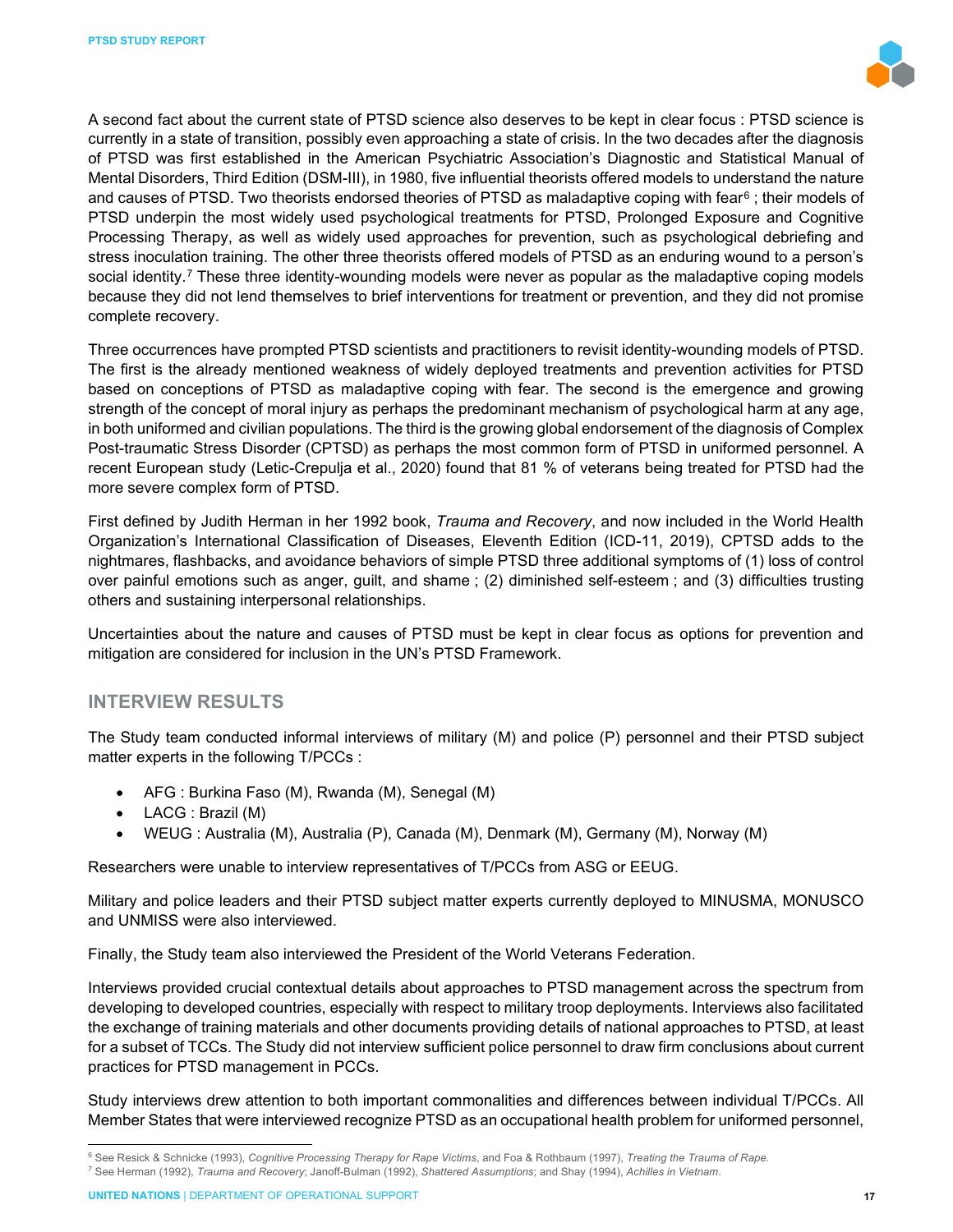

and all devote resources to manage this problem. Many interviewed Member States have conducted high-quality research on PTSD arising from peace operations. A number recognize mental health stigma as a potential obstacle to recognition and treatment of PTSD. Most acknowledge that deployment-related mental health promotion is about more than preventing and mitigating PTSD ; depression, anxiety, substance abuse, and suicide can also occur as direct results of deployment to peace operations.[8](#page-17-0)

At the same time, large differences were found between wealthier, more developed countries, and less wealthy developing countries in the quantities and types of resources available to manage the PTSD problem. The World Health Organization's (2018) *Mental Health Atlas 2017* reported a ten-fold difference in numbers of mental health facilities, and a 40-fold difference in numbers of per capita outpatient mental health visits between low- and highincome nations.

At one end of the spectrum, a few of the interviewed TCCs reported deploying entire teams of mental health professionals to provide support during deployment or to screen prior to repatriation. At the other end of the spectrum, a few of the TCCs reported relying entirely on primary care providers such as advanced practice nurses for the recognition and treatment of deployment-related PTSD. All interviewed Member States reporting relying on their primary healthcare personnel to deliver components of their PTSD prevention or mitigation activities.

Two other differences between Member States highlighted by interviews were differences in public policy and insurance systems related to PTSD. The WHO (2018) reported that one in four nations does not have a published national mental health policy, and two in four do not have national laws addressing mental health.

#### **Every interviewed T/PCC reported employing some combination of the following eight elements of comprehensive PTSD management in uniform :**

- Promoting comprehensive physical and mental health in uniformed personnel
- Screening of personnel for fitness prior to deployment
- Training in operational stress management prior to deployment
- Procedures for managing and mitigating acute stress during deployment
- Training in managing mental health during repatriation
- Screening of personnel for mental disorders after deployment
- Referring personnel who screen positive for treatment
- Compensating personnel for work-related injuries and illnesses

Interviews of T/PCC PTSD subject matter experts also drew attention to two challenges common to all Member States who provide compensation or assess for possible compensation for disability due to occupational PTSD : (1) the absence of a central database of personnel, by name, who deployed in contingent units to past UN peace operations, and (2) the absence of objective evidence to confirm that a particular potentially traumatic event actually occurred during a past UN contingent deployment.

# **CONCLUSIONS**

# **1. EMERGING GLOBAL RECOGNITION OF PTSD AS A DISABILITY**

The global awareness that exposure to certain types of horrific events could inflict a lasting psychological wound has emerged gradually over the course the 20th and 21st Centuries, largely because of the many wars of this period. The first sets of criteria for the diagnosis of post-traumatic stress disorder (PTSD) were published by the American Medical Association's DSM-III in 1980, and the Clinical Modification version of the WHO's International Classification of Diseases, Ninth Edition (ICD-9-CM), in 1979. Since then, research on PTSD in uniformed personnel has accelerated and continues to accelerate.

<span id="page-17-0"></span><sup>&</sup>lt;sup>8</sup> See Namie Di Razza, "Mental Health in UN Peace Operations: Addressing Stress, Trauma, and PTSD among Field Personnel," International Peace Institute, December 2020.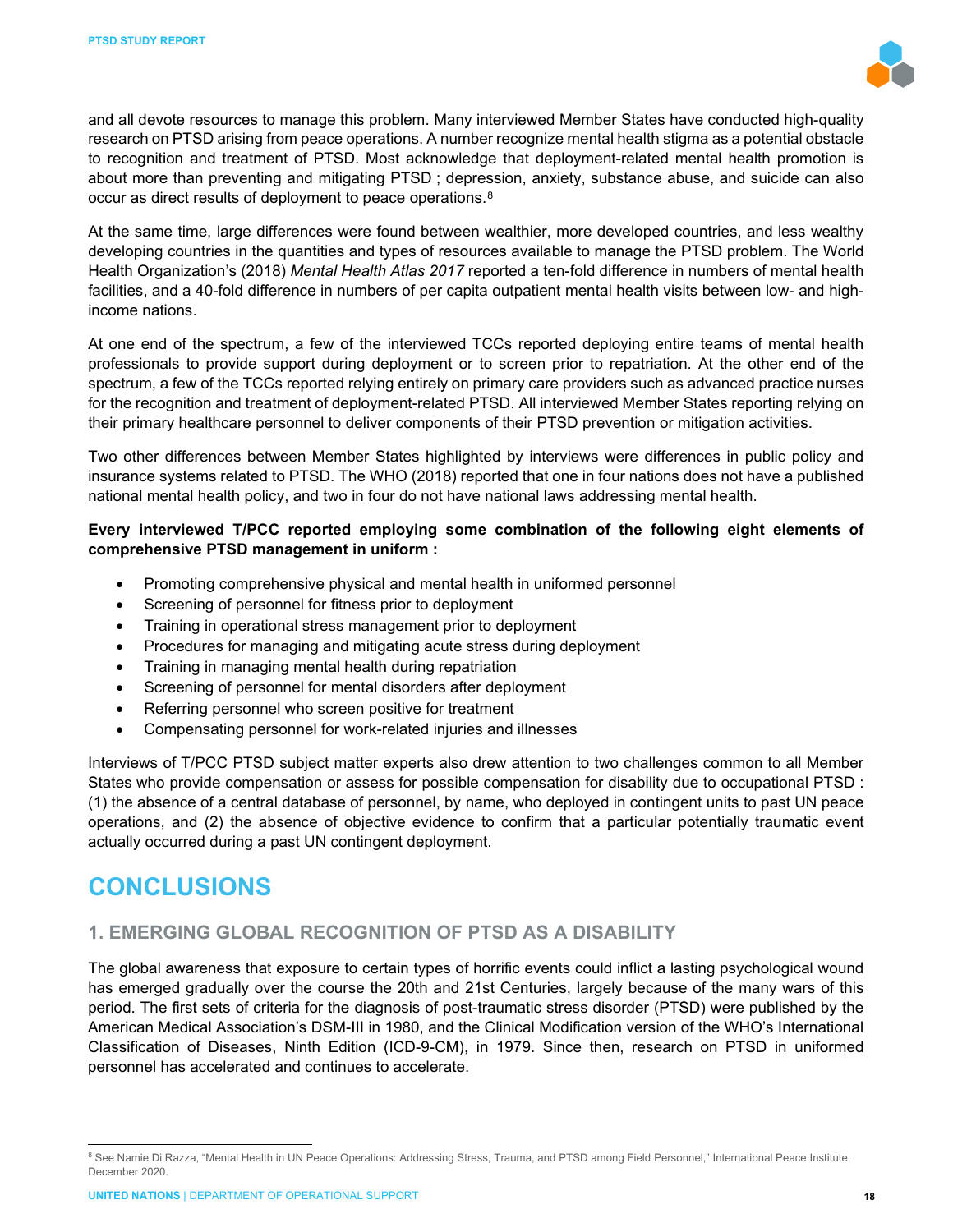

Although the nations of the world differ in the degree to which they recognize and actively manage PTSD as an occupational health hazard, the trend is clearly toward greater global recognition. No nation has reported evidence to refute the existence of PTSD in uniformed personnel as a direct result of their participation in military activities.

In every nation that has studied PTSD, this disorder has proven to be typically chronic and unremitting, and often associated with serious impairments in physical health and social and occupational functioning.

## **2. GLOBAL STANDARDS FOR DIAGNOSING PTSD**

Since PTSD was first established as a mental disorder diagnosis in 1979 - 1980, two sets of diagnostic criteria have developed and evolved in parallel : one currently contained in the American Psychiatric Association's DSM-5 (2013), and the other contained in the WHO's ICD-11 (adopted in 2019 and the global health insurance standard as of 01 January 2022). The small but important differences between these two diagnostic systems with respect to PTSD, and the many changes in those two criteria sets over more than four decades, has led to global confusion over the precise boundaries between PTSD and other mental disorders, or between normal and pathological consequences of exposure to stressful experiences.

Importantly, ICD-11 criteria for the diagnosis of PTSD are much broader and inclusive than the DSM-5 criteria for the same diagnosis, particularly with respect to how traumatic stressor events are defined. The DSM-5 criteria are based to a certain extent on cognitive-behavioral conceptions of PTSD as maladaptive coping with fear, whereas the ICD-11 criteria allow for mechanisms of psychological harm other than exposure to physical danger or maladaptive coping, such as moral injury. Critically, DSM-5 does not recognize the more severe form of PTSD called Complex PTSD (CPTSD), first described in 1992 and now included in ICD-11 as an independent diagnostic category that research is now recognizing at high rates in veterans.

Since no objective tests for the existence of PTSD have yet been devised, this disorder is diagnosed based on subjective reports from the individual of their symptoms and life difficulties, confirmed when possible by third parties such as family members, friends, coworkers, and available records, and supplemented by objective observations of the mental status of the individual during interview sessions.

PTSD is diagnosed by a trained health care professional based on one or more clinical interviews, which can be either unstructured or semi-structured, such as by using the Clinician Administered PTSD Scale (CAPS).<sup>[9](#page-18-0)</sup> In both unstructured and semi-structured interviews, every positive response is followed up with additional questions about the context and details of each endorsed symptom, such as nightmares, flashbacks, and tendencies to avoid situations that are reminders of the traumatic event. The greater the depth and breadth of detail offered by the individual about their symptoms of distress and difficulties in life, and the more closely their emotional expression matches their described internal states, the more solidly a symptom can be concluded to be present.

Of first importance in diagnosing PTSD, especially for disability compensation, is linking current symptoms to a particular past causal event. This is accomplished by comparing the content of current nightmares, flashbacks, and avoidance behaviors to the index traumatic event. Although the nature of disturbing nightmares and intrusive daytime recollections evolve over the years after a traumatic event, the connection to that event should still be clearly evident in the content of those PTSD symptoms, and in the situations that triggered them (e.g., a person with PTSD caused by an event involving drowning may have nightmares about drowning and may avoid going in the water for fear of having a panic attack).

A number of self-report questionnaires have been created to assess for PTSD symptoms. All correlate well with diagnoses of PTSD made by clinical interviews, so they are widely used for screening for PTSD, but they are not sufficient for establishing a diagnosis of PTSD. The vast majority of these questionnaires assess for criteria of simple PTSD, as defined by DSM-5, but not complex PTSD as defined in ICD-11. So far, self-report screening tools for PTSD have been validated only in a limited number of world languages.

Since no objective tests for PTSD exist, the symptoms of PTSD can be exaggerated or malingered, which could be motivated by a desire to receive disability compensation for occupationally acquired PTSD. The objective

<span id="page-18-0"></span><sup>9</sup> See https://www.ptsd.va.gov/professional/assessment/adult-int/caps.asp

**UNITED NATIONS** | DEPARTMENT OF OPERATIONAL SUPPORT **19**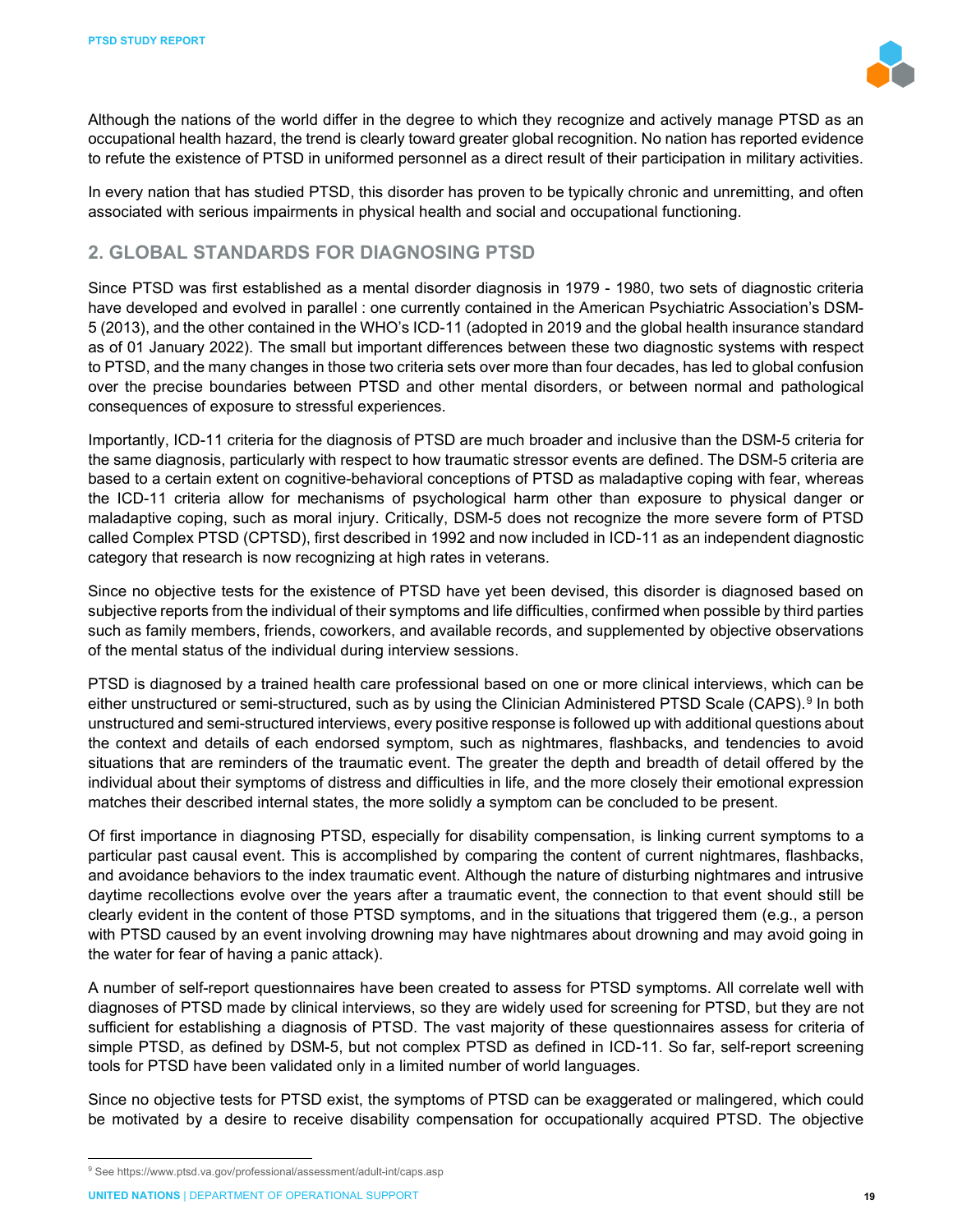

negative life consequences of chronic PTSD, such as PTSD-related failures in occupational and social functioning, cannot be as easily exaggerated. Furthermore, the few studies that have been done to evaluate the accuracy of PTSD diagnoses made for the purposes of disability compensation have found that the great majority of such diagnoses are accurate.

# **3. GLOBAL STANDARDS FOR ASSESSING DEGREE OF DISABILITY**

**One global standard exists for rating the degree of disability due to any physical or mental disorder, the American Medical Association's (2008)** *Guides to the Evaluation of Permanent Impairment,* currently in its Sixth Edition. Chapter 14 of the AMA Guides provides detailed procedures for evaluating mental and behavioral disorders, including PTSD, for degree of permanent impairment. The AMA Guides recommend that all mental and behavioral disorders be diagnosed using American Psychiatric Association's Diagnostic and Statistical Manual of Mental Disorders, Fourth Edition, Text Revision (DSM-IV-TR), published in 1994 (superseded by DSM-5 in 2013).

**Permanent impairment due to a mental or behavioral disorder is assessed using three scales for rating current level of functioning : the Brief Psychiatric Rating Scale (BPRS), the Global Assessment of Functioning (GAF) scale, and the Psychiatric Impairment Rating Scale (PIRS).** The final rating of percentage permanent impairment due to a mental or behavioral disorder is determined by the median (middle) value of the individual's calculated BPRS, GAF, and PIRS scores.

## **4. LIABILITY ESTIMATE FOR FUTURE CLAIMS FOR DISABILITY DUE TO PTSD**

Survey results suggest that in the near future, **the Secretariat could receive between 754 and 1510 additional claims for disability compensation for PTSD** due to past peace operations, since this is the range of numbers of claims currently being processed by nine Member States who offered numbers.

Prevalence studies suggest that at any given time, **between 2 % and 4 %** of all uniformed military and police personnel in a population will currently be experiencing significant PTSD symptoms. This is **the base rate of PTSD in uniformed personnel**. Not all PTSD in uniformed populations is caused by occupational stressor exposures, of course ; some is due to traumatic experiences occurring prior to or after operational deployments.

The power of deployment to peace or combat operations to cause new-onset PTSD is well established, and evident in the higher rates of PTSD observed in persons who had deployed to one or more peace or combat operations. Post-deployment rates of PTSD vary significantly, depending on a number of factors, the most important of which is the frequency and severity of stressor events experienced by personnel during that deployment. Deployments that expose persons to more horrific events will yield more cases of PTSD, and of greater severity than lessstressful deployments.

**PTSD can be expected to occur in between 4 % and 8 % of military and police personnel who have deployed to a high-risk peace operation.** Low-risk peace operations may result in few cases.

## **5. GLOBAL BEST PRACTICES FOR BUDGETING FUNDS FOR PTSD CLAIMS**

Two facts about deployment-related PTSD make it very difficult to forecast future expenditures for awards for occupational disability. The first is the great variability in observed prevalence rates, based mostly on the enormous differences in stress levels encountered in missions of various types. The second is the fact that PTSD is often only first recognized by the person afflicted years or decades after the triggering stressor event, a subtype of PTSD termed delayed PTSD.

Delays in recognizing the symptoms of PTSD are due to many factors. One is the fact that the process of understanding the social and spiritual meaning of any extreme event often only unfolds gradually over time as more is learned about why the event happened and what its consequences turned out to be. Another is the culture of imperviousness to stress that characterizes a number of military and police organizations, which may discourage individuals from even paying attention to their own stress symptoms. Finally, the negative social and health impacts of PTSD often take years to fully develop.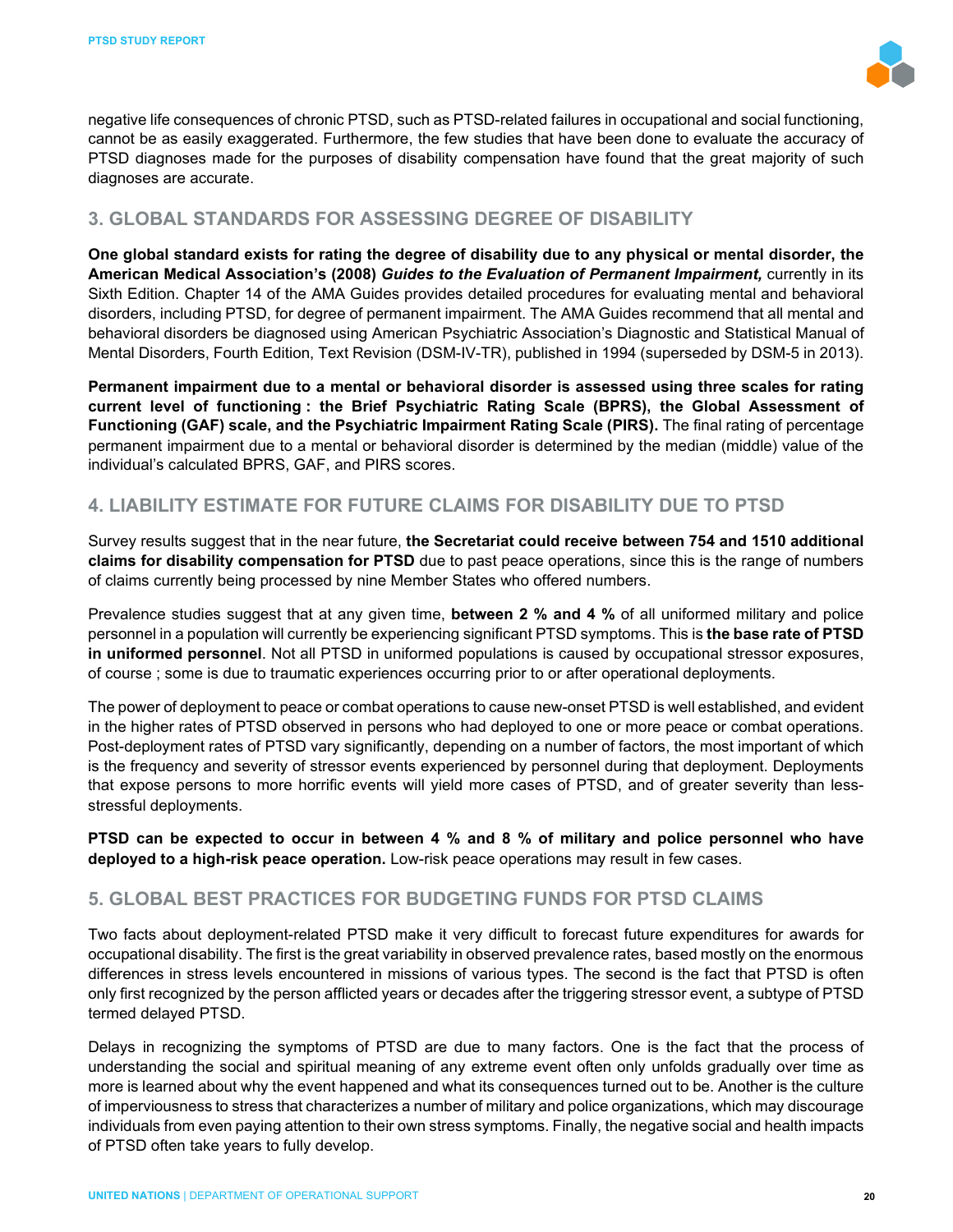

The Study team could find no Member State that budgeted funds for PTSD claims as a percentage of the annual operating budget of a peace or combat deployment. **Member States that were interviewed which have a national system for compensation for disability due to PTSD budget funds for such claims annually based on a running average of claims for PTSD disability received over the recent past, such as the past 3 years.**

# **6. GLOBAL BEST PRACTICES FOR PREVENTION AND MITIGATION**

**Because global studies of risk factors for PTSD have consistently produced reliable results, repeatedly confirmed in a variety of populations, approaches to PTSD prevention based on reducing risk factors or enhancing protective factors in a population are the most promising and widely employed.** This level of prevention, targeting risk in an entire population, is termed *universal prevention*, and it typically involves a campaign to educate a population about the risk factors that are under their control, along with information about how to moderate those risk factors in various situations, once identified. Such **training is typically delivered to front-line uniformed personnel at some point prior to deployment, and often, again, around the time of repatriation**, to address post-deployment risk factors. Universal prevention training is also separately delivered, in some cases, to **uniformed leaders** and/or **family members**, to draw their attention to risk and protective factors under their control, and to offer tools for stress management.

Universal prevention activities such as pre- or post-deployment training serve to draw attention to risk factors for PTSD in a population. Once a high-risk subgroup within a population has been identified (e.g., because of common exposure to certain horrific stressor events), the next level of prevention, *selective prevention*, is employed to mitigate risk within that subgroup. Global approaches to selective prevention in uniformed populations vary depending on whether occupational PTSD is conceived to be the result of maladaptive coping with an experience of intense fear, or a literal wound to a person's social identity because of a loss or betrayal of a moral trust. Organizations that subscribe to a literal wound conception of PTSD are more likely to engage in aggressive **screening for recent stressor exposures and current PTSD symptoms in high risk groups such as recently repatriated deployers to a high-risk mission.** Organizations that subscribe to a conception of PTSD as maladaptive coping with fear may avoid drawing attention to either stressor events or current symptoms by screening for them in high-risk groups, such a recently repatriated military or police unit.

Other selective prevention activities that are employed to mitigate risk for PTSD in high-risk groups include **additional training in recognizing serious stress problems should they arise, methods for self-care to optimize functioning and promote recovery, and ways to access higher levels of care** if they are needed.

One widely used but increasingly controversial tool for selective prevention is psychological debriefing (PD), a structured group activity popularized and taught commercially as Critical Incident Stress Debriefing (CISD). Based on a model of PTSD as maladaptive coping with fear, PD has been found in meta-analyses of outcome studies to be helpful for some and possibly harmful for others, but overall not an effective way to reduce the incidence or severity of later PTSD.<sup>[10](#page-20-0)</sup> Importantly, procedures for PD and CISD do not include any screening or routine followup of individuals after the intervention to identify which of the persons in the high-risk group develop disabling PTSD, as if the incidence of PTSD after a single two-hour debriefing session must be zero.

The third level of mental disorder prevention, termed *indicated prevention*, encompasses all activities intended to mitigate the severity and chronicity of PTSD symptoms in individuals already affected, either as an alternative or as an adjunct to clinical mental health treatment. Approaches to indicated prevention vary even more than those for selective prevention depending on which understanding of PTSD they are based on.

Current indicated prevention practices in military organizations based on a model of PTSD as maladaptive coping with fear have changed little since they were developed in Western militaries during WWI to check the epidemic of medical evacuations of front-line personnel on both sides of the war because of shellshock or *Nervenshock*. These principles for indicated prevention of post-traumatic stress can be summarized with the acronym, PIES, still taught to service members and psychiatrists today. The four PIES principles are : Proximity (keep the psychologically injured near the front lines and within the sound of the guns so they won't expect to go home) ; Immediacy (intervene quickly, as soon as severe stress problems emerge) ; Expectancy (assure individuals they

<span id="page-20-0"></span><sup>&</sup>lt;sup>10</sup> See, for example, the Cochrane review: Rose, Bisson, Churchill, & Wessely (2002), Psychological debriefing for preventing post traumatic stress disorder.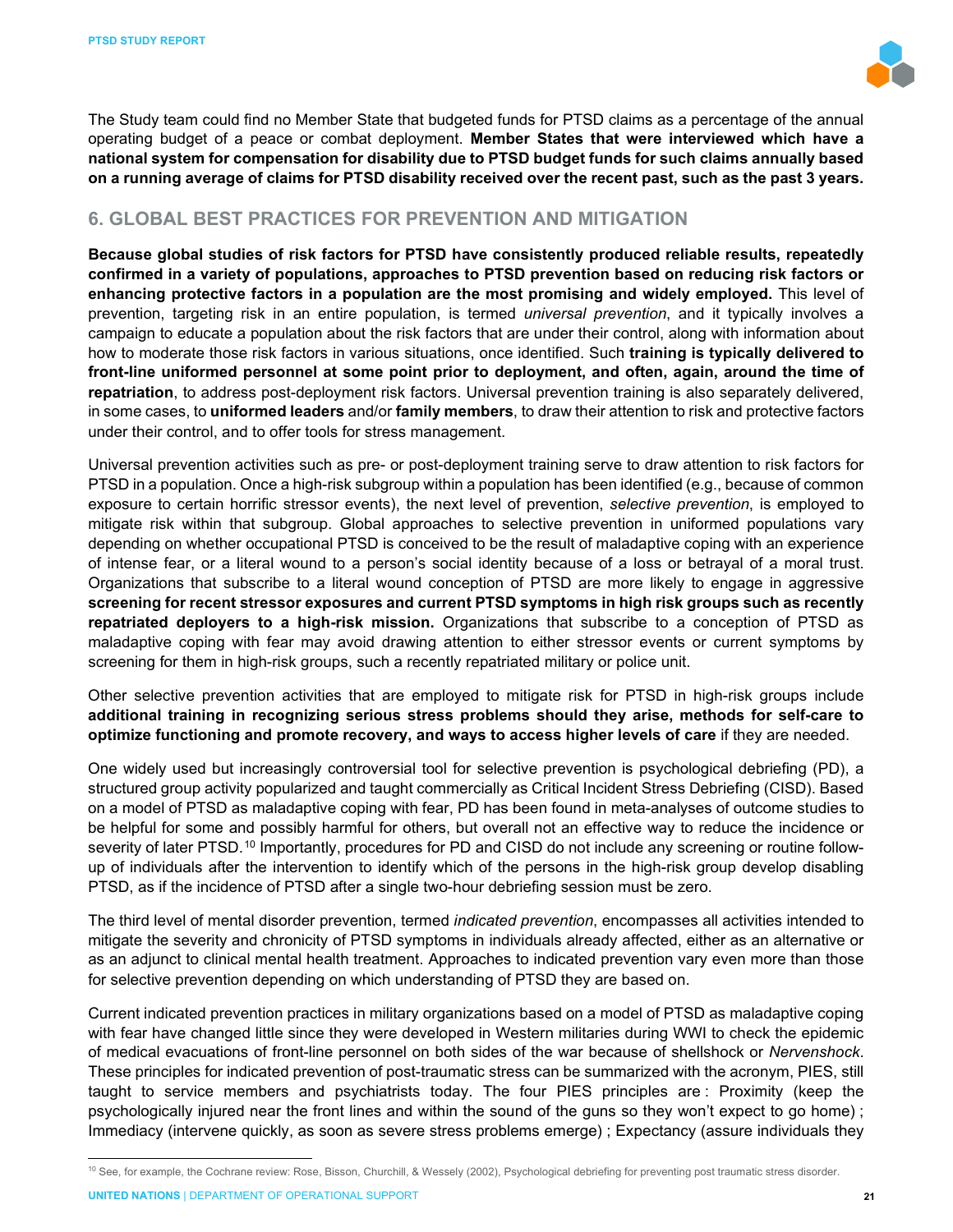

will recover within 72 hours) ; and Simplicity (since a combat stress casualty is not a serious or enduring problem, offer little more in the way of assistance than hot meals and rest). Historically, individuals who experienced a mental breakdown in an operational theater, but who didn't recover completely within 72 hours, were told they must have possessed an unrecognized mental disorder before they deployed, despite the lack of evidence for a pre-existing mental health problem other than the current breakdown under stress.

One example of a military program for PTSD prevention that is based on a model of PTSD as a literal stress injury is the US Marine Corps (2010 / 2016) Combat and Operational Stress Control (COSC) program,<sup>[11](#page-21-0)</sup> reviewed by the US Institute of Medicine in their 2014 report on US military prevention efforts. The US Marine Corps' doctrine for PTSD prevention integrates three tools for leaders of military units to manage the mental health of their unit members. All three were developed by operationally experienced Marine leaders with the assistance of operationally experienced mental health professionals and spiritual advisors. These tools comprise :

- **Stress Continuum Model :** a visual reference tool for assessing one's own or another's current stress level along a continuum of four discrete color-coded stress zones : Green (Ready), Yellow (Reacting), Orange (injured), and Red (III). Early recognition of Orange-zone stress injuries is key for mitigating risk for PTSD.
- **Five Core Leader Functions** for psychological health promotion, to be continuously repeated : Strengthen (enhance protective factors), Mitigate (reduce risk factors), Identify (recognize problems early), Treat (intervene to mitigate problems), and Reintegrate (return the stress-injured person to the fullest possible functioning).
- **Stress First Aid :** a set of five key actions for indicated prevention of a stress injury, whether caused by an exposure to intense fear, a betrayal of a moral trust, the loss of a cherished person or thing, or simply chronic stress accumulated over time. The five Stress First Aid actions, to be repeated as often as necessary, are intended to mitigate harm at the moment of a traumatic event (primary aid), as well as to promote recovery afterwards (secondary aid).
	- $\circ$  Cover : get the stress-injured person to safety
	- o Calm : relax, slow down, refocus
	- o Connect : obtain social support from important others
	- o Competence : restore effectiveness in all spheres of life
	- o Confidence : restore self-esteem and hope

Outcome studies have yet to document evidence of the effectiveness of any of these three components of the Marine Corps approach to PTSD prevention. The RAND Corporation conducted a study to evaluate the effectiveness of training for infantry Marines and their leaders in these COSC principles, in a program called Operational Stress Control and Readiness (OSCAR) ; their 2015 report found no evidence of a beneficial impact on mental health outcomes or mental health stigma, although inconsistencies in implementation limited fidelity to the model and generalizability of the findings.<sup>[12](#page-21-1)</sup> Nevertheless, Stress First Aid has been adapted for use by other high-risk communities, including firefighters and healthcare providers during Covid-19.[13](#page-21-2)

# **7. ROLE OF GENDER IN RISK FOR PTSD IN PEACE OPERATIONS**

The Study team drew two important conclusions about the role of gender in risk for PTSD in peace or combat operations. First, **women in uniform tend to have a slightly higher prevalence of PTSD than men in uniform with similar demographics**. But second, high quality studies of risk for PTSD in matched samples of men and women in uniform have demonstrated that the slightly higher rate of PTSD in women is not due to a greater vulnerability for PTSD in women, but rather to the fact that **women in uniform are subjected to certain potentially traumatic events, particularly sexual harassment and assault**, two of the most toxic stressor experiences possible, at rates much greater than their male peers.

<span id="page-21-0"></span><sup>11</sup> Avaliable for download from https://www.doctrine.usmc.mil

<span id="page-21-1"></span><sup>12</sup> Vaughan CA, Farmer CM, Breslau J, Burnette C. Evaluation of the Operational Stress Control and Readiness (OSCAR) program. Santa Monica : RAND Corporation.

<span id="page-21-2"></span><sup>13</sup> See, for example: Watson P, Westphal R. Stress First Aid for Health Care Workers. 2020 ; VA National Center for PTSD. Available at: www.ptsd.va.gov.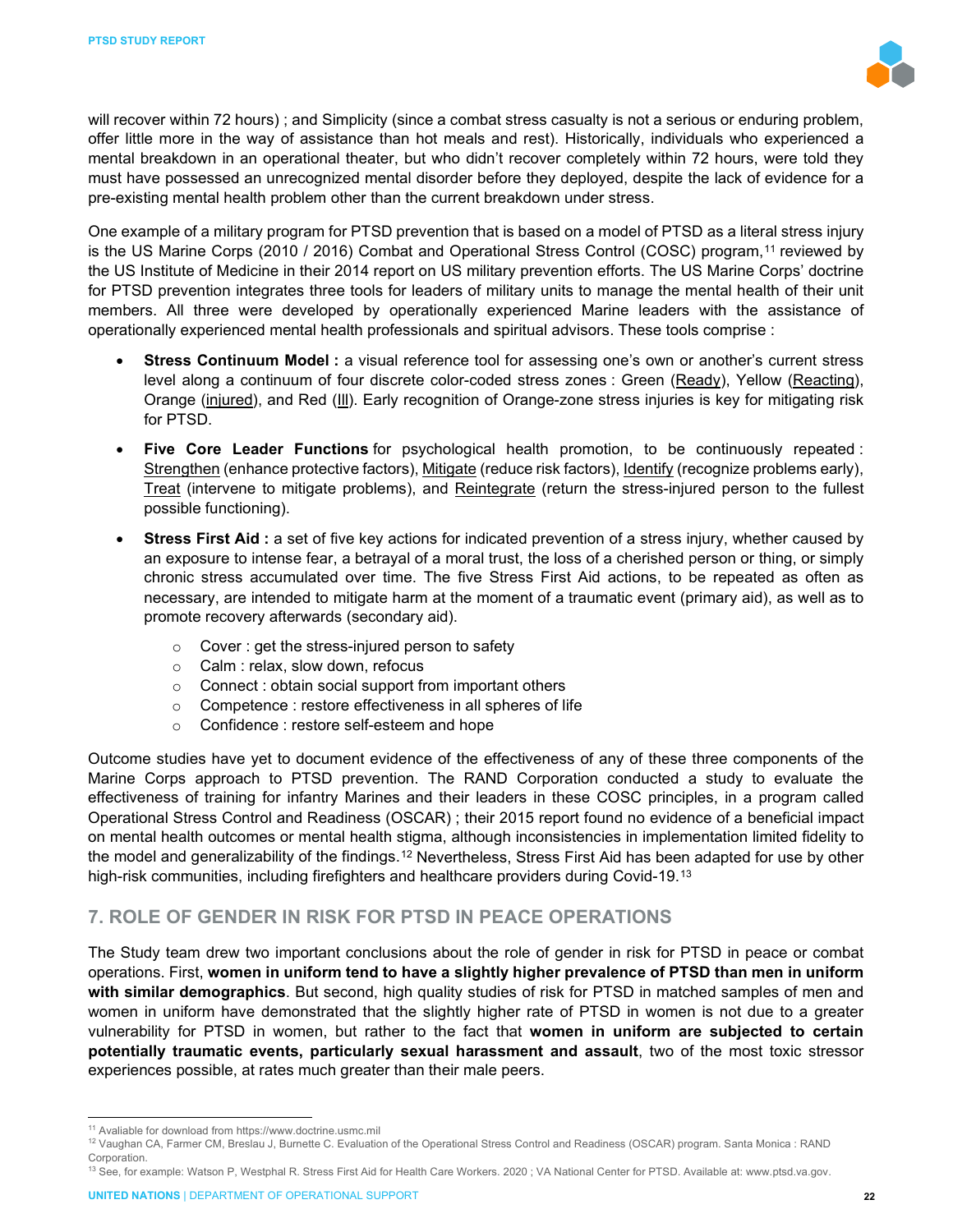

In recent decades, women in uniform have been exposed to the same operational stressor experiences as men in unform, including combat, regardless of occupational role during deployment. **There is no evidence that women are any less capable of enduring and functioning effectively under operational stress of any type or magnitude.**

Initiatives to promote gender equity and reduce rates of sexual harassment and abuse in uniform also serve to prevent PTSD in both women and men.

# **RECOMMENDATIONS**

## **1. BUDGETARY METHODOLOGY AND SOURCE OF FUNDING**

Based on the findings and conclusions of the PTSD Study, it is recommended that the United Nations fund future awards for disability due to PTSD in uniformed personnel by two mechanisms, one for current, active missions, and the other for closed missions for which resources are not readily available to satisfy the claim .

For active missions, it is recommended that claims for disability due to PTSD be compensated from the relevant mission's budget.

**For closed missions, it is recommended that the UN establish a reserve fund to pay compensation for PTSD claims for uniformed personnel associated with those missions as a sustainable measure and an insurance for future closed missions. It is also proposed that the funds cover compensation for death and physical disability claims associated with closed missions.**

Based on the best available information, it is recommended that the reserve fund derive its revenue from **a charge of 0.5% of total troop and police personnel reimbursement cost to be charged against each peacekeeping and special political mission budget.** The proposed rate of 0.5% mirrors the rate established to fund compensation for death or permanent disability in civilian employees of the UN.

#### **2. PROCEDURES FOR PROCESSING PTSD CLAIMS FOR UNIFORMED PERSONNEL**

Claims for compensation for uniformed personnel disabled because of PTSD acquired in a UN peace operation should be processed using the same standards and procedures employed for adjudicating and awarding compensation for death or disability due to a physical injury or illness, as established by the General Assembly in its resolution 52/177, and as detailed in the report of the Secretary-General on death and disability benefits (A/52/369). The following are recommended guidelines specific to the processing of claims for PTSD disability in uniformed personnel.

Degree of permanent impairment due to PTSD should be evaluated according to the procedures detailed in Chapter 14 of the **AMA** *Guides to the Evaluation of Permanent Impairment*.

Claims for disability due to PTSD or any other mental disorder should be **based on the criteria published in the latest edition of the Diagnostic and Statistical Manual of Mental Disorders (DSM)** because this is the diagnostic standard recommended in the AMA Guides.

In accordance with established practice for disability claims, **the required standard of proof should be "at least as likely as not"' that the claimant's PTSD would not have occurred in the absence of its association with an event or events related to his or her deployment to a United Nations mission**. "At least as likely as not'' means 50 per cent or greater, with the benefit of the doubt going to the claimant if the evidence is at equipoise (50/50 chance).

To be considered eligible for compensation by the United Nations, instances of PTSD must be characterised by the following elements of proof :

• Existence of PTSD as defined in the latest edition of the APA's Diagnostic and Statistical Manual of Mental Disorders (DSM), currently DSM-5.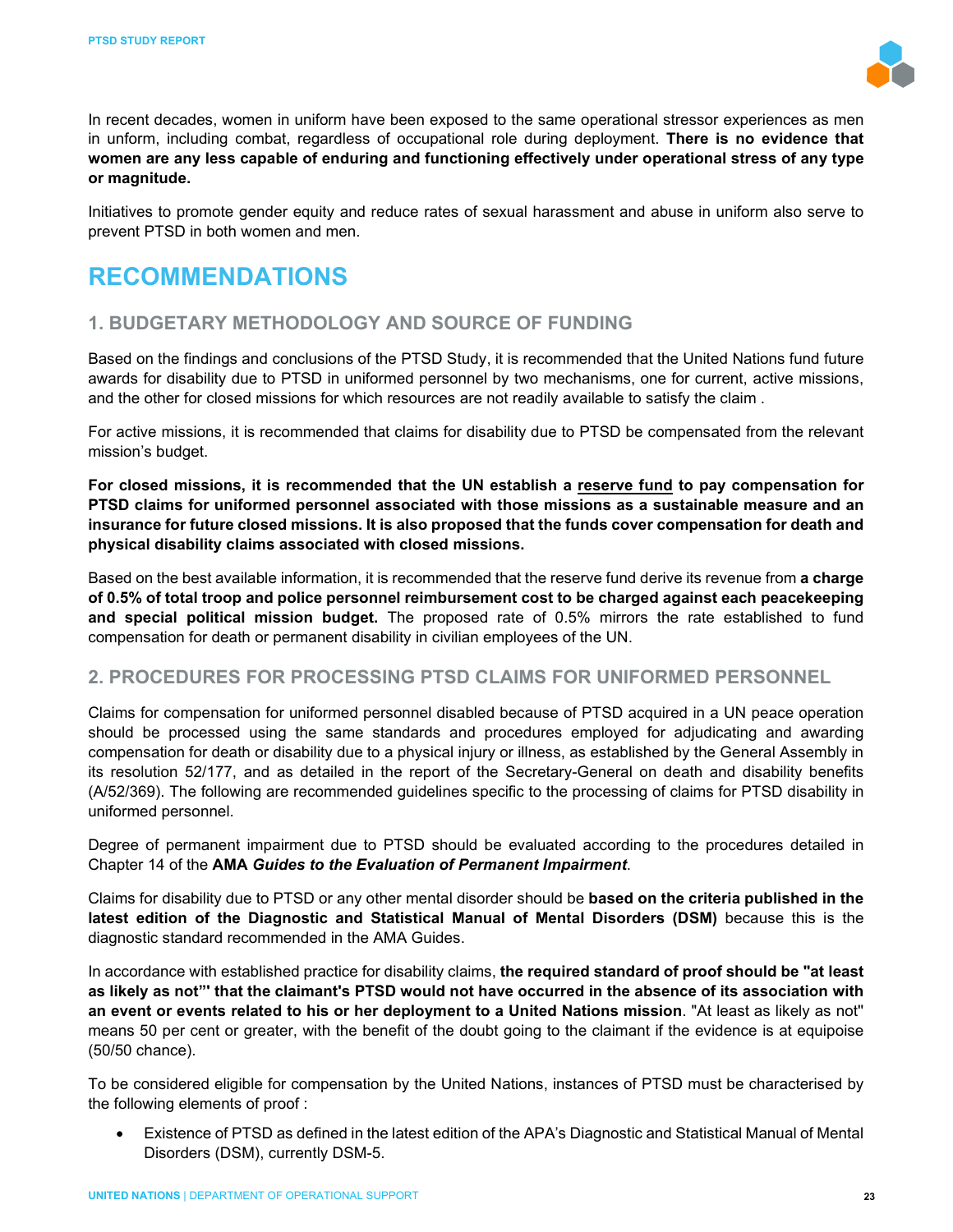

- Disability or loss of function of a permanent nature (including determination of the degree or proportion of permanent disability)
- The fact that PTSD arose due to mission-related circumstances, with particular attention to an identified or specific traumatic incident (or series of incidents) that are medically assessed to reasonably have impacted the concerned individual
- PTSD is not mostly attributable to a pre-existing or subsequent condition(s) or event(s), whether in employment or personal circumstances.

Documentation for an appropriate assessment of a claim for compensation for PTSD-related disability, depending on the circumstances of the case at hand, should include the following :

- Medical report(s) and records : a detailed psychological medical assessment, demonstrating the aforementioned elements of proof required to demonstrate PTSD-related disability. The medical assessment should also aim to establish the degree or proportion of permanent disability
- Documents establishing the factual basis of events related to the claim : a detailed report establishing the injured individual's deployment to the mission (e.g. period, duration, location, and terms of appointment) and the incident or other circumstances surrounding the cause of the PTSD.

## **3. A SUSTAINABLE & APPROPRIATE PTSD FRAMEWORK**

Upon approval by the General Assembly, it is recommended that the Secretariat develop action plans to implement a sustainable and appropriate framework for the management of PTSD in peace operations that includes the following key components :

- A consensus understanding of the nature of PTSD as an occupational health hazard.
- Clearly delineated responsibilities throughout deployment cycles for monitoring and maintaining psychological health and preventing PTSD in uniformed personnel and their families.
- Training for various personnel groups at various phases of deployment cycles, collaboratively developed by T/PCC Member States and the Secretariat but delivered in the culture and language of the deploying Member State.
- Training for leaders of military and police units at all levels regarding their responsibilities and available methods for monitoring and maintaining the health and well-being of their unit members.
- Collaboratively developed gender-sensitive methods for screening before and after deployments screen for exposure to significant recent stressors and current mental health symptoms in recently repatriated military or police personnel and members of their families, also delivered in the language and culture of the Member State.
- A continuous education campaign to raise awareness about the deleterious effects of mental health stigma, and methods to reduce its impact on individuals' willingness to seek help when needed.
- Training for all personnel at all phases of deployment cycles in gender-specific risk and protective factors for PTSD in peace operations.
- A unified deployment record-keeping system that collects and stores data on the names of uniformed personnel deployed to each UN peace operation, as well as the major stressor events encountered by those persons during deployment.
- A clearly defined and well-maintained coordination network linking PTSD support offices in the Secretariat with mental health representatives in every deployed military or police unit and the mental health advisors of every current Mission and its Force Commander and Head of the Police Component.
- Methods for the Secretariat to coordinate surge mental health support for deployed or recently repatriated military or police units whose organic mental health professional capacity is insufficient to meet current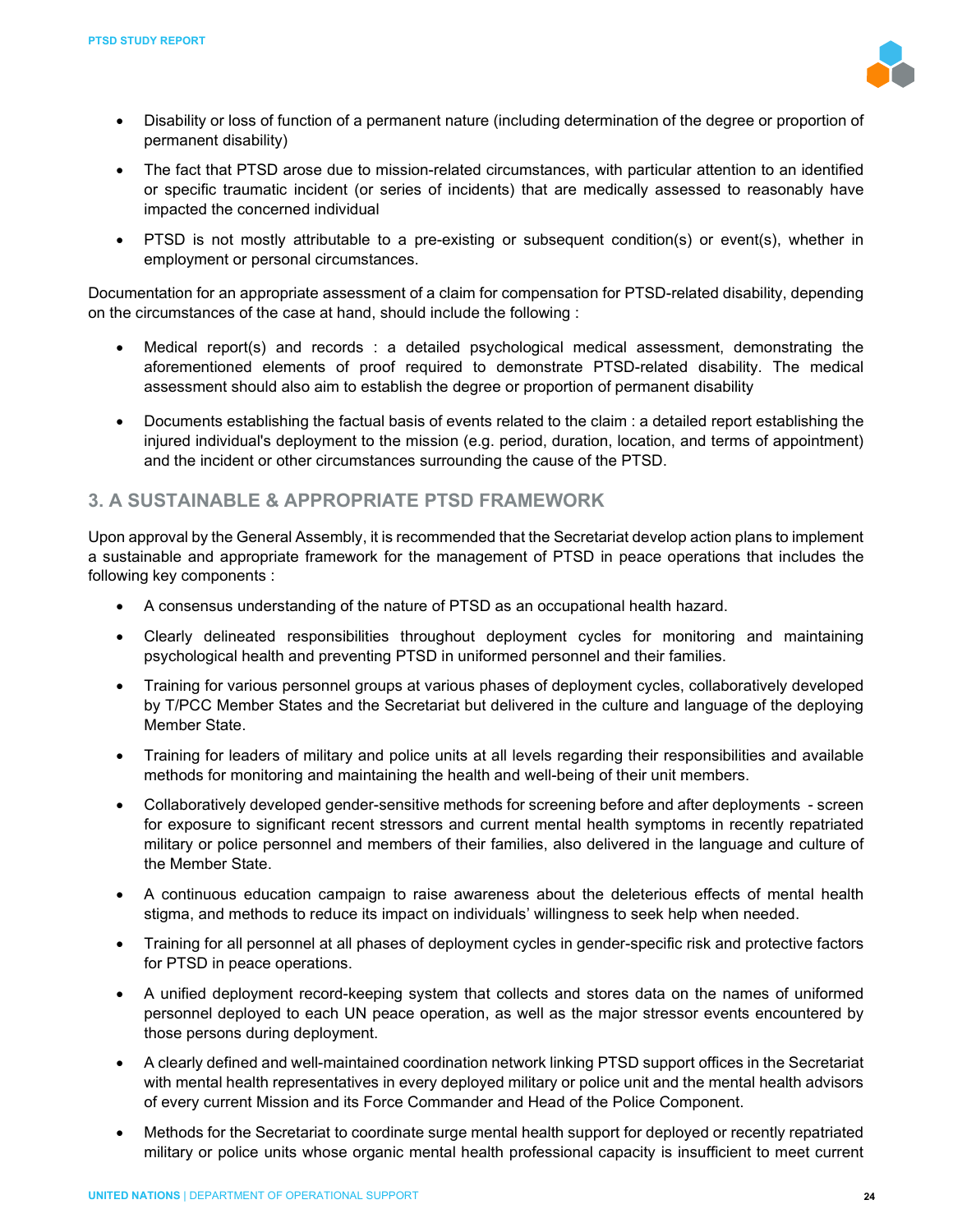

needs for screening, treatment, or evaluations for a possible deployment-related disability due to a mental disorder. These methods may include coordinating the clinical services of external mental health professionals to be delivered through virtual means, or the provision of additional training in concepts and procedures related to PTSD prevention and care to primary health care personnel already supporting the unit.

The following table outlines a proposed comprehensive framework to manage PTSD in uniformed personnel and their families participating in United Nations peace operations, organized as a set of responsibilities before, during, and after each deployment, for the Secretariat, Member States, individual uniformed military and police personnel, and members of their families. Preventing PTSD in peace operations requires the coordinated engagement of all four sets of stakeholders.

|                                    | <b>RESPONSIBILITIES</b>                                                                                                                                                                                 |                                                                                                                                                                                                                    |                                                                                                                                                                                                                                                                                         |                                                                                                                                                                                    |  |  |
|------------------------------------|---------------------------------------------------------------------------------------------------------------------------------------------------------------------------------------------------------|--------------------------------------------------------------------------------------------------------------------------------------------------------------------------------------------------------------------|-----------------------------------------------------------------------------------------------------------------------------------------------------------------------------------------------------------------------------------------------------------------------------------------|------------------------------------------------------------------------------------------------------------------------------------------------------------------------------------|--|--|
|                                    | <b>SECRETARIAT</b>                                                                                                                                                                                      | <b>T/PCCs</b>                                                                                                                                                                                                      | <b>INDIVIDUALS</b>                                                                                                                                                                                                                                                                      | <b>FAMILIES</b>                                                                                                                                                                    |  |  |
| <b>Before</b><br>Deployment        | Assess risk factors for<br>$\bullet$<br>planned mission<br>Collaborate with T/PCC<br>to develop pre-<br>deployment trainings<br>Coordinate preparations<br>$\bullet$                                    | Deliver pre-deployment<br>training to leaders,<br>uniformed personnel,<br>and family members<br>Assess potential<br>deployers for medical<br>fitness                                                               | Attend pre-deployment<br>$\bullet$<br>training<br>Notify leaders of any<br>limiting health conditions<br>Prepare to deploy<br>٠                                                                                                                                                         | Attend offered pre-<br>$\bullet$<br>deployment training<br>Prepare the family for<br>$\bullet$<br>separation and other<br>stressors<br>Get help when needed<br>$\bullet$           |  |  |
| <b>During</b><br><b>Deployment</b> | Monitor and record<br>major stressors of<br>operation<br>Coordinate assessment<br>and mitigation measures<br>with T/PCCs                                                                                | Monitor and record<br>major stressor events<br>and who was exposed<br>Reduce risk and<br>enhance protective<br>factors<br>Monitor individual and<br>unit health and wellbeing<br>Apply mitigation<br>٠<br>measures | Monitor personal stress<br>level<br>Monitor peers and<br>l.<br>subordinates for stress<br>Practice prescribed<br>$\bullet$<br>prevention activities<br>Notify leaders of any<br>change in physical or<br>mental health<br>Reduce risk and<br>$\bullet$<br>enhance protective<br>factors | Monitor family members<br>for stress<br>۱.<br>Practice prescribed<br>prevention activities<br>Reduce risk and<br>۱.<br>enhance protective<br>factors<br>Get help when needed<br>lo |  |  |
| After<br>Deployment                | Coordinate<br>$\bullet$<br>assessments, mitigation<br>measures, and PTSD<br>claim submissions<br>Collect, analyze, and<br>report outcome metrics<br>(e.g., numbers & results<br>of trainings delivered) | $\bullet$<br>Assess repatriated<br>personnel for stressor<br>exposures and mental<br>health symptoms<br>Mitigate and treat<br>l.<br>identified problems<br>Submit PTSD claims<br>I۰<br>when indicated              | Report persistent mental<br>health problems<br>Monitor subordinates for<br>۱.<br>mental health problems<br>Engage in mitigation<br>$\bullet$<br>measures and treatment <b>.</b><br>Initiate a claim for PTSD<br>disability when indicated                                               | Attend offered post-<br>deployment training<br>Reduce risk and<br>le<br>enhance protective<br>factors<br>Get help when needed                                                      |  |  |

The detailed plan to implement the UN's PTSD Framework for unformed personnel should include **written procedures for organizing, implementing, and maintaining the PTSD Framework**, including clear statements of responsibility by various stakeholders, and procedural manuals and standard operating procedures for leaders and administrators at the Secretariat and field missions, uniformed leaders and mental health experts at Troopand Police-Contributing Member States, and individual military and police personnel and their families. It should also include a clear plan to collect and analyze measures of effectiveness for key elements of the PTSD Framework. In establishing policies and procedures, the UN's goal should be to identify the **minimum set of activities which all T/PCCs should be expected to practice, as the ones most consistent with science and best practices**, and most likely to reduce the future human and financial costs of deployment to peace operations.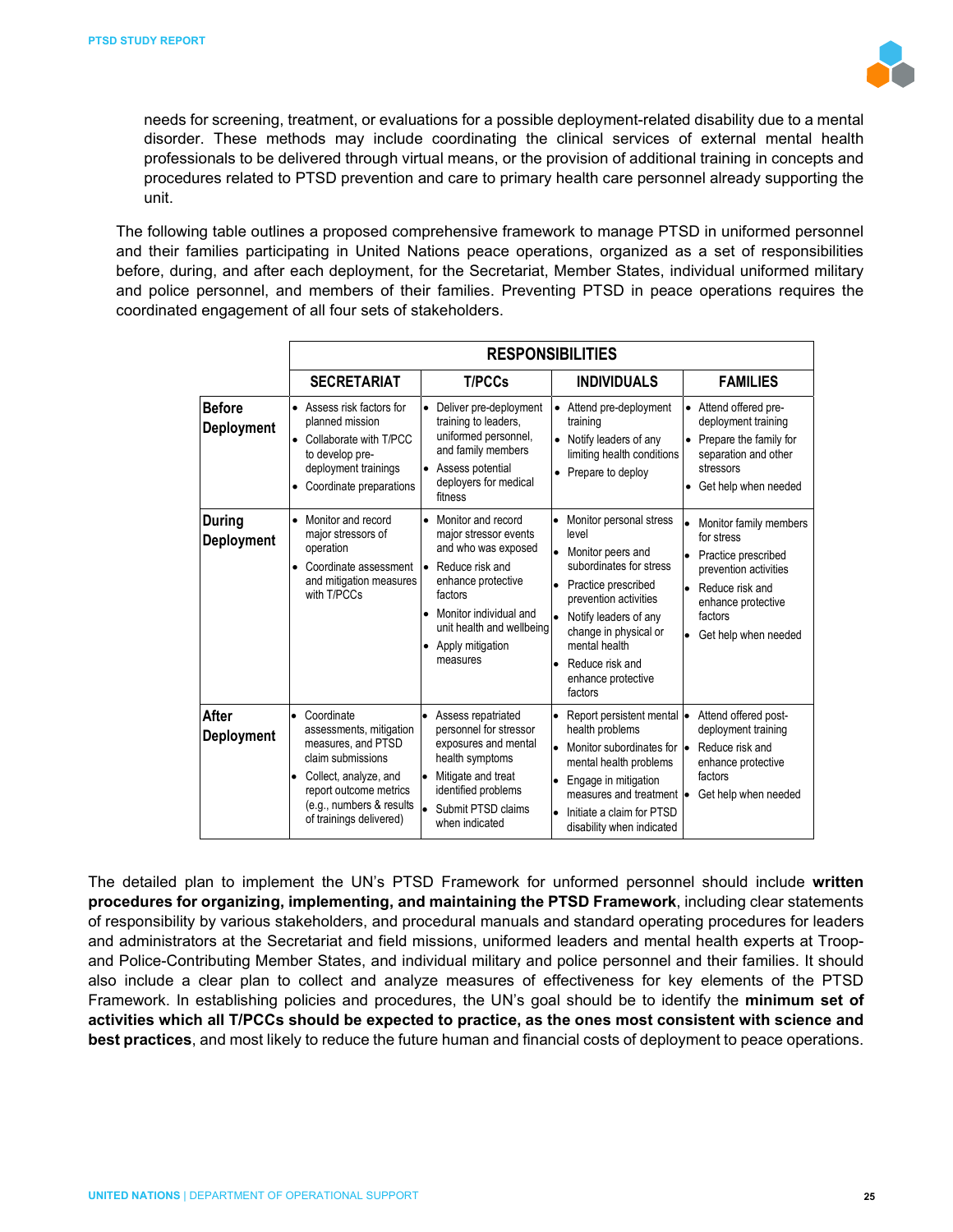

# **APPENDIX A : REFERENCES**

Adler AB, Litz BT, Castro CA, Suvak M, Thomas JL, et al. A Group Randomized Trial of Critical Incident Stress Debriefing Provided to US Peacekeepers. *J Traum Stress.* 2008 ; 21(3) : 253-263.

American Medical Association. *Guides to the Evaluation of Permanent Impairment, Sixth Edition.* 2008 ; Chicago : American Medical Association.

American Psychiatric Association. *Diagnostic and Statistical Manual of Mental Disorders, 5th ed. (DSM-5).* American Psychiatric Publishing, 2013.

Bolton EE, Glenn DM, Orsillo S, Roemer L, & Litz BT. The Relationship Between Self-Disclosure and Symptoms of Posttraumatic Stress Disorder in Peacekeepers Deployed to Somalia. *J Traum Stress.* 2003 ;16(3) : 203-210.

Brewin CR, Andrews B, & Valentine JD. Meta-Analysis of Risk Factors for Posttraumatic Stress Disorder in Trauma-Exposed Adults. *J Consult Clin Psychol.* 2000 ; 68(5) : 748-766.

Deahl M, Srinivasan M, Jones N, Thomas J, Neblett C, & Jolly A. Preventing psychological trauma in soldiers : The role of operational stress training and psychological debriefng. *Br J Med Psychol*. 2000 ; 73 : 77-85.

Debriefing Provided to U.S. Peacekeepers. *J Traum Stress*. 2008 ; 21(3) : 253-263.

Di Razza N. Mental Health in UN Peace Operations : Addressing Stress, Trauma, and PTSD among Field Personnel. International Peace Institute, December 2020.

Foa EB, Rothbaum BO. *Treating the Trauma of Rape : Cognitive-Behavioral Therapy for PTSD*. 1997 ; New York : Guilford.

Gjerstad CL, Bøe HJ, Falkum E, Martinsen EW, Nordstrand AE, et al. Prevalence and Correlates of Mental Health Problems in Norwegian Peacekeepers 18–38 Years Postdeployment. *J Traum Stress.* 2020 ; 33 : 762-772.

Gordon RS. An Operational Classification of Disease Prevention. *Public Health Reports.* 1983 ; 98(2) : 107-109.

Greenberg N, Iversen A, Hull L, Bland D, & Wessely S. Getting a peace of the action: measures of post traumatic stress in UK military peacekeepers. *J R Soc Med*. 2008 ; 101 : 78–84.

Herman JL. *Trauma And Recovery : The Aftermath of Violence- From Domestic Abuse to Political Terror*. 1992 ; New York : Basic Books.

International Peace Institute. (2020). Mental Health in UN Peace Operations : Addressing Stress, Trauma, and PTSD among Field Personnel.

IOM (Institute of Medicine). *Preventing psychological disorders in service members and their families : An assessment of programs.* Washington, DC: The National Academies Press.

Jacobson IG, Donoho CJ, Crum-Cianflone NF, & Maguen S. Longitudinal assessment of gender differences in the development of PTSD among US military personnel deployed in support of the operations in Iraq and Afghanistan. *J Psychiatr Res.* 2015 ; 68 : 30-36.

Janoff-Bulman R. *Shattered Assumptions : Towards a New Psychology of Trauma.* 1992 ; New York : The Free Press.

Letica-Crepulja M, Stevanović A, Protuđer M, Juretić TG, Rebic J, Frančišković T. Complex PTSD among treatment-seeking veterans with PTSD. 2020 ; *Eur J Psychotraumatology.* 11, 1716593. doi.org/10.1080/20008198.2020.1716593.

Litz BT, Orsillo SM, Friedman M, Ehlich P, & Batres A. Posttraumatic Stress Disorder Associated With Peacekeeping Duty in Somalia for U.S. Military Personnel. *Am J Psychiatry.* 1997; 154: 178–184.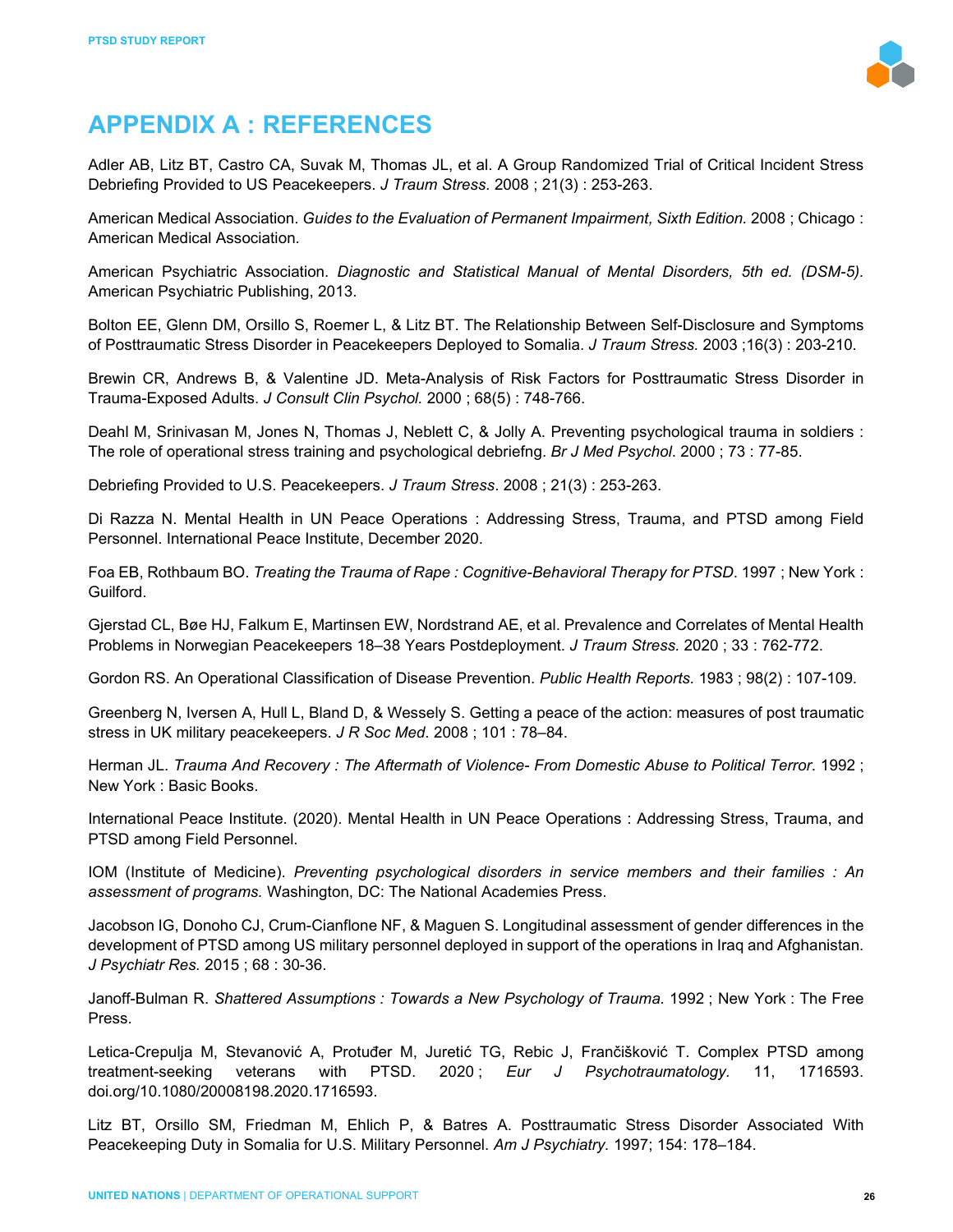

Litz BT, Stein N, Delaney E, Lebowitz L, Nash WP, et al. Moral injury and moral repair in war veterans : A preliminary model and intervention strategy. *Clin Psychol Rev.* 2009 ; 29 : 695-706.

Maguen S, Litz BT, Wang JL, & Cook M. The Stressors and Demands of Peacekeeping in Kosovo : Predictors of Mental Health Response. *Mil Med.* 2004 ; 169 : 198-206.

Nash WP, Carper TLM, Mills MA, Au T, Goldsmith A, & Litz BT. Psychometric Evaluation of the Moral Injury Events Scale. *Mil Med.* 2013 ; 178 : 646-652.

Ozer EJ, Best SR, Lipsey TL, & Weiss DS. Predictors of Posttraumatic Stress Disorder and Symptoms in Adults : A Meta-Analysis. *Psychol Bull.* 2003 ; 129 : 52-73.

Resick PA, Schnicke MK. *Cognitive Processing Therapy for Rape Victims*. 1993 ; New York : Sage.

Rose S, Bisson J, Wessely S. A Systematic Review of Single-Session Psychological Interventions ('Debriefing') following Trauma. *Psychother Psychosom*. 2003 ; 72 : 176-184.

Rosebush PA. Psychological Intervention with Military Personnel in Rwanda. *Mil Med.* 1998 ; 163 : 559-563.

Sareen J, Belik S-L, Afifi TO, Asmundson GJG, Cox BJ, & Stein MB. Canadian Military Personnel's Population Attributable Fractions of Mental Disorders and Mental Health Service Use Associated With Combat and Peacekeeping Operations. *Am J Public Health.* 2008; 98: 2191–2198. doi:10.2105/AJPH.2008.134205.

Sawamura T, Shimizu K, Masaki Y, Kobayashi N, Sugawara M, et al. Mental Health in Japanese Members of the United Nations Peacekeeping Contingent in the Golan Heights: Effects of Deployment and the Middle East Situation. *Am J Orthopsychiatry*. 2008 ; 78 : 85-92.

Shay J. Achilles in Vietnam : Combat Trauma and the Undoing of Character. 1994 ; New York : Atheneum.

Smith TC, Wingard DL, Ryan MAK, Kritz-Silverstein D, Slymen DJ, & Sallis JF. PTSD Prevalence, Associated Exposures, and Functional Health Outcomes in a Large, Population-Based Military Cohort. *Public Health Reports.*  2009 ; 124(1) : 90-102.

Souza WF, Figueira I, Mendlowicz MV, Volchan E, Portella CM, et al. Posttraumatic Stress Disorder in Peacekeepers : A Meta-Analysis. *J Nerv Ment Dis.* 2011;199: 309-312.

Steenkamp MM, Litz BT, Hoge CW, Marmar CR. Psychotherapy for military-related PTSD: a review of randomized clinical trials. *JAMA*. 2015 ; 314(5) : 489-500.

Steenkamp MM, Litz BT, Marmar CR. First-line Psychotherapies for Military-Related PTSD. *JAMA*. 2020 ; 323 : 656-657.

Stevelink SAM, Opie E, Pernet D, Gao H, Elliott P, Wessely S, et al. Probable PTSD, depression and anxiety in 40,299 UK police officers and staff: Prevalence, risk factors and associations with blood pressure. PLoS ONE 15(11): e0240902 ; 2020.<https://doi.org/10.1371/journal.pone.0240902>

United States Marine Corps. *Combat and Operational Stress Control (MCTP 3-30E, NTTP 1-15M).* 2016 ; Quantico, VA : Marine Corps Combat Development Command. Available for download from [https://www.doctrine.usmc.mil.](https://www.doctrine.usmc.mil/)

Vaughan CA, Farmer CM, Breslau J, Burnette C. Evaluation of the Operational Stress Control and Readiness (OSCAR) program. 2015 ; Santa Monica : RAND Corporation.

Watson P, Westphal R. Stress First Aid for Health Care Workers. 2020 ; VA National Center for PTSD. Available at: www.ptsd.va.gov.

World Health Organization. *International Classification of Diseases for Mortality and Morbidity Statistics*, *11th Revision, (ICD-11).* Geneva, Switzerland: World Health Organization; 2019.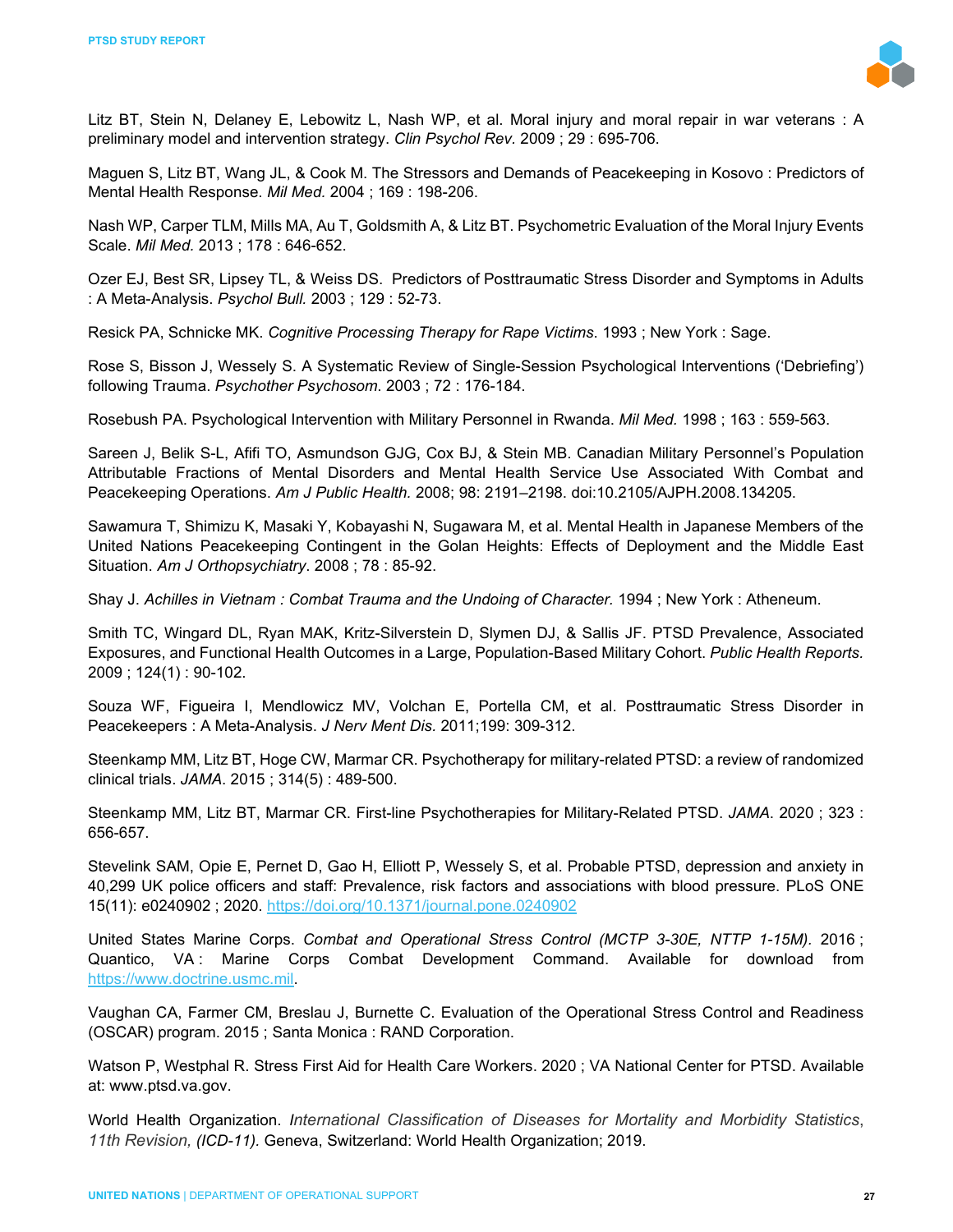

World Health Organization. *Mental health atlas 2017.* 2018 ; Geneva : World Health Organization.

Xue C, Ge Y, Tang B, Liu Y, Kang P, et al. A Meta-Analysis of Risk Factors for Combat-Related PTSD among Military Personnel and Veterans. 2015 ; PLoS ONE 10(3): e0120270. doi:10.1371/journal.pone.0120270.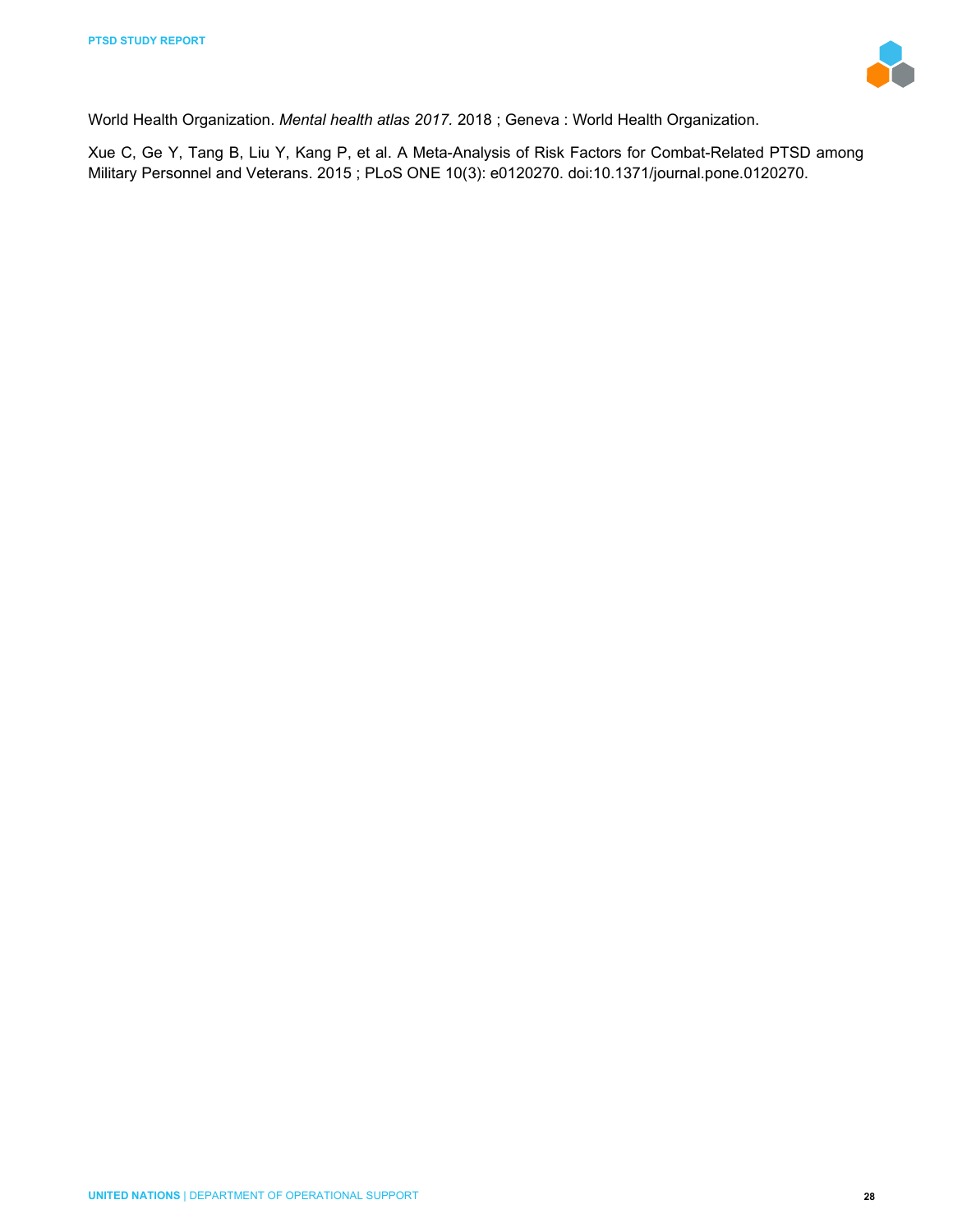#### **PTSD REPORT – LEGISLATIVE LANGUAGE**

**1. PTSD Claim table, Analysis, and Procedures (A/74/809, para. 21) – approved in GA Res 74/280**

21. The Advisory Committee emphasizes the need for early settlement of death and disability claims, notes with concern the considerable number of pending PTSD claims and stresses the importance of addressing the backlog in a timely manner (see also A/73/755, para. 81). With a view to promoting a sustainable and appropriate approach to PTSD claims, the Committee recommends that the General Assembly request the Secretary-General to prepare, as soon as possible, a study for the consideration of the Assembly. The study should provide a holistic analysis of the policy, legal, administrative and financial aspects of the matter, including the procedures for processing claims, medical standards, budgetary methodology for liability estimation and source of funding. The proposal should also contain information on the number of submitted, rejected, closed and pending PTSD claims from active and closed peacekeeping missions in recent years, along with the corresponding compensation amounts and source of funding (see also A/52/410, para. 13). Pending the completion of the study, the Committee recommends against the proposed resources of \$3,545,400 for PTSD compensation under the support account. The Committee's observations and recommendations on other related PTSD resources are contained in paragraphs 36 and 38 below.

**2. PTSD framework proposal (A/75/849, para. 60) – approved in GA Res 75/293**

60. The Advisory Committee again emphasizes the need for early settlement of death and disability claims and stresses the importance of developing, as soon as possible, a PTSD framework for the consideration of the General Assembly as a basis to promote a sustainable and appropriate approach to the compensation of PTSD claims (see also A/74/809, para. 21). The Committee, acknowledging the importance of consultations with Member States, welcomes the creation of an advisory board and looks forward to the presentation of a proposal to the Assembly during its seventy-sixth session.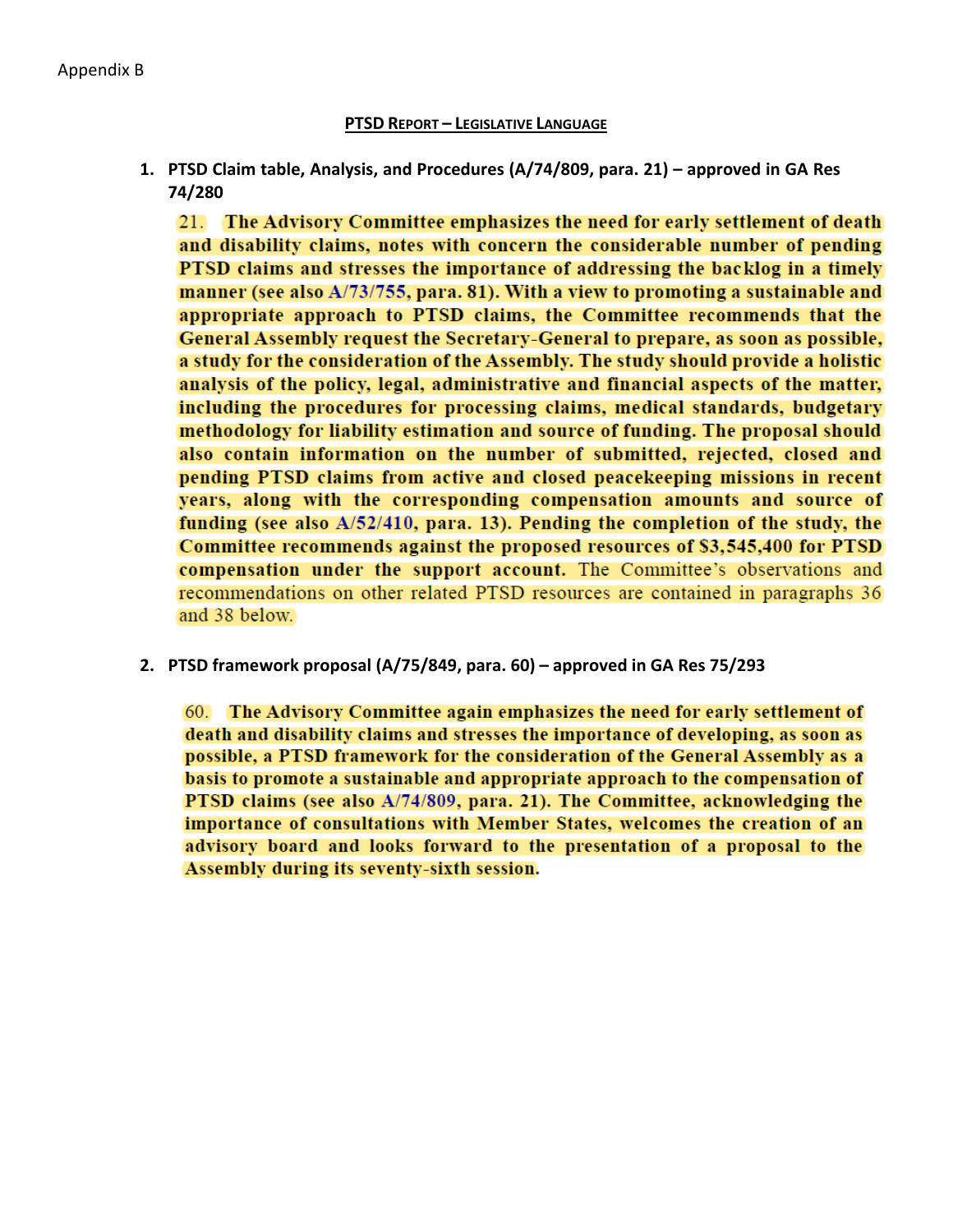Appendix C

# **Comprehensive study to develop a PTSD framework**

**Survey of**

### **POST-TRAUMATIC STRESS DISORDER OF UNIFORMED PERSONNEL FOR A UN PEACE OPERATION**



The Uniformed Capabilities Support Division

2020-2021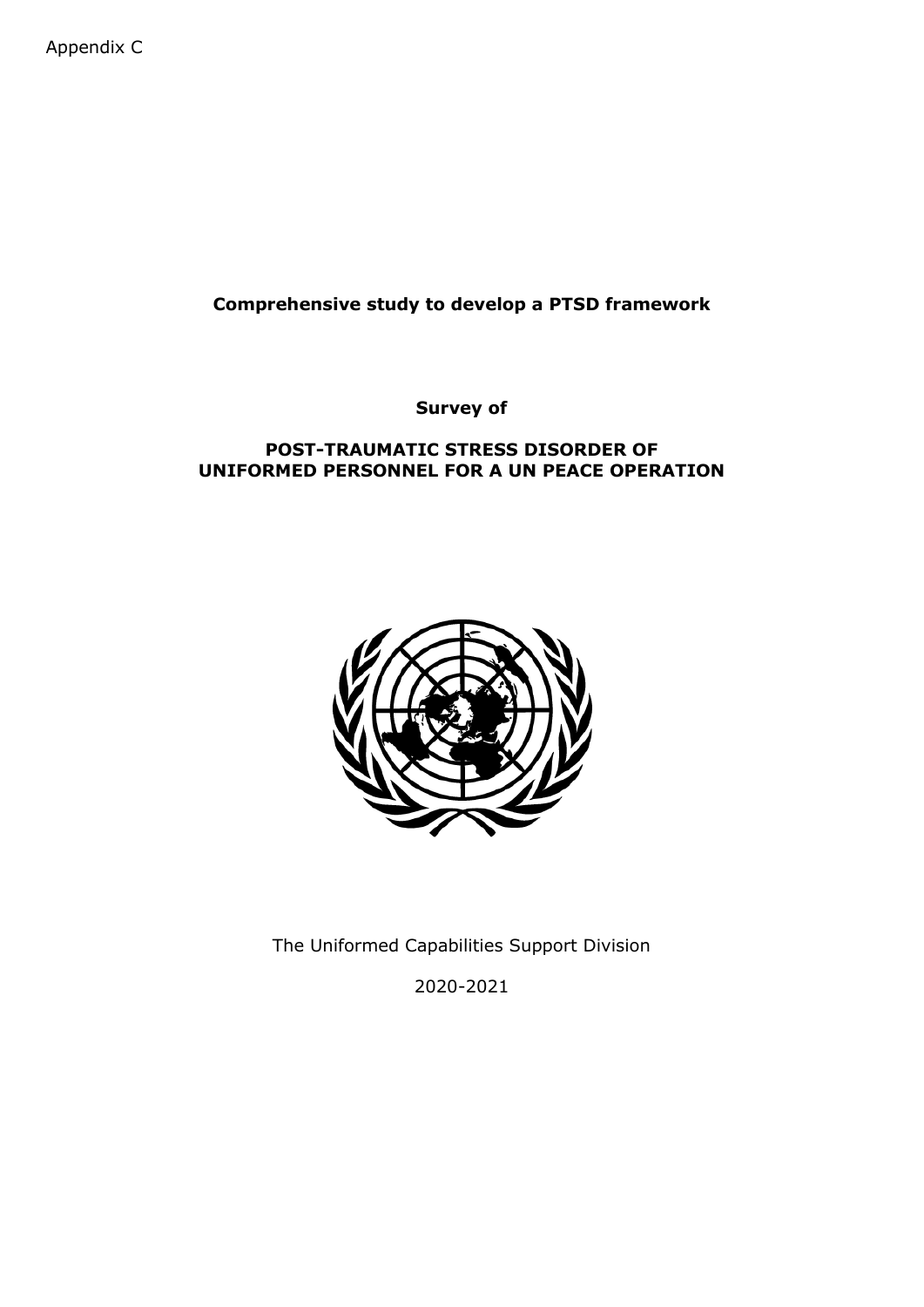Name of your UN member state: \_\_\_\_\_

**What types of uniformed personnel does your country contribute to UN peace operations? (Check all that apply)**

**NOTE: If your country contributes both military and police personnel to UN peace operations, please fill out this survey twice — once for military personnel and once for police personnel. Please use separate survey links – one link for military personnel and one link for police personnel**

| Military                                   |  |
|--------------------------------------------|--|
| Police                                     |  |
| Other (if "Other" only, go to Question 20) |  |

#### **Which uniformed personnel group is the response to this questionnaire based on?**

Please use separate survey links for military and police personnel.

| Military only |  |
|---------------|--|
| Police only   |  |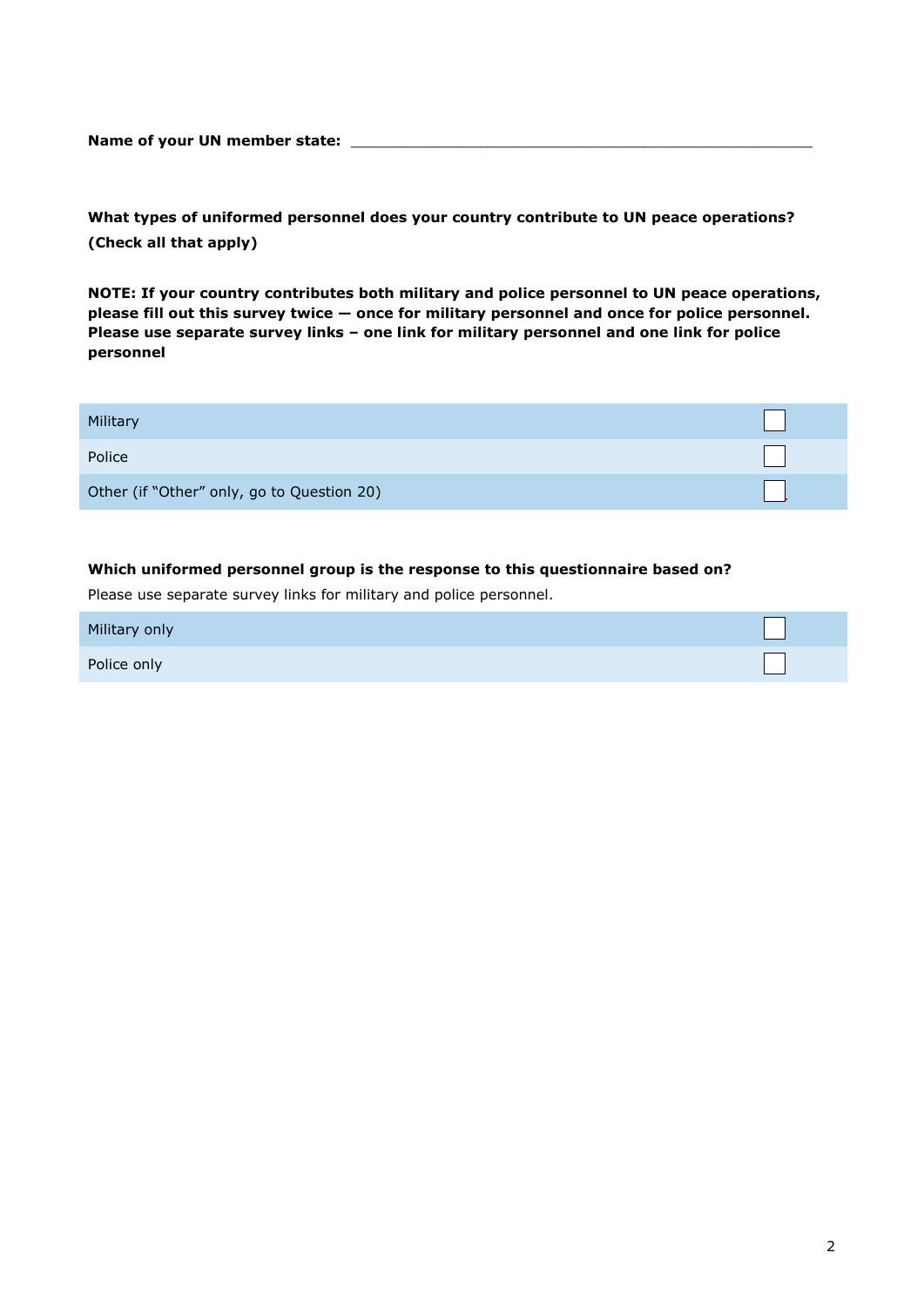# **1. PTSD following deployment of uniformed personnel for a UN peace operation**

This section covers aspects and questions related to mental health screening programs, as well as national knowledge about PTSD consequences following from systematic registrations and research on this topic.

Suggestions of subject matter experts for this section: Military/police professionals or civilians with military/police employments with knowledge and responsibilities within military/police mental health, recruitment and selection methods, and research personnel working within the field of PTSD.



**You have indicated that your country currently has a mental health screening program that includes uniformed personnel for a UN peace operation.** 

**2.** When does your country conduct pre-deployment mental health screening of uniformed personnel who are about to deploy on a UN peace operation? (Check all that apply)

| Prior to entry into uniformed service                            |  |
|------------------------------------------------------------------|--|
| Periodically (e.g., annually) after entry into uniformed service |  |
| Immediately (within 3 months) prior to each UN deployment        |  |
| Another time                                                     |  |
| Don't know                                                       |  |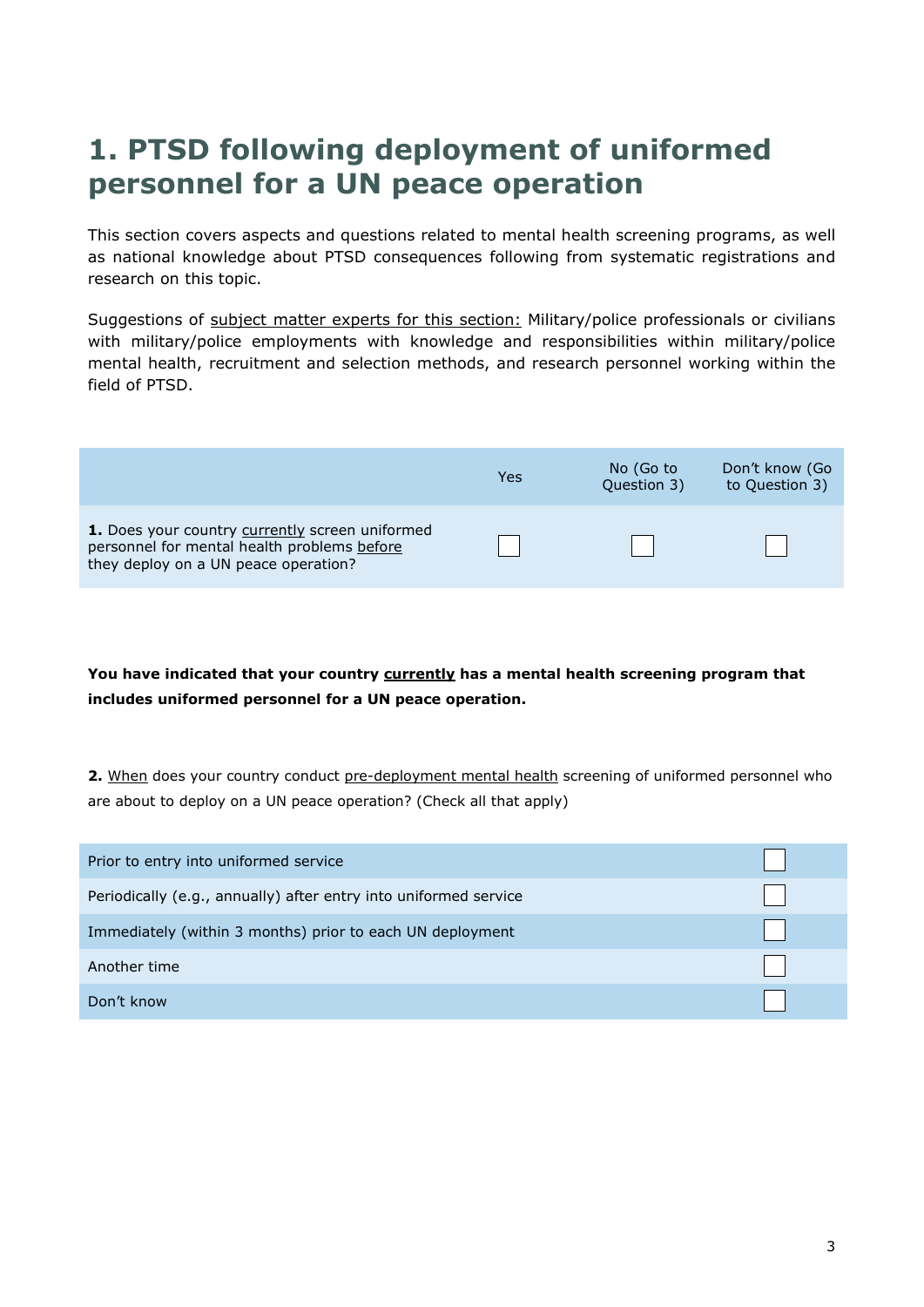**3.** Does your country currently screen uniformed personnel for mental health problems, such as PTSD during their deployments on UN peace operations?

| Yes, but only if they report symptoms   |  |
|-----------------------------------------|--|
| Yes, routinely, even if not symptomatic |  |
| <b>No</b>                               |  |
| Don't know                              |  |

4. Does your country currently screen uniformed personnel for mental health problems, such as PTSD after repatriation from UN peace operations?

| Yes, routinely, even if not symptomatic | Continue with Question 5 |  |
|-----------------------------------------|--------------------------|--|
| Yes, but only if they report symptoms   | Go to Question 7         |  |
| No                                      | Go to Question 7         |  |
| Don't know                              | Go to Question 7         |  |

**5.** When does your country routinely screen uniformed personnel who have deployed on UN peace operations for mental health problems, such as PTSD? (Check all that apply)

| Within 30 days of repatriation        |  |
|---------------------------------------|--|
| 1-6 months after repatriation         |  |
| More than 6 months after repatriation |  |
| Don't know                            |  |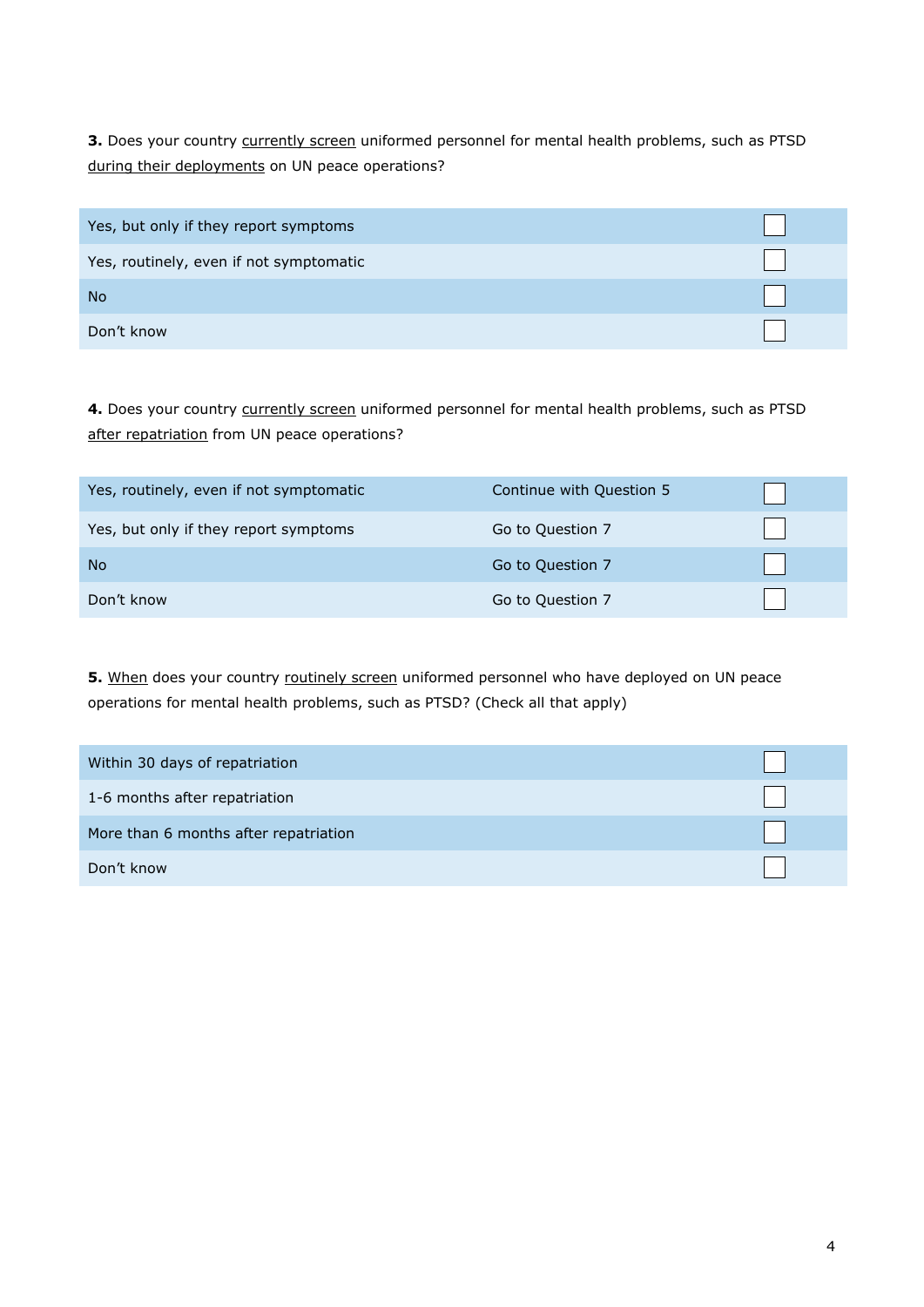**6.** How does your country routinely screen uniformed personnel who have deployed on UN peace operations for mental health problems, such as PTSD? (Check all that apply)

| Written standardized mental health screening questionnaires |  |
|-------------------------------------------------------------|--|
| Oral interviews by mental health professionals              |  |
| Oral interviews by other health professionals               |  |
| Other                                                       |  |
| Don't know                                                  |  |

|                                                                                                                               | Yes (Continue)<br>with Question<br>7.1) | No (Go to<br>Section 2) | Don't know (Go<br>to Section 2) |
|-------------------------------------------------------------------------------------------------------------------------------|-----------------------------------------|-------------------------|---------------------------------|
| 7. Has your country identified uniformed<br>personnel who have acquired PTSD following<br>deployment on a UN peace operation? |                                         |                         |                                 |

**7.1.** If yes, has all or parts of this knowledge regarding PTSD been published? (Check all that apply):

| Yes, as a scientific article |  |
|------------------------------|--|
| Yes, as a public report      |  |
| Yes, as an internal report   |  |
| <b>No</b>                    |  |
| Don't know                   |  |

|                                                                                                                                                        | Yes | No (Go to<br>Section 2) | Don't know (Go<br>to Section 2) |
|--------------------------------------------------------------------------------------------------------------------------------------------------------|-----|-------------------------|---------------------------------|
| 8. Does your country have data on the<br>prevalence of PTSD among your uniformed<br>personnel following their deployment(s) on UN<br>peace operations? |     |                         |                                 |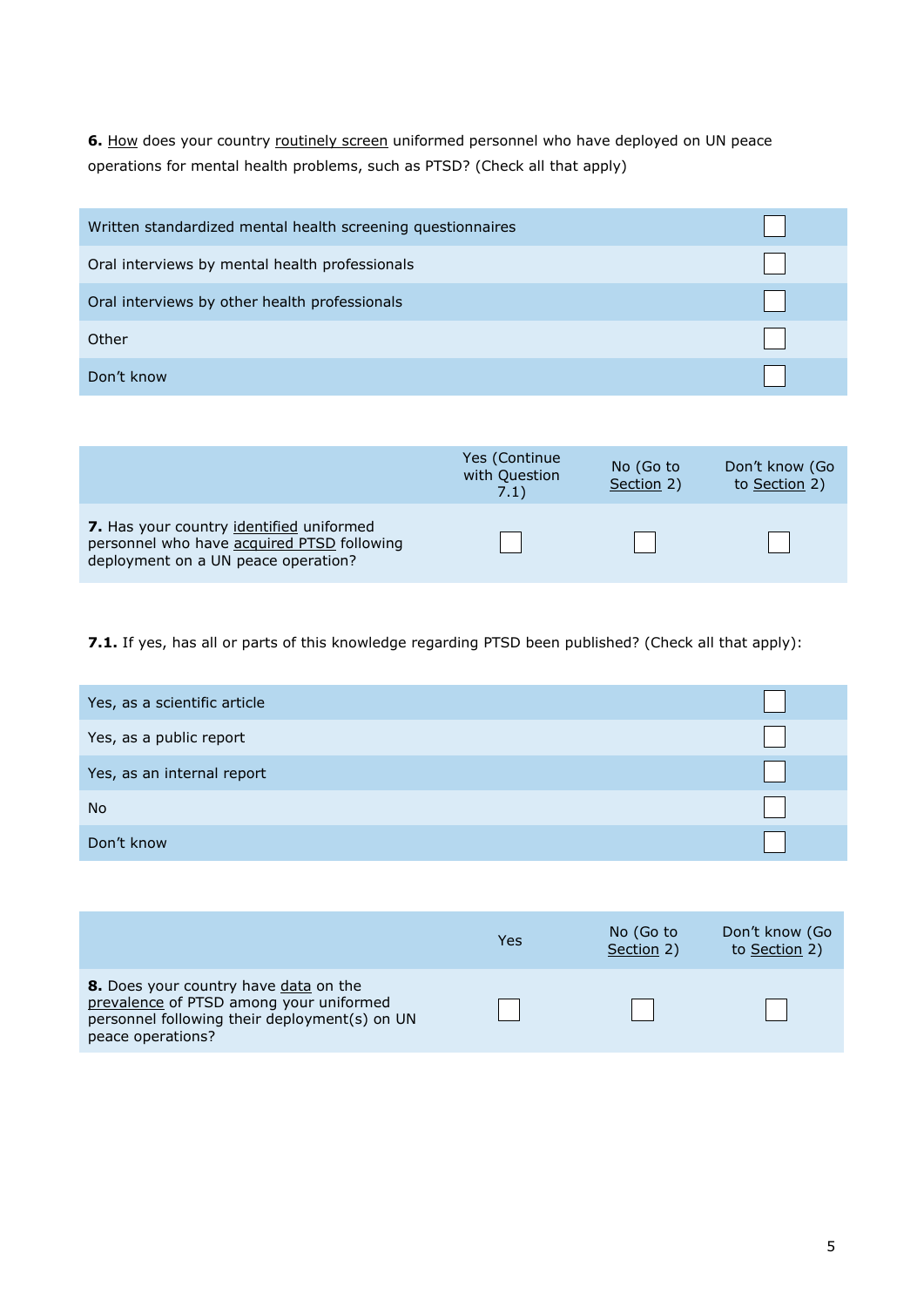8.1. If yes to 8, what was the PTSD prevalence of uniformed personnel following their deployments to UN peace operations? If you found more than one prevalence, then please provide the highest calculated prevalence following deployment to a UN peace operation.

| $0 - 5 %$  |  |
|------------|--|
| $6 - 10 %$ |  |
| 11-20 %    |  |
| $20 + %$   |  |
| Don't know |  |

**8.2.** If possible, please specify the publication details of the highest PTSD prevalence of uniformed personnel following deployments on UN peace operations:

| $\ddot{\phantom{1}}$<br>$\mathbf{v}$<br>11FA |  |  |  |  |
|----------------------------------------------|--|--|--|--|
|                                              |  |  |  |  |

Publication title and details: \_\_\_\_\_\_\_\_\_\_\_\_\_\_\_\_\_\_\_\_\_\_\_\_\_\_\_\_\_

|                                                                                                                                                     | Yes | No | Don't know |
|-----------------------------------------------------------------------------------------------------------------------------------------------------|-----|----|------------|
| 8.3. Do you have PTSD<br>prevalence data of uniformed<br>personnel following their<br>deployments on UN peace<br>operations separated by<br>qender? |     |    |            |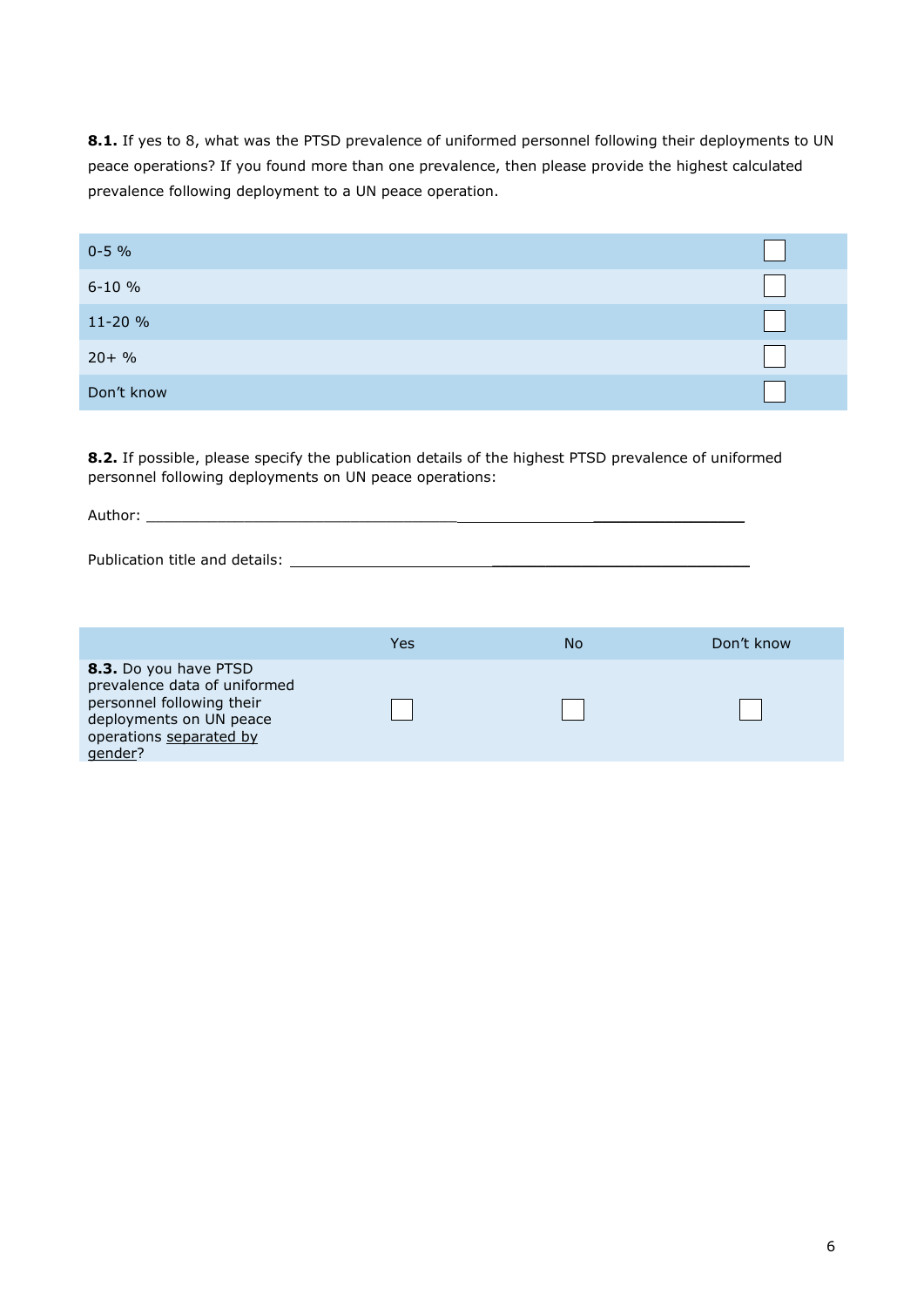# **2. Repatriation from a UN peace operation, recognition/identification of PTSD and submission of claims**

This section covers aspects and questions related to documentation for PTSD and the process of submission of claims.

Suggestions of subject matter experts for this section: National subject matter experts with relevant policy knowledge as well as knowledge of current practices of documentation and claims.

| Does your country:                                                                                                                                                                                                | Yes | No. | Don't know |
|-------------------------------------------------------------------------------------------------------------------------------------------------------------------------------------------------------------------|-----|-----|------------|
| <b>9.</b> Keep records that detail the time and place of<br>the potentially traumatizing event(s) during the<br>deployment of uniformed personnel for a UN<br>peace operation?                                    |     |     |            |
| <b>10.</b> Keep records of uniformed personnel that<br>has been deployed to a UN peace operation<br>detailing the time, place and method by which a<br>recognition and identification of PTSD was<br>established? |     |     |            |
| 11. Have a formal practice for the assessment of<br>PTSD among uniformed personnel following<br>deployment to a UN peace operation?                                                                               |     |     |            |
| 12. Have a formal practice for the assessment of<br>claims for deployment-related PTSD among<br>uniformed personnel for a UN peace operation?                                                                     |     |     |            |
| <b>13.</b> Have a formal practice for the processing of<br>claims for deployment-related PTSD among<br>uniformed personnel for a UN peace operation?                                                              |     |     |            |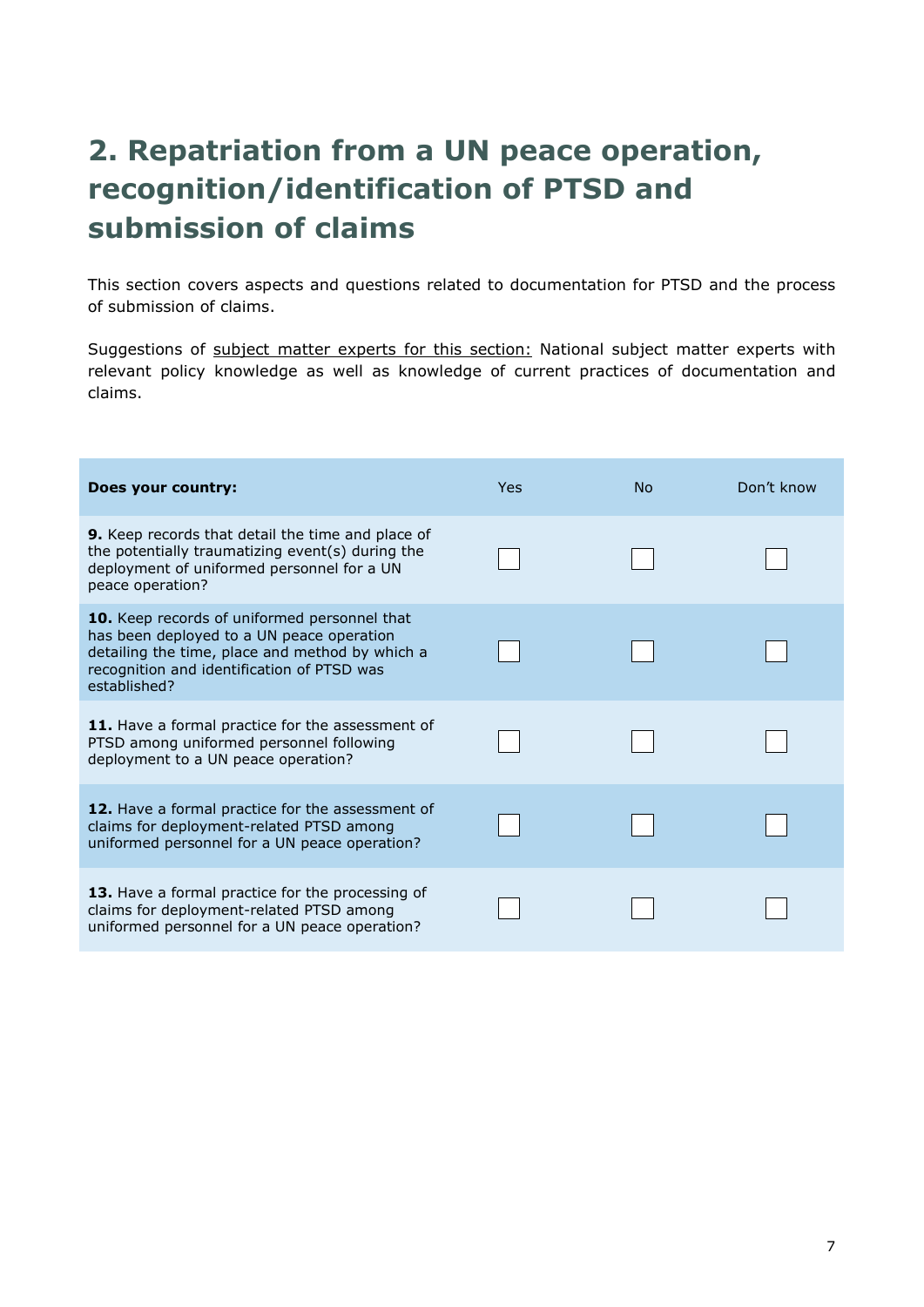|                                                                                                                                                                                                  | Yes (Continue<br>with Question<br><b>15)</b> | No (Go to<br>Question 16) | Don't know (Go<br>to Section 3) |
|--------------------------------------------------------------------------------------------------------------------------------------------------------------------------------------------------|----------------------------------------------|---------------------------|---------------------------------|
| <b>14.</b> Does your country currently plan to submit<br>one or more claims to the UN for deployment-<br>related PTSD among uniformed personnel<br>following deployment to a UN peace operation? |                                              |                           |                                 |

**15.** How many PTSD claims does your country plan to submit to the UN in the coming years? Indicate the possible amount of PTSD claims:

| $0 - 50$      |  |
|---------------|--|
| $51 - 100$    |  |
| 101-200       |  |
| 201-400       |  |
| More than 400 |  |
| Don't know    |  |

#### **When question 15 is answered please go to Section 3.**

# **16. You indicated that your country currently does not plan to submit one or more PTSD claims to the UN for deployment-related PTSD among uniformed personnel following deployment to a UN peace operation.**

Please state in your own words:

- a) Why your country does not plan to submit PTSD claims to the UN for deployment-related PTSD among uniformed personnel for a UN peace operation.
- b) How the UN can offer support to your country in its assessment and submission of PTSD claims.

\_\_\_\_\_\_\_\_\_\_\_\_\_\_\_ \_\_\_\_\_\_\_\_\_\_\_\_\_\_\_ \_\_\_\_\_\_\_\_\_\_\_\_\_\_\_  $\overline{\phantom{a}}$  , where  $\overline{\phantom{a}}$ \_\_\_\_\_\_\_\_\_\_\_\_\_\_\_ \_\_\_\_\_\_\_\_\_\_\_\_\_\_\_  $\overline{\phantom{a}}$  , where  $\overline{\phantom{a}}$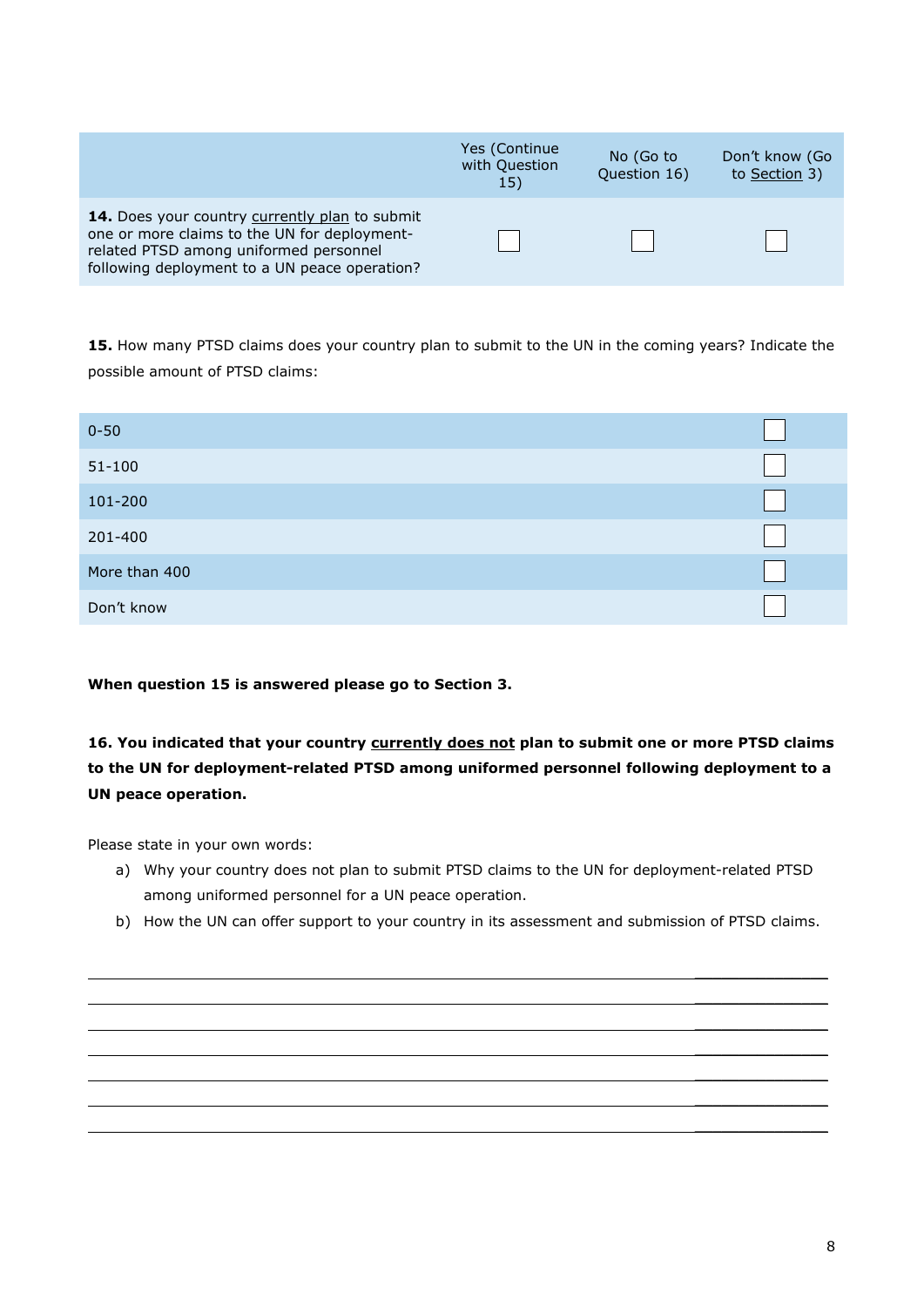# **3. Current practices of prevention and mitigation of PTSD**

This section collects data about military/police stress management training, post-deployment repatriation programs, and mental health treatment.

Suggestions of subject matter experts for this section: Military/police professional staff and/or subject matter experts with knowledge about training and military/police preparations for UN missions with respect to stress management and mental training. Experts with knowledge about repatriation programs to prevent post-deployment mental health problems as well as knowledge of mental health treatment programs.

**17.** Do your country's military or police organizations currently provide training or other programs for uniformed personnel to enhance the recognition, prevention, or mitigation of PTSD following deployment to a UN peace operation?

| Yes        | Continue with Question 17.1 |  |
|------------|-----------------------------|--|
| <b>No</b>  | Go to Question 18           |  |
| Don't know | Go to Question 18           |  |

17.1. If yes, please briefly describe the training or program(s):

#### **Example**:

Program 1: Road to Mental Readiness (R2MR) is eligible for all service members and their families throughout the personnel's career and in the deployment cycle. R2MR was developed in 2007 and has since then been implemented and is still in use.

Program 2: A survey is sent to all personnel 6 months after repatriation. The survey includes questions measuring PTSD symptoms. We contact those with severe PTSD symptoms and provide psychological treatment.

\_\_\_\_\_\_\_\_\_\_\_\_\_\_\_ \_\_\_\_\_\_\_\_\_\_\_\_\_\_\_  $\overline{\phantom{a}}$  , where  $\overline{\phantom{a}}$  $\overline{\phantom{a}}$  , where  $\overline{\phantom{a}}$ \_\_\_\_\_\_\_\_\_\_\_\_\_\_\_  $\overline{\phantom{a}}$  , where  $\overline{\phantom{a}}$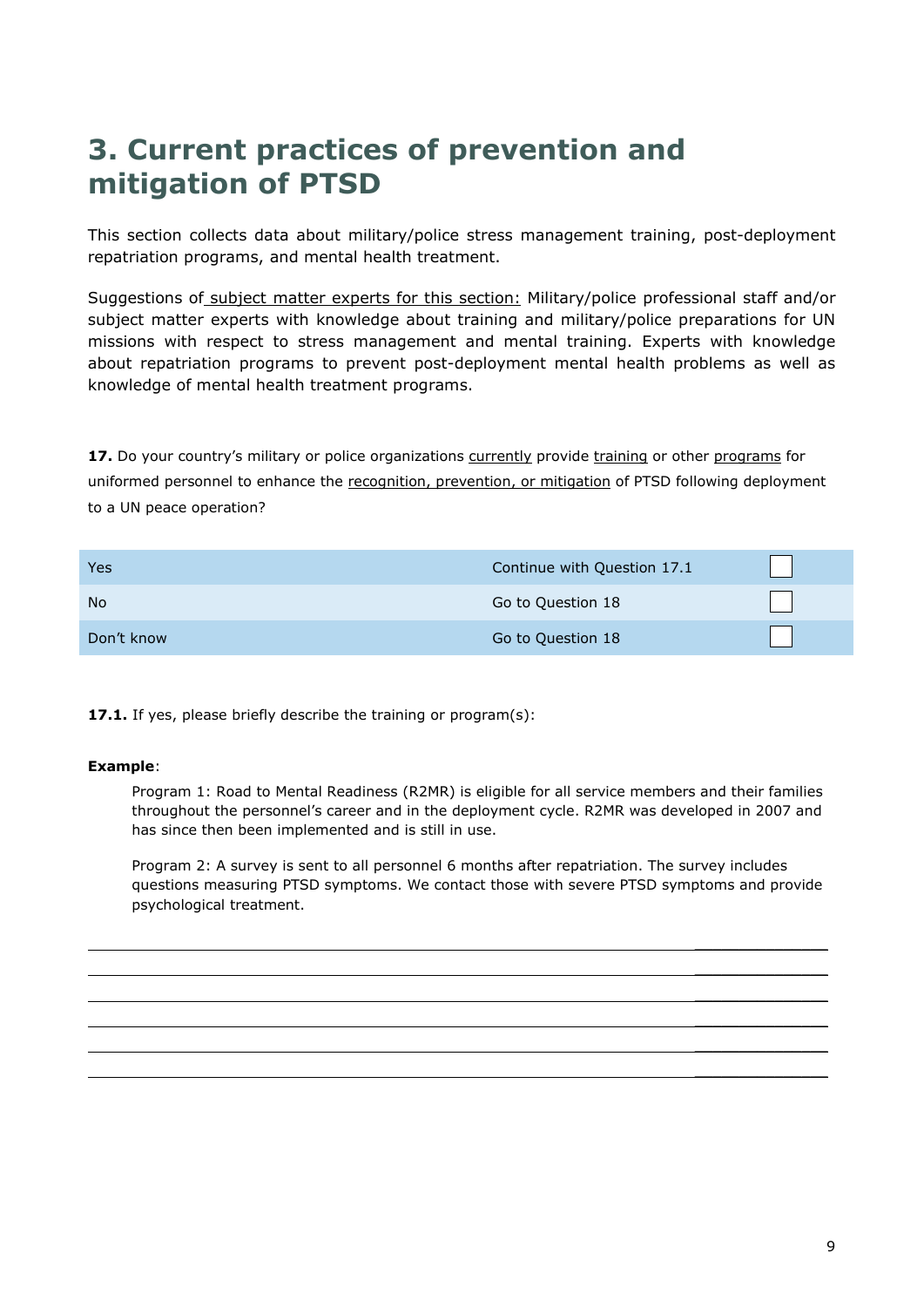17.2. When do uniformed personnel in your country receive training in the recognition, prevention, or mitigation of PTSD following deployment to a UN peace operation? (Check all that apply)

| Prior to each deployment                  |  |
|-------------------------------------------|--|
| During each deployment                    |  |
| After each deployment                     |  |
| On a regular basis even when not deployed |  |
| Other                                     |  |
| Don't know                                |  |

18. Does your country provide mental health care, including treatment for PTSD, for uniformed personnel who have deployed on UN peace operations?

| Yes, but only while in uniform                                 |  |
|----------------------------------------------------------------|--|
| Yes, both while in uniform and after leaving uniformed service |  |
| <b>No</b>                                                      |  |
| Don't know                                                     |  |

19. Please describe any other, unaddressed concerns you have regarding PTSD among uniformed personnel following from deployment on UN peace operations.

**You are now ready to complete the online survey. Thank you for taking the time to contribute to this survey.**

\_\_\_\_\_\_\_\_\_\_\_\_\_\_\_ \_\_\_\_\_\_\_\_\_\_\_\_\_\_\_ \_\_\_\_\_\_\_\_\_\_\_\_\_\_\_ \_\_\_\_\_\_\_\_\_\_\_\_\_\_\_ \_\_\_\_\_\_\_\_\_\_\_\_\_\_\_